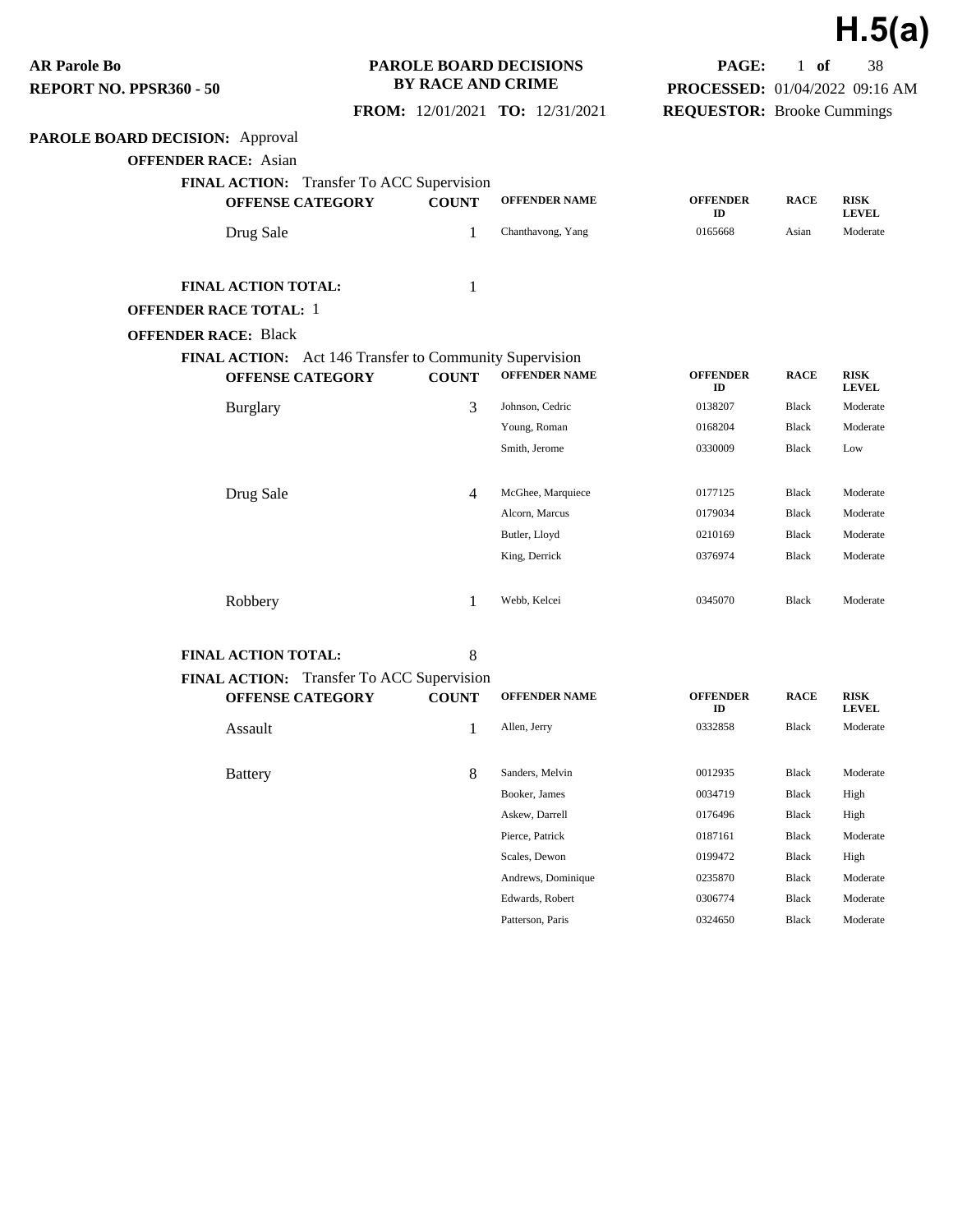#### **PAROLE BOARD DECISIONS BY RACE AND CRIME**

 **FROM:** 12/01/2021 **TO:** 12/31/2021

# **PAGE:** 2 **of** 38 **PROCESSED:** 01/04/2022 09:16 AM **REQUESTOR:** Brooke Cummings

# **PAROLE BOARD DECISION:** Approval

**OFFENDER RACE:** Black

**FINAL ACTION:** Transfer To ACC Supervision

| <b>OFFENSE CATEGORY</b> | <b>COUNT</b>   | <b>OFFENDER NAME</b>         | <b>OFFENDER</b><br>ID | <b>RACE</b>  | <b>RISK</b><br><b>LEVEL</b> |
|-------------------------|----------------|------------------------------|-----------------------|--------------|-----------------------------|
| <b>Burglary</b>         | 14             | Paschal, Gregory             | 0000463               | Black        | High                        |
|                         |                | Ramey, Joseph                | 0006790               | <b>Black</b> | Moderate                    |
|                         |                | Holloway, Manford            | 0006862               | Black        | High                        |
|                         |                | Stevens, Freddy              | 0012501               | Black        | Moderate                    |
|                         |                | Bobo, Raphael                | 0193169               | <b>Black</b> | High                        |
|                         |                | Patterson, Ian               | 0237020               | Black        | High                        |
|                         |                | Akins, Henry                 | 0252488               | Black        | High                        |
|                         |                | Wade, Jaquarius              | 0289033               | Black        | Moderate                    |
|                         |                | Lewis, Kourtlan              | 0295992               | <b>Black</b> | High                        |
|                         |                | Walker, Derrick              | 0300817               | <b>Black</b> | Moderate                    |
|                         |                | Warren, Shawndale            | 0311287               | Black        | High                        |
|                         |                | Calvin, Keiondre             | 0326543               | Black        | High                        |
|                         |                | Moore, Devonta               | 0341913               | Black        | High                        |
|                         |                | Davis, Daniel                | 0371850               | Black        | Moderate                    |
|                         |                |                              |                       |              |                             |
| Crime Conspiracy        | 2              | Islam/Bell, Supreme/Daniel   | 0189771               | Black        | High                        |
|                         |                | Phillips, Kendrick           | 0344180               | Black        | Low                         |
|                         |                |                              |                       |              |                             |
| Drug Posession          | 4              | Roseburrow, Anthony          | 0024440               | <b>Black</b> | Moderate                    |
|                         |                | Coleman, Cameron             | 0191949               | Black        | High                        |
|                         |                | Davis, Reginald              | 0259060               | Black        | High                        |
|                         |                | Allen, Antonio               | 0346639               | Black        | Moderate                    |
|                         |                |                              |                       |              |                             |
| Drug Sale               | 15             | Brown, Pete                  | 0008928               | <b>Black</b> | Moderate                    |
|                         |                | Huff, John                   | 0022678               | <b>Black</b> | Moderate                    |
|                         |                | Williams, Anthony            | 0059799               | <b>Black</b> | Moderate                    |
|                         |                | Dodson, Sedrick              | 0076606               | Black        | Moderate                    |
|                         |                | Charles, Chauncey            | 0093299               | Black        | Moderate                    |
|                         |                | Rucker, Anthony              | 0133368               | Black        | Moderate                    |
|                         |                | Edwards, Shawn               | 0191874               | <b>Black</b> | Moderate                    |
|                         |                | Doss, Jarvis                 | 0195599               | <b>Black</b> | Moderate                    |
|                         |                | Tucker, Stephen              | 0202507               | Black        | Moderate                    |
|                         |                | Wren, Latoya                 | 0253875               | Black        | Moderate                    |
|                         |                | Ellingberg, Robert           | 0261120               | Black        | Moderate                    |
|                         |                | Rosbia, Shawn                | 0299946               | Black        | Low                         |
|                         |                | Eastman, Ramon               | 0318479               | Black        | Moderate                    |
|                         |                | Hicks, Tajah                 | 0319150               | <b>Black</b> | Moderate                    |
|                         |                | Lewis, Kenneth               | 0341148               | <b>Black</b> | Moderate                    |
|                         |                |                              |                       |              |                             |
| Homicide                | $\overline{4}$ | Williams, Benjamin           | 0074003               | Black        | Moderate                    |
|                         |                | Howell, Marlon               | 0129732               | <b>Black</b> | Low                         |
|                         |                | Boulware, Rudie              | 0147561               | Black        | Moderate                    |
|                         |                | Rahman/Jackson, Raquib/Jevon | 1119222               | Black        | Low                         |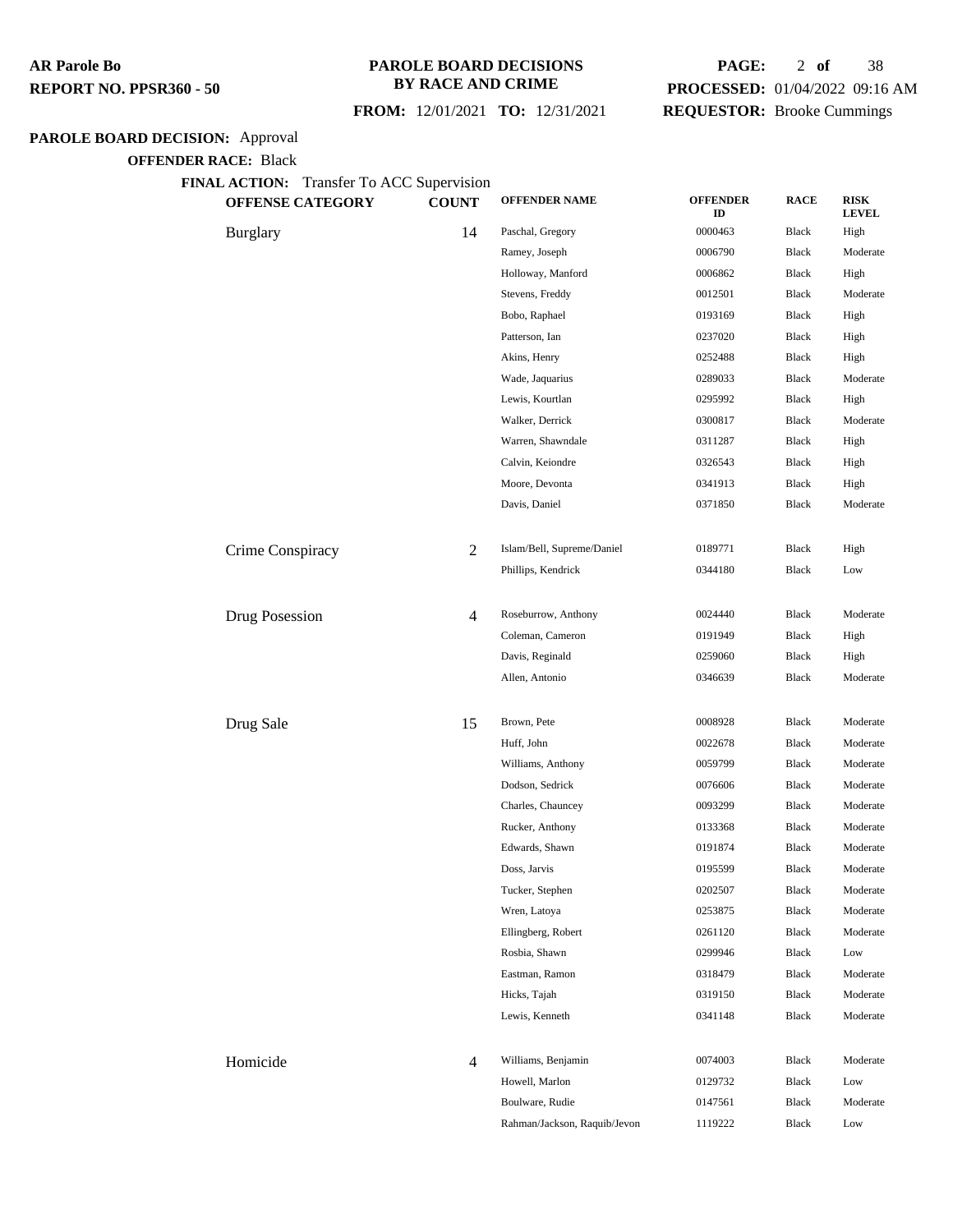#### **PAROLE BOARD DECISIONS BY RACE AND CRIME**

#### **FROM:** 12/01/2021 **TO:** 12/31/2021

# **PAGE:** 3 **of** 38 **PROCESSED:** 01/04/2022 09:16 AM **REQUESTOR:** Brooke Cummings

# **PAROLE BOARD DECISION:** Approval

**OFFENDER RACE:** Black

**FINAL ACTION:** Transfer To ACC Supervision

| <b>OFFENSE CATEGORY</b> | <b>COUNT</b>   | <b>OFFENDER NAME</b> | <b>OFFENDER</b><br>ID | <b>RACE</b>  | <b>RISK</b><br><b>LEVEL</b> |
|-------------------------|----------------|----------------------|-----------------------|--------------|-----------------------------|
| Other Non-Violent       | 7              | Crump, Eddrick       | 0098779               | Black        | Moderate                    |
|                         |                | Victorian, Roderick  | 0229712               | <b>Black</b> | Moderate                    |
|                         |                | Williams, Terrie     | 0336289               | <b>Black</b> | Low                         |
|                         |                | Gordon, Taevon       | 0341841               | <b>Black</b> | Moderate                    |
|                         |                | Hampton, Elijah      | 0346155               | <b>Black</b> | Moderate                    |
|                         |                | Benson, Gyasi        | 0369927               | <b>Black</b> | High                        |
|                         |                | Robinson, Mario      | 1438957               | Black        | High                        |
| <b>Other Property</b>   | 1              | Patrick, Theodore    | 0194809               | Black        | Low                         |
| Other Violent           | 3              | Brooks, Eric         | 0070592               | Black        | Moderate                    |
|                         |                | Easter, Randall      | 0287748               | <b>Black</b> | Moderate                    |
|                         |                | Flynn, Derrick       | 0346364               | Black        | High                        |
| Robbery                 | 10             | Reed, Curtis         | 0007570               | <b>Black</b> | Moderate                    |
|                         |                | Williams, Timothy    | 0014611               | Black        | Moderate                    |
|                         |                | Bass, Ron            | 0021435               | Black        | High                        |
|                         |                | McKinney, Fredrick   | 0210789               | <b>Black</b> | High                        |
|                         |                | Taylor, Markevin     | 0225753               | <b>Black</b> | Moderate                    |
|                         |                | McDaniel, Ariel      | 0226083               | Black        | Moderate                    |
|                         |                | Foster, Allen        | 0239569               | Black        | Moderate                    |
|                         |                | Clements, Ricky      | 0330304               | <b>Black</b> | Moderate                    |
|                         |                | Johnson, John        | 0344737               | <b>Black</b> | High                        |
|                         |                | Smith, Christopher   | 1121747               | Black        | Moderate                    |
| Sex                     | $\overline{c}$ | Releford, Leonard    | 0255187               | Black        | Low                         |
|                         |                | Harden, Christopher  | 1118385               | Black        | Low                         |
| Theft                   | 6              | Taylor, Jacob        | 0120850               | <b>Black</b> | Moderate                    |
|                         |                | Smith, Doland        | 0189384               | <b>Black</b> | Moderate                    |
|                         |                | Brandon, Jackie      | 0192848               | Black        | Moderate                    |
|                         |                | Friar, Lorri         | 0335200               | Black        | Moderate                    |
|                         |                | Sims, Tiyun          | 0352883               | <b>Black</b> | High                        |
|                         |                | Robinson, Latera     | 0364051               | Black        | Moderate                    |
| Weapons                 | 4              | Porter, Johnny       | 0022292               | Black        | Low                         |
|                         |                | Arnold, Dadtrick     | 0072289               | Black        | Low                         |
|                         |                | Shaw, Laron          | 0195166               | Black        | Low                         |
|                         |                | Miller, Randy        | 0311322               | Black        | High                        |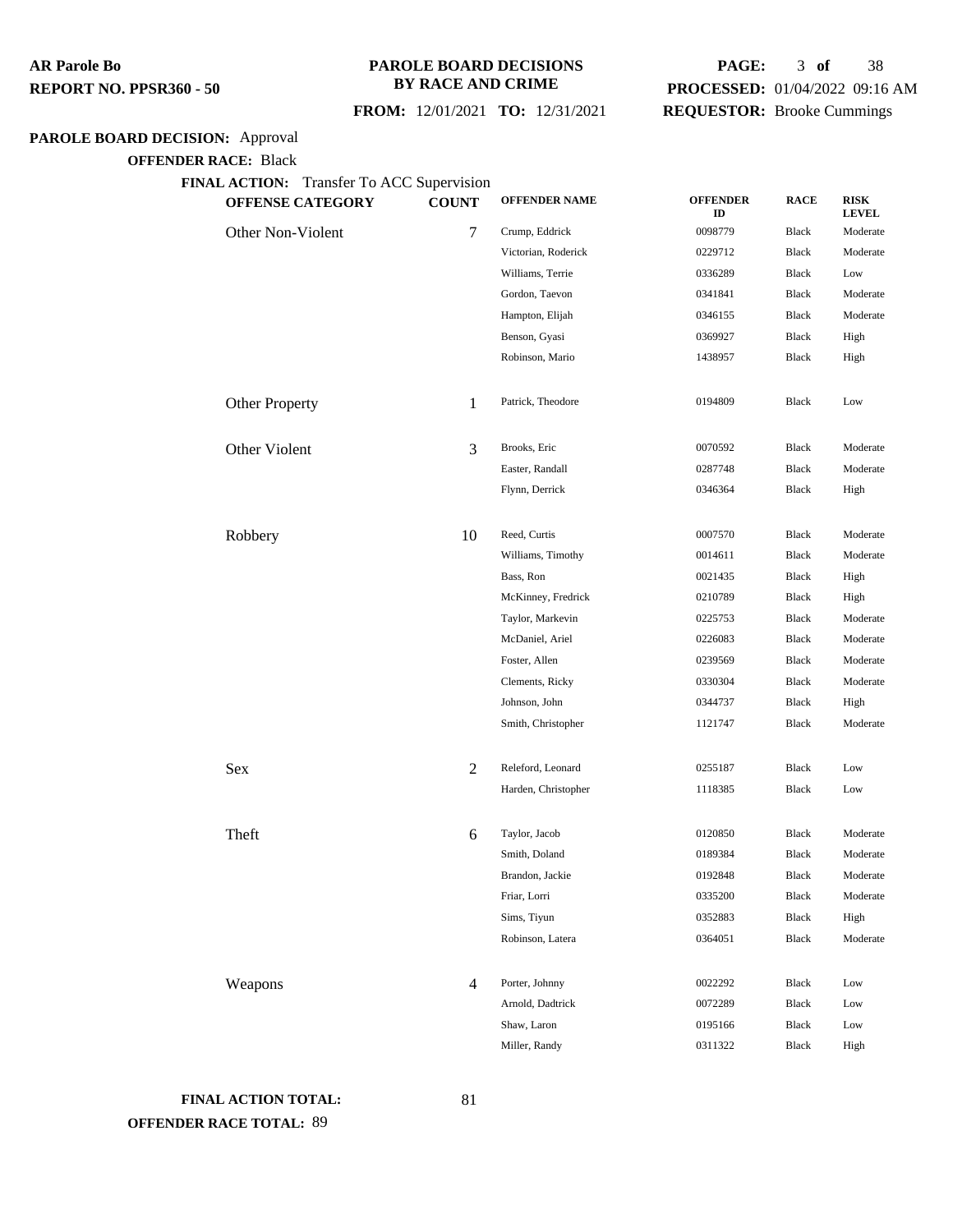#### **PAROLE BOARD DECISIONS BY RACE AND CRIME**

## **FROM:** 12/01/2021 **TO:** 12/31/2021

# **PAGE:** 4 **of** 38 **PROCESSED:** 01/04/2022 09:16 AM **REQUESTOR:** Brooke Cummings

# **PAROLE BOARD DECISION:** Approval

**OFFENDER RACE:** Caucasian

| <b>OFFENSE CATEGORY</b>                                        | <b>COUNT</b>   | <b>OFFENDER NAME</b> | <b>OFFENDER</b><br>ID | <b>RACE</b> | <b>RISK</b><br><b>LEVEL</b> |
|----------------------------------------------------------------|----------------|----------------------|-----------------------|-------------|-----------------------------|
| <b>Battery</b>                                                 | 1              | Johnson, James       | 0157783               | Caucasian   | Moderate                    |
| <b>Burglary</b>                                                | $\overline{4}$ | Bradley, Robert      | 0109720               | Caucasian   | Low                         |
|                                                                |                | Bailey, Justin       | 0206525               | Caucasian   | Low                         |
|                                                                |                | Hammonds, Zachary    | 0228494               | Caucasian   | High                        |
|                                                                |                | Canady, Mason        | 0358251               | Caucasian   | Moderate                    |
| Drug Posession                                                 | 4              | Henry, David         | 0181281               | Caucasian   | High                        |
|                                                                |                | Collins, Ethan       | 0227286               | Caucasian   | High                        |
|                                                                |                | Chadwick, Jeffrey    | 0233049               | Caucasian   | Low                         |
|                                                                |                | Love, Terry          | 0352295               | Caucasian   | Moderate                    |
| Drug Sale                                                      | 11             | Frye, Randall        | 0010446               | Caucasian   | Moderate                    |
|                                                                |                | Chaney, Kenneth      | 0101841               | Caucasian   | Moderate                    |
|                                                                |                | Dixon, Wesley        | 0118159               | Caucasian   | Moderate                    |
|                                                                |                | Hume, Brian          | 0139300               | Caucasian   | Moderate                    |
|                                                                |                | Lynall, Ronald       | 0147170               | Caucasian   | High                        |
|                                                                |                | Griffin, Blake       | 0149310               | Caucasian   | Low                         |
|                                                                |                | Verser, Phillip      | 0182865               | Caucasian   | Low                         |
|                                                                |                | Gray, Bobby          | 0198517               | Caucasian   | Moderate                    |
|                                                                |                | Harris, Chase        | 0303670               | Caucasian   | Moderate                    |
|                                                                |                | Lee, Damon           | 0336957               | Caucasian   | Moderate                    |
|                                                                |                | Stracener, Geneva    | 0347840               | Caucasian   | Low                         |
| Other Non-Violent                                              | 4              | Thomas, Scotty       | 0018034               | Caucasian   | High                        |
|                                                                |                | Neece, Jimmy         | 0056036               | Caucasian   | Moderate                    |
|                                                                |                | Speakman, Clint      | 0155447               | Caucasian   | Moderate                    |
|                                                                |                | Hiltibrand, Freddie  | 0289731               | Caucasian   | Low                         |
| Theft                                                          | 1              | Kramer, Nathaniel    | 0343984               | Caucasian   | High                        |
| <b>FINAL ACTION TOTAL:</b>                                     | 25             |                      |                       |             |                             |
| <b>FINAL ACTION:</b> Parole Act 290<br><b>OFFENSE CATEGORY</b> | <b>COUNT</b>   | <b>OFFENDER NAME</b> | <b>OFFENDER</b><br>ID | <b>RACE</b> | <b>RISK</b><br><b>LEVEL</b> |
| Drug Sale                                                      | 1              | Collins, Mitchell    | 0344243               | Caucasian   | Low                         |

**FINAL ACTION TOTAL:** 1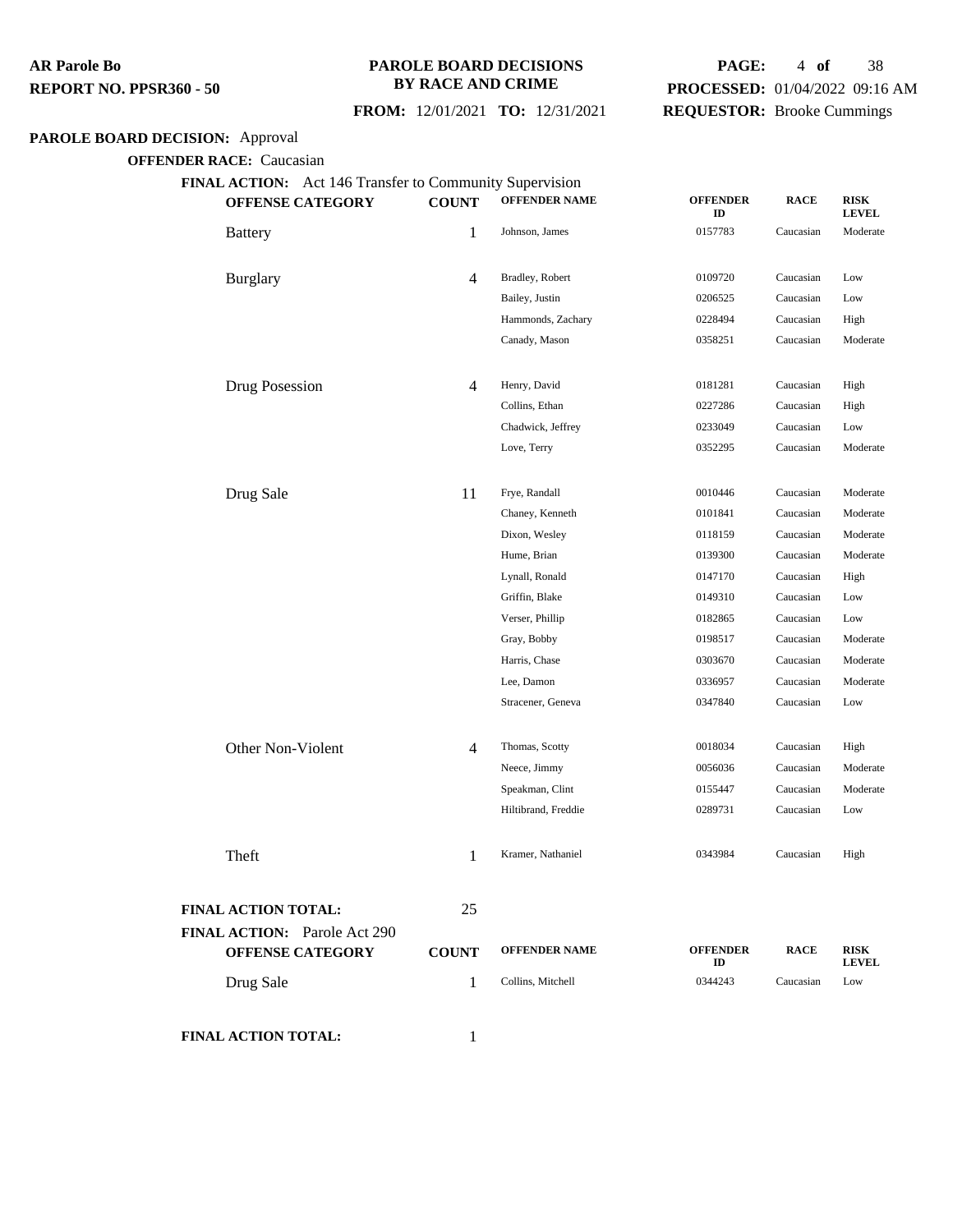#### **PAROLE BOARD DECISIONS BY RACE AND CRIME**

#### **FROM:** 12/01/2021 **TO:** 12/31/2021

# **PAGE:** 5 **of** 38 **PROCESSED:** 01/04/2022 09:16 AM **REQUESTOR:** Brooke Cummings

#### **PAROLE BOARD DECISION:** Approval

| DER RACE, Caucasian<br>Transfer To ACC Supervision<br><b>FINAL ACTION:</b> |              |                      |                       |             |                             |
|----------------------------------------------------------------------------|--------------|----------------------|-----------------------|-------------|-----------------------------|
| <b>OFFENSE CATEGORY</b>                                                    | <b>COUNT</b> | <b>OFFENDER NAME</b> | <b>OFFENDER</b><br>ID | <b>RACE</b> | <b>RISK</b><br><b>LEVEL</b> |
| Assault                                                                    | 6            | Dunn, Matthew        | 0225963               | Caucasian   | Moderate                    |
|                                                                            |              | Rector, Christopher  | 0276598               | Caucasian   | Moderate                    |
|                                                                            |              | Caldwell, Brandon    | 0321750               | Caucasian   | Moderate                    |
|                                                                            |              | Chadwick, Teigue     | 0350024               | Caucasian   | Moderate                    |
|                                                                            |              | Williams, Jerry      | 0353217               | Caucasian   | Low                         |
|                                                                            |              | Heifner, Joshua      | 0367598               | Caucasian   | Moderate                    |
|                                                                            |              |                      |                       |             |                             |
| <b>Battery</b>                                                             | 12           | Byram, James         | 0155923               | Caucasian   | Moderate                    |
|                                                                            |              | Caldwell, David      | 0160898               | Caucasian   | High                        |
|                                                                            |              | Scott, Keith         | 0161994               | Caucasian   | Moderate                    |
|                                                                            |              | Hogue, Jason         | 0176733               | Caucasian   | Moderate                    |
|                                                                            |              | Fish, Bryan          | 0209375               | Caucasian   | High                        |
|                                                                            |              | Hicks, Daniel        | 0217624               | Caucasian   | High                        |
|                                                                            |              | Shaw, Shannon        | 0227695               | Caucasian   | Low                         |
|                                                                            |              | Squires, Sara        | 0300792               | Caucasian   | Low                         |
|                                                                            |              | Eoff, Michael        | 0301089               | Caucasian   | Moderate                    |
|                                                                            |              | Latimer, Christopher | 0323780               | Caucasian   | Low                         |
|                                                                            |              | Evans, Tyler         | 0339664               | Caucasian   | Moderate                    |
|                                                                            |              | Duncan, James        | 0364472               | Caucasian   | Moderate                    |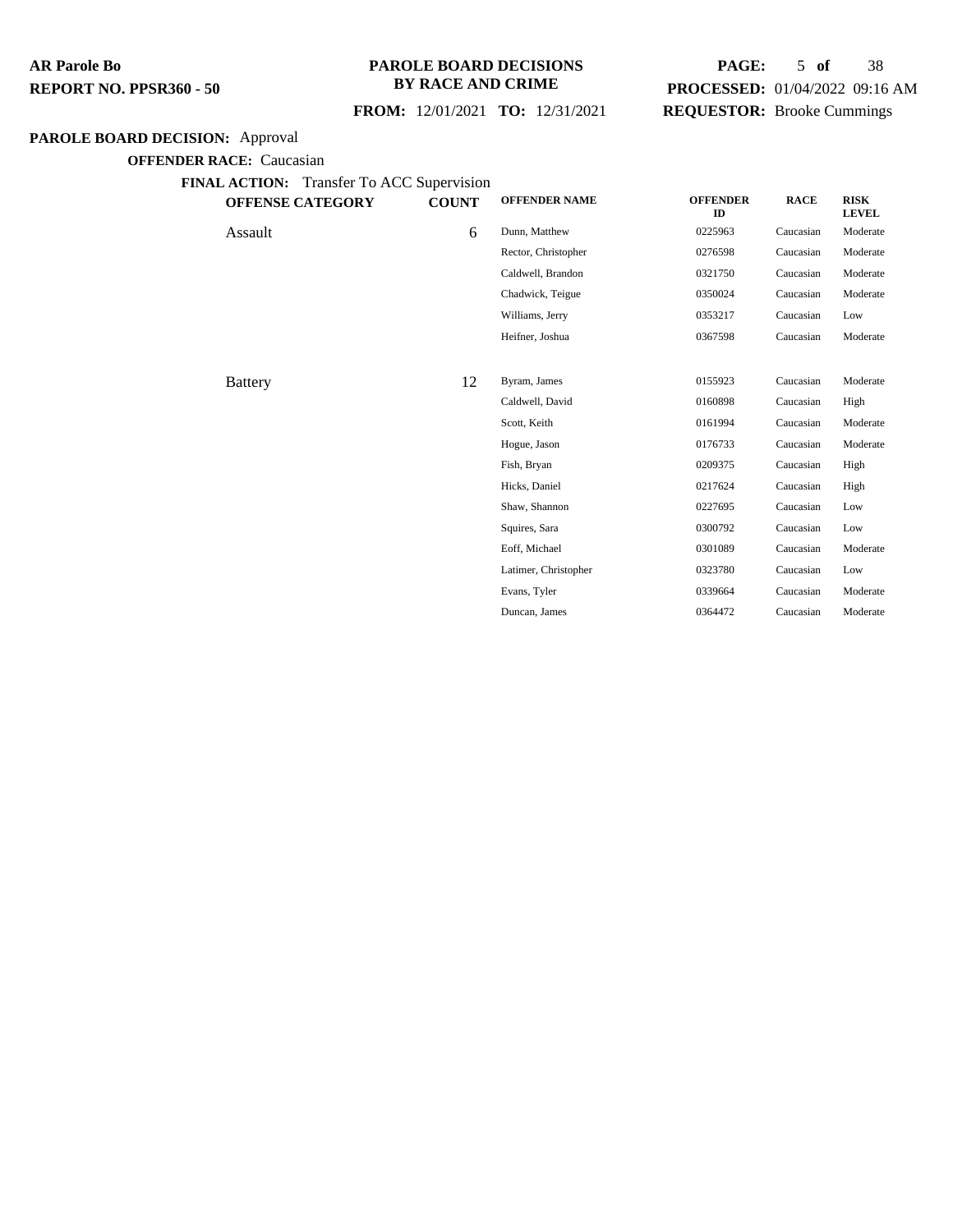#### **PAROLE BOARD DECISIONS BY RACE AND CRIME**

 **FROM:** 12/01/2021 **TO:** 12/31/2021

# **PAGE:** 6 **of** 38 **PROCESSED:** 01/04/2022 09:16 AM **REQUESTOR:** Brooke Cummings

# **PAROLE BOARD DECISION:** Approval

| <b>OFFENSE CATEGORY</b> | <b>COUNT</b> | <b>OFFENDER NAME</b> | <b>OFFENDER</b><br>ID | <b>RACE</b> | <b>RISK</b><br><b>LEVEL</b> |
|-------------------------|--------------|----------------------|-----------------------|-------------|-----------------------------|
| <b>Burglary</b>         | 32           | Hurley, Theodore     | 0010556               | Caucasian   | High                        |
|                         |              | Landau, William      | 0012100               | Caucasian   | High                        |
|                         |              | Golden, William      | 0032380               | Caucasian   | Low                         |
|                         |              | Baty, Jason          | 0049657               | Caucasian   | High                        |
|                         |              | Bruce, Michael       | 0101715               | Caucasian   | High                        |
|                         |              | Almanza, Tina        | 0139268               | Caucasian   | Moderate                    |
|                         |              | Giddens, Joshua      | 0139682               | Caucasian   | Moderate                    |
|                         |              | Sapp, Paul           | 0158152               | Caucasian   | High                        |
|                         |              | Reaves, Wesley       | 0181396               | Caucasian   | High                        |
|                         |              | Collins, Dennis      | 0182613               | Caucasian   | High                        |
|                         |              | Lovell, Chase        | 0183316               | Caucasian   | Low                         |
|                         |              | Millican, Jason      | 0190514               | Caucasian   | High                        |
|                         |              | Hill, Kirk           | 0190754               | Caucasian   | Moderate                    |
|                         |              | Bailey, Jeffrey      | 0231627               | Caucasian   | Moderate                    |
|                         |              | Hollowell, Benjamin  | 0243065               | Caucasian   | Moderate                    |
|                         |              | Pounders, Danin      | 0243317               | Caucasian   | Moderate                    |
|                         |              | Manes, James         | 0252396               | Caucasian   | High                        |
|                         |              | Bowles, Justin       | 0263158               | Caucasian   | Low                         |
|                         |              | Stickel, Jason       | 0277748               | Caucasian   | High                        |
|                         |              | Spray, Ashley        | 0289859               | Caucasian   | Moderate                    |
|                         |              | Alberius, John       | 0293529               | Caucasian   | Moderate                    |
|                         |              | Harrell, Buster      | 0293662               | Caucasian   | Moderate                    |
|                         |              | Reno, Anthony        | 0294665               | Caucasian   | Moderate                    |
|                         |              | Quijada, Derrick     | 0297969               | Caucasian   | Moderate                    |
|                         |              | Tate, Andrew         | 0309478               | Caucasian   | Moderate                    |
|                         |              | Ellis, Sarah         | 0310306               | Caucasian   | Low                         |
|                         |              | Wilkinson, Mark      | 0319545               | Caucasian   | Moderate                    |
|                         |              | Robins, Shapri       | 0331730               | Caucasian   | Low                         |
|                         |              | Whitehead, Tiffany   | 0338759               | Caucasian   | Moderate                    |
|                         |              | Hamilton, Hanna      | 0346222               | Caucasian   | Moderate                    |
|                         |              | Webb, Byron          | 0363325               | Caucasian   | Moderate                    |
|                         |              | Rose, Vince          | 0376281               | Caucasian   | Moderate                    |
| Crime Conspiracy        | 1            | Jones, Justin        | 0306851               | Caucasian   | Moderate                    |
| <b>Criminal Attempt</b> | 2            | Hackworth, Adam      | 0183700               | Caucasian   | Moderate                    |
|                         |              | Coffer, Zachary      | 0305121               | Caucasian   | Moderate                    |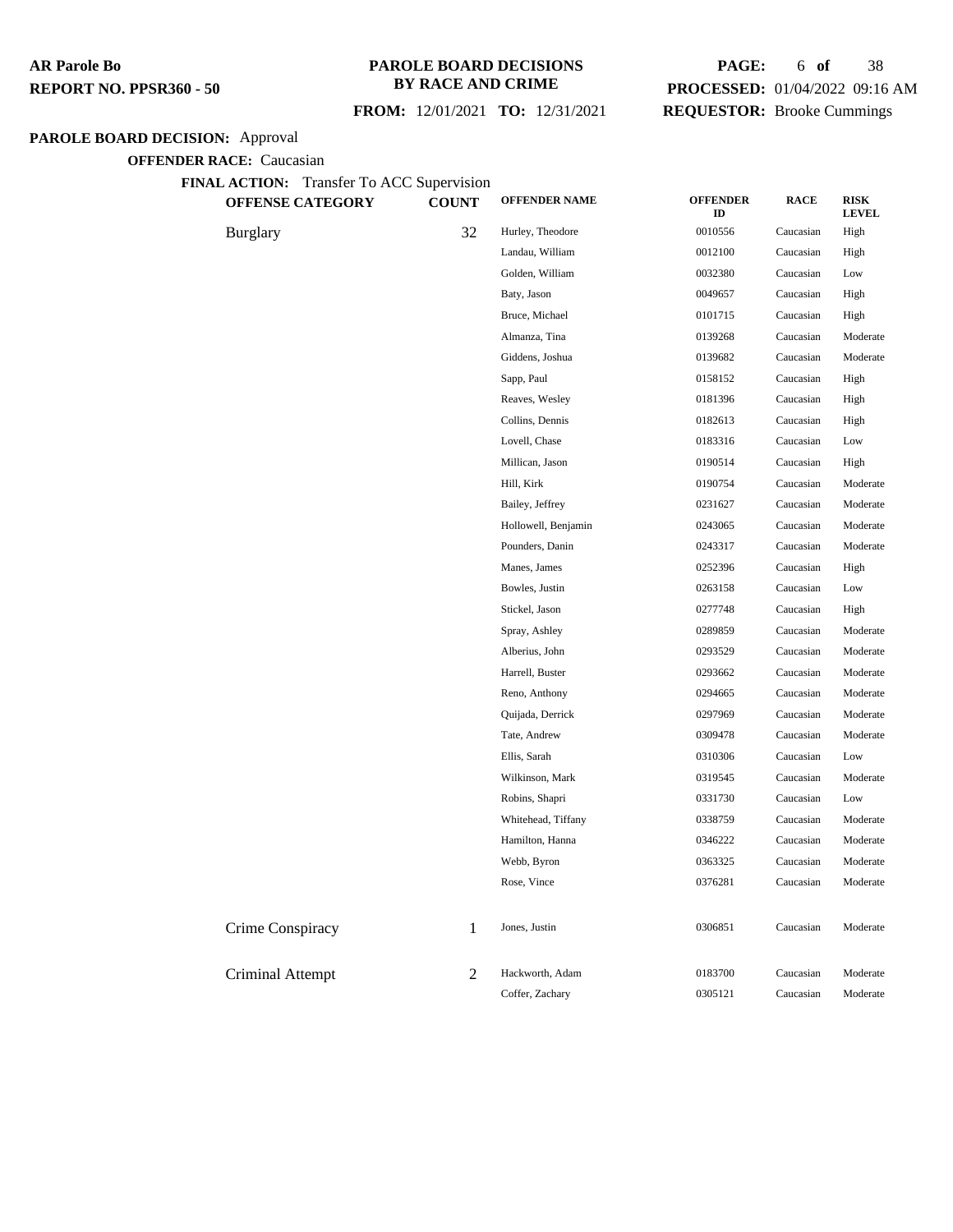#### **PAROLE BOARD DECISIONS BY RACE AND CRIME**

 **FROM:** 12/01/2021 **TO:** 12/31/2021

# **PAGE:** 7 **of** 38 **PROCESSED:** 01/04/2022 09:16 AM **REQUESTOR:** Brooke Cummings

# **PAROLE BOARD DECISION:** Approval

| <b>OFFENSE CATEGORY</b> | <b>COUNT</b> | <b>OFFENDER NAME</b>  | <b>OFFENDER</b><br>ID | <b>RACE</b> | <b>RISK</b><br><b>LEVEL</b> |
|-------------------------|--------------|-----------------------|-----------------------|-------------|-----------------------------|
| Drug Posession          | 48           | Jobe, David           | 0006978               | Caucasian   | Moderate                    |
|                         |              | Cripps, Jeffery       | 0014466               | Caucasian   | Low                         |
|                         |              | Wilson, Timothy       | 0102261               | Caucasian   | Moderate                    |
|                         |              | Hill, Christopher     | 0120512               | Caucasian   | High                        |
|                         |              | Reed, Billy           | 0125205               | Caucasian   | High                        |
|                         |              | Allred, Mark          | 0125937               | Caucasian   | Low                         |
|                         |              | Sanders, Andrew       | 0141572               | Caucasian   | Moderate                    |
|                         |              | McCullar, Brandon     | 0155393               | Caucasian   | Moderate                    |
|                         |              | Creecy, Brittany      | 0164675               | Caucasian   | Low                         |
|                         |              | Hollis, Jonathan      | 0173537               | Caucasian   | Moderate                    |
|                         |              | Granger, Mark         | 0189800               | Caucasian   | Low                         |
|                         |              | Mathis, Eric          | 0190395               | Caucasian   | Moderate                    |
|                         |              | Long, Jeremy          | 0193513               | Caucasian   | High                        |
|                         |              | Morrow, Jeremy        | 0200158               | Caucasian   | Moderate                    |
|                         |              | Curtis, Brian         | 0202848               | Caucasian   | High                        |
|                         |              | Loyd, Nathan          | 0207119               | Caucasian   | High                        |
|                         |              | Blake, Matthew        | 0213913               | Caucasian   | High                        |
|                         |              | Paridis, Keith        | 0214721               | Caucasian   | Moderate                    |
|                         |              | Clouse, Cory          | 0214863               | Caucasian   | Moderate                    |
|                         |              | Dye, Jessica          | 0223298               | Caucasian   | Moderate                    |
|                         |              | Myrick, Josh          | 0226319               | Caucasian   | Moderate                    |
|                         |              | Wilson, Warren        | 0230599               | Caucasian   | Moderate                    |
|                         |              | Neal, Tyler           | 0231452               | Caucasian   | Moderate                    |
|                         |              | Seay, Jeannie         | 0231639               | Caucasian   | Moderate                    |
|                         |              | Mannon, Robert        | 0239330               | Caucasian   | Moderate                    |
|                         |              | Henson, Jack          | 0239475               | Caucasian   | Moderate                    |
|                         |              | Sanchez, Donnie       | 0248621               | Caucasian   | High                        |
|                         |              | Linebarger, Steven    | 0249512               | Caucasian   | Moderate                    |
|                         |              | Cunningham, Timothy   | 0253401               | Caucasian   | Moderate                    |
|                         |              | Braley, Brandon       | 0260260               | Caucasian   | High                        |
|                         |              | Richardson III, Jimmy | 0276324               | Caucasian   | Low                         |
|                         |              | Hicks, Daniel         | 0282530               | Caucasian   | Moderate                    |
|                         |              | Bowden, Ian           | 0286903               | Caucasian   | Moderate                    |
|                         |              | Leeper, William       | 0323825               | Caucasian   | Low                         |
|                         |              | Evola, Craig          | 0326716               | Caucasian   | Low                         |
|                         |              | Garrett, Billy        | 0330132               | Caucasian   | Low                         |
|                         |              | Knox, Ryan            | 0334562               | Caucasian   | Moderate                    |
|                         |              | Perrin, Brett         | 0346480               | Caucasian   | High                        |
|                         |              | Mercer, Calvin        | 0347074               | Caucasian   | Moderate                    |
|                         |              | Franks, Steven        | 0351647               | Caucasian   | Moderate                    |
|                         |              | Tabor, Kenneth        | 0352246               | Caucasian   | Moderate                    |
|                         |              | Lincks, Jason         | 0352732               | Caucasian   | Moderate                    |
|                         |              | Wilson, Zackery       | 0353046               | Caucasian   | Moderate                    |
|                         |              | Smith, James          | 0353545               | Caucasian   | Low                         |
|                         |              | Ealey, Brittany       | 0355911               | Caucasian   | Unknown                     |
|                         |              |                       |                       |             |                             |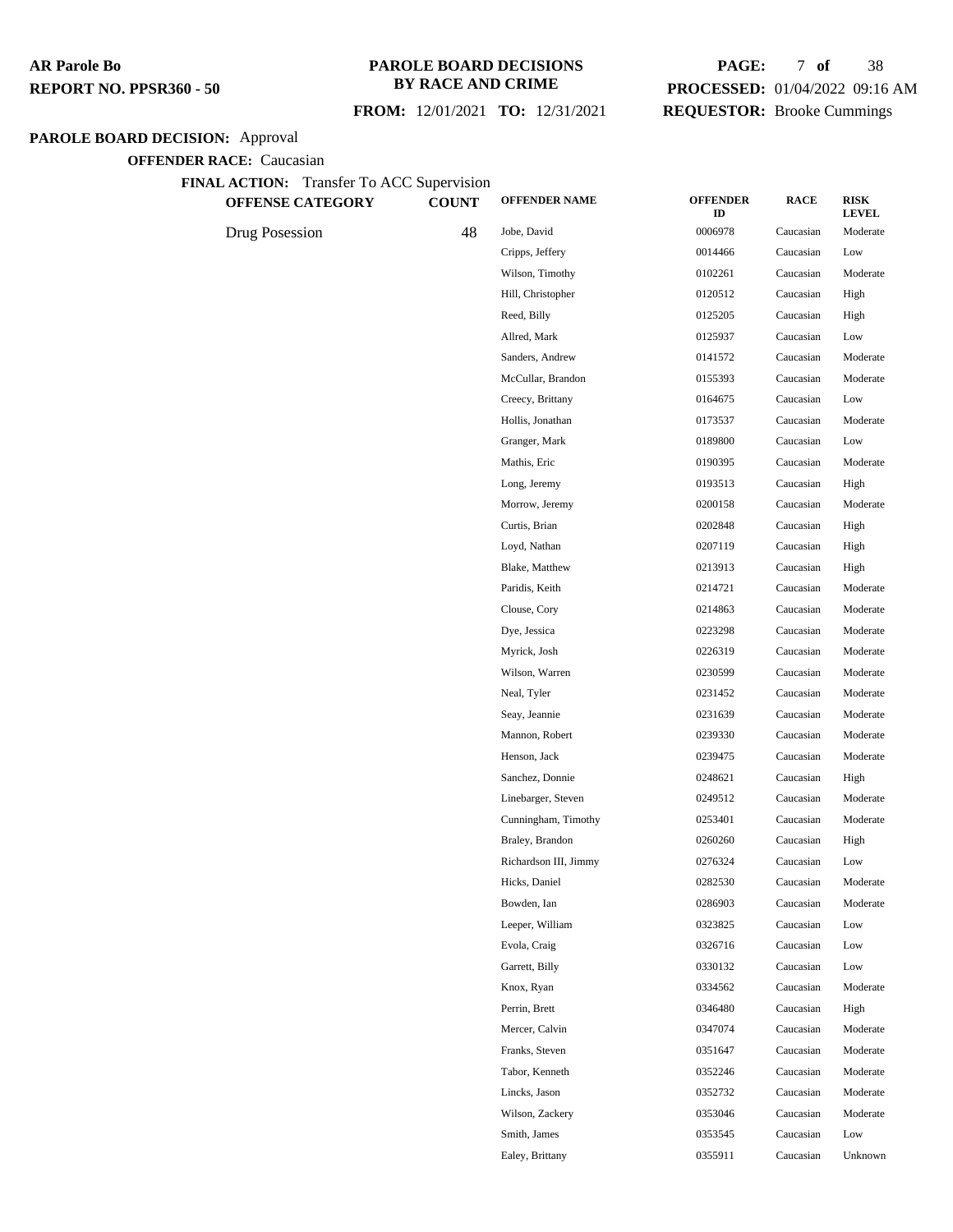#### **PAROLE BOARD DECISIONS BY RACE AND CRIME**

## **FROM:** 12/01/2021 **TO:** 12/31/2021

# **PAGE:** 8 **of** 38 **PROCESSED:** 01/04/2022 09:16 AM **REQUESTOR:** Brooke Cummings

# **PAROLE BOARD DECISION:** Approval

**OFFENDER RACE:** Caucasian

**FINAL ACTION:** Transfer To ACC Supervision

**OFFENSE CATEGORY COUNT OFFENDER NAME OFFENDER**

| <b>OFFENDER NAME</b> | <b>OFFENDER</b><br>m | <b>RACE</b> | <b>RISK</b><br><b>LEVEL</b> |
|----------------------|----------------------|-------------|-----------------------------|
| Chapman, Tyler       | 0361900              | Caucasian   | Moderate                    |
| Jones, Aaron         | 0367622              | Caucasian   | Unknown                     |
| Evans, Audrey        | 0368116              | Caucasian   | Moderate                    |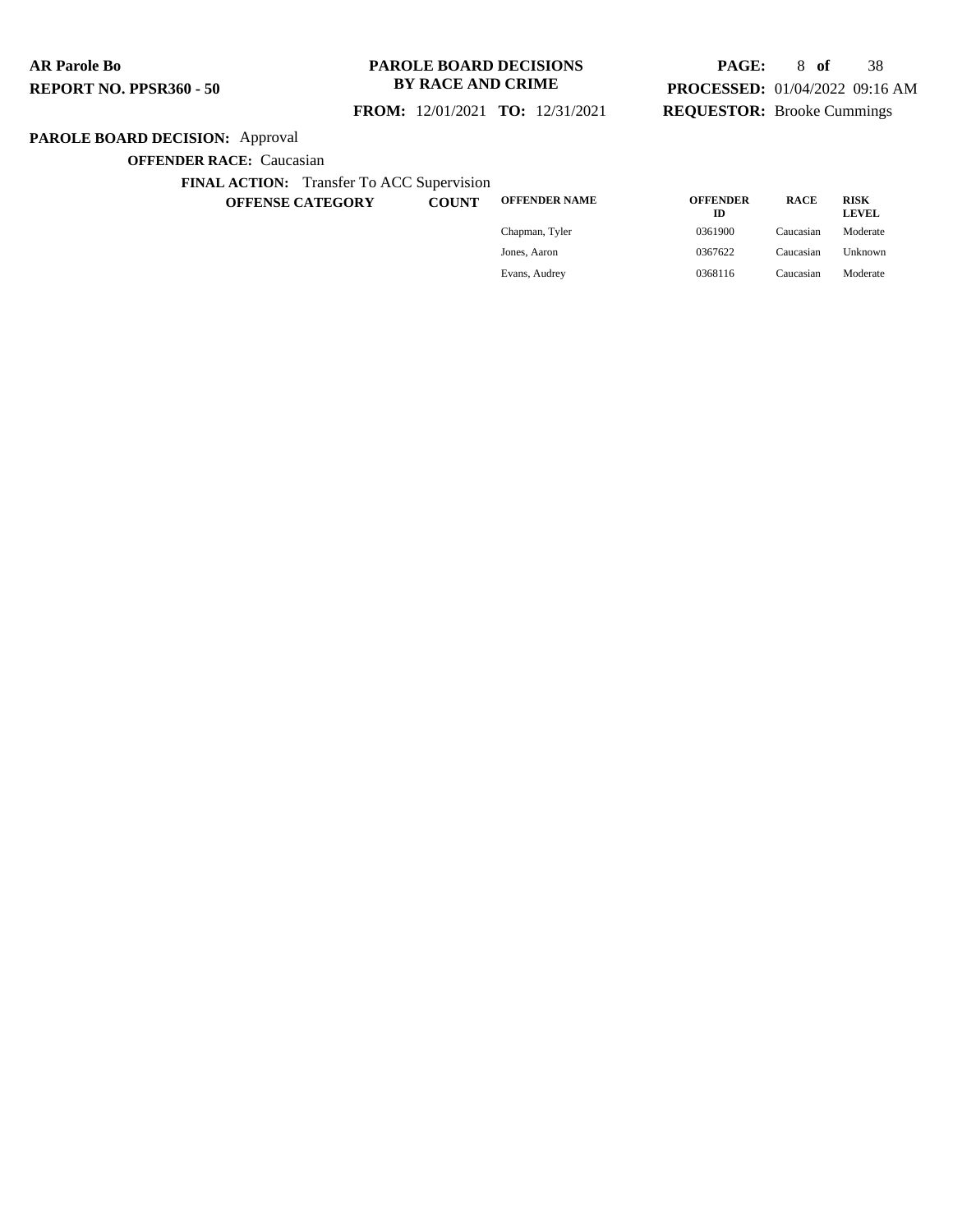#### **PAROLE BOARD DECISIONS BY RACE AND CRIME**

 **FROM:** 12/01/2021 **TO:** 12/31/2021

# **PAGE:** 9 **of** 38 **PROCESSED:** 01/04/2022 09:16 AM **REQUESTOR:** Brooke Cummings

# **PAROLE BOARD DECISION:** Approval

| FINAL ACTION: Transfer To ACC Supervision<br><b>OFFENSE CATEGORY</b> | <b>COUNT</b> | <b>OFFENDER NAME</b>  | <b>OFFENDER</b><br>ID | <b>RACE</b> | <b>RISK</b><br><b>LEVEL</b> |
|----------------------------------------------------------------------|--------------|-----------------------|-----------------------|-------------|-----------------------------|
| Drug Sale                                                            | 42           | Carwile, Jerry        | 0004471               | Caucasian   | Moderate                    |
|                                                                      |              | Jones, Robert         | 0011173               | Caucasian   | High                        |
|                                                                      |              | Seger, Todd           | 0011678               | Caucasian   | High                        |
|                                                                      |              | Baker, James          | 0017445               | Caucasian   | Moderate                    |
|                                                                      |              | Massey, Katherine     | 0028145               | Caucasian   | Low                         |
|                                                                      |              | Henson, Keith         | 0031325               | Caucasian   | High                        |
|                                                                      |              | Philpot, John         | 0035966               | Caucasian   | Moderate                    |
|                                                                      |              | Hunter, Travis        | 0104777               | Caucasian   | High                        |
|                                                                      |              | Thayer, Maria         | 0127236               | Caucasian   | Low                         |
|                                                                      |              | Garcia Sibert, Tera   | 0134291               | Caucasian   | Moderate                    |
|                                                                      |              | Robinson, Brett       | 0136240               | Caucasian   | Moderate                    |
|                                                                      |              | Knight, Rebecca       | 0161693               | Caucasian   | Moderate                    |
|                                                                      |              | Smith, Troy           | 0170057               | Caucasian   | Moderate                    |
|                                                                      |              | Oglesby, Krista       | 0177993               | Caucasian   | High                        |
|                                                                      |              | Williams, David       | 0182806               | Caucasian   | Low                         |
|                                                                      |              | Maloney, Timothy      | 0193524               | Caucasian   | Low                         |
|                                                                      |              | Graham, Jerry         | 0207826               | Caucasian   | Low                         |
|                                                                      |              | Haley, Joshua         | 0233220               | Caucasian   | Moderate                    |
|                                                                      |              | Barrett, Jeremy       | 0235919               | Caucasian   | High                        |
|                                                                      |              | Tackett, John         | 0245328               | Caucasian   | Low                         |
|                                                                      |              | Cain, Isaac           | 0250538               | Caucasian   | Moderate                    |
|                                                                      |              | Kennerly, William     | 0251811               | Caucasian   | Moderate                    |
|                                                                      |              | Mills, Dakota         | 0258003               | Caucasian   | Moderate                    |
|                                                                      |              | Bell, Andrew          | 0260192               | Caucasian   | High                        |
|                                                                      |              | Goodson, Zackery      | 0261424               | Caucasian   | Moderate                    |
|                                                                      |              | Elmore, Charlene      | 0283371               | Caucasian   | High                        |
|                                                                      |              | Fuller, Marlena       | 0284823               | Caucasian   | High                        |
|                                                                      |              | Siverd, Christine     | 0287382               | Caucasian   | Unknown                     |
|                                                                      |              | Sartin, Justin        | 0294457               | Caucasian   | High                        |
|                                                                      |              | King, Candy           | 0312752               | Caucasian   | Low                         |
|                                                                      |              | Henderson, Jacob      | 0332377               | Caucasian   | Moderate                    |
|                                                                      |              | Denton, Steven        | 0333981               | Caucasian   | Moderate                    |
|                                                                      |              | Overturf, Tyler       | 0334371               | Caucasian   | Moderate                    |
|                                                                      |              | Lipps, Matthew        | 0336196               | Caucasian   | Moderate                    |
|                                                                      |              | Thompson, Robert      | 0338424               | Caucasian   | Moderate                    |
|                                                                      |              | Dixon, Joshua         | 0340163               | Caucasian   | Moderate                    |
|                                                                      |              | Jones, Amanda         | 0341883               | Caucasian   | Low                         |
|                                                                      |              | White, Andrew         | 0349394               | Caucasian   | Moderate                    |
|                                                                      |              | Lopez Pinacho, Jordan | 0358535               | Caucasian   | Moderate                    |
|                                                                      |              | Harrison, Derek       | 0362301               | Caucasian   | Moderate                    |
|                                                                      |              | Stubbs, Mckynna       | 0369778               | Caucasian   | Moderate                    |
|                                                                      |              | Scribner, Amanda      | 0374942               | Caucasian   | Low                         |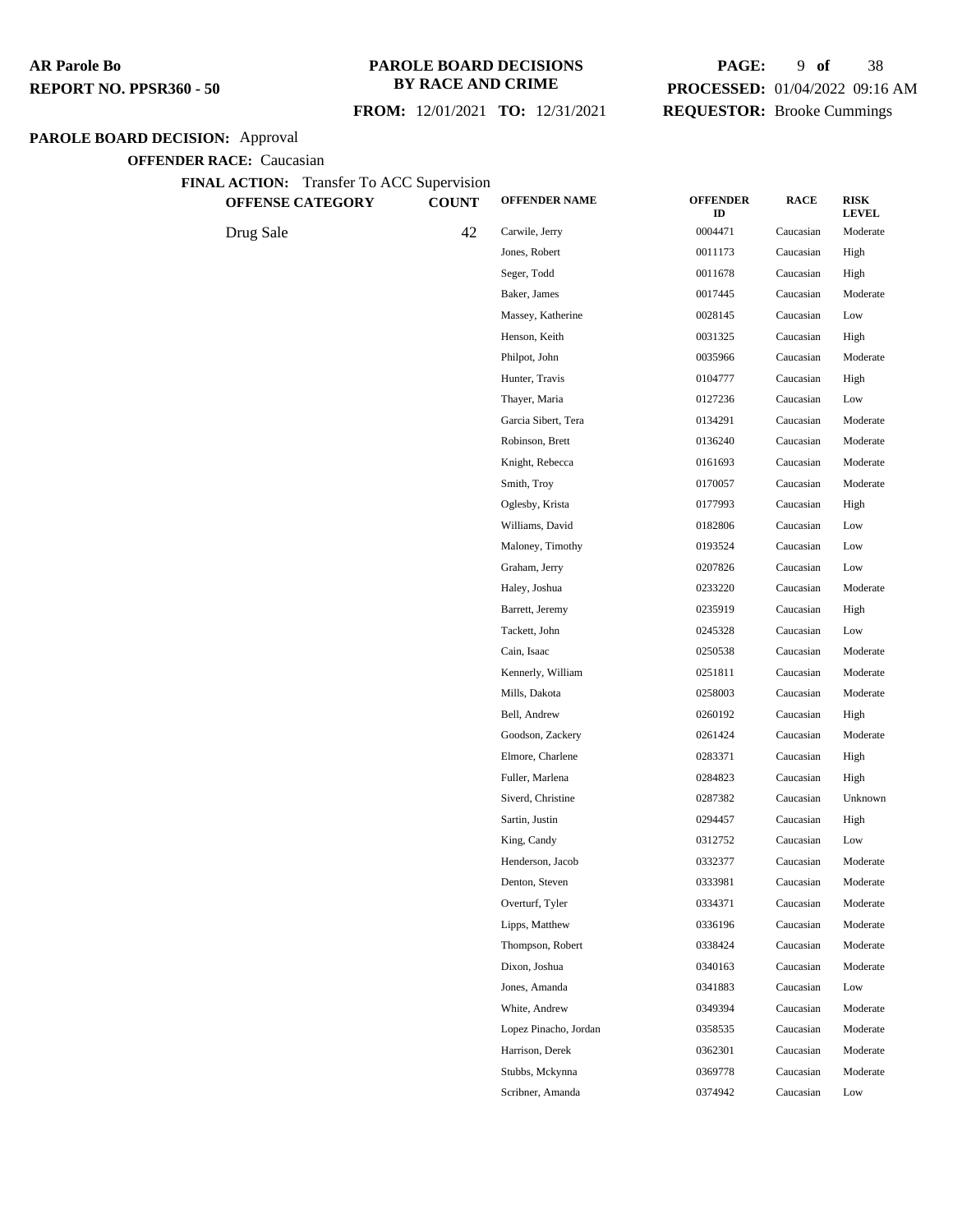#### **PAROLE BOARD DECISIONS BY RACE AND CRIME**

## **FROM:** 12/01/2021 **TO:** 12/31/2021

# **PAGE:** 10 **of** 38 **PROCESSED:** 01/04/2022 09:16 AM **REQUESTOR:** Brooke Cummings

## **PAROLE BOARD DECISION:** Approval

| <b>OFFENSE CATEGORY</b> | <b>COUNT</b> | <b>OFFENDER NAME</b> | <b>OFFENDER</b><br>ID | <b>RACE</b> | <b>RISK</b><br><b>LEVEL</b> |
|-------------------------|--------------|----------------------|-----------------------|-------------|-----------------------------|
| Fraud                   | 3            | Ahumada, Amy         | 0241812               | Caucasian   | Moderate                    |
|                         |              | Addington, Christina | 0303392               | Caucasian   | Low                         |
|                         |              | Trujillo, Jordan     | 0375301               | Caucasian   | Moderate                    |
| Homicide                | 4            | Hinson, Mack         | 0074350               | Caucasian   | Low                         |
|                         |              | Williams, Amy        | 0164058               | Caucasian   | Low                         |
|                         |              | Adams, Alexandra     | 0260104               | Caucasian   | Low                         |
|                         |              | Cross, Kenneth       | 0326610               | Caucasian   | Low                         |
| Other Non-Violent       | 10           | Mills/Reaves, Jerry  | 0025860               | Caucasian   | Moderate                    |
|                         |              | Hubanks, Chad        | 0100094               | Caucasian   | Moderate                    |
|                         |              | Fitzgerald, Kendra   | 0176407               | Caucasian   | Low                         |
|                         |              | Hayes, Kerry         | 0289725               | Caucasian   | Unknown                     |
|                         |              | King, Michael        | 0308131               | Caucasian   | Low                         |
|                         |              | Belue, Henry         | 0321384               | Caucasian   | Moderate                    |
|                         |              | Stogsdill, Jessica   | 0325550               | Caucasian   | Low                         |
|                         |              | Taylor, Lisa         | 0355264               | Caucasian   | Low                         |
|                         |              | Harris, Justin       | 0366734               | Caucasian   | Moderate                    |
|                         |              | Rivas, Matthew       | 0368222               | Caucasian   | Low                         |
| Other Violent           | 10           | Bolton, Loyd         | 0091968               | Caucasian   | Moderate                    |
|                         |              | Byers, Jonathan      | 0103669               | Caucasian   | Moderate                    |
|                         |              | Johnson, Brian       | 0208065               | Caucasian   | Low                         |
|                         |              | Robertson, Timothy   | 0230577               | Caucasian   | Moderate                    |
|                         |              | Wilson, James        | 0244920               | Caucasian   | Low                         |
|                         |              | Risinger, Paul       | 0260123               | Caucasian   | Moderate                    |
|                         |              | McKeachie, Phillip   | 0318250               | Caucasian   | Low                         |
|                         |              | Sexton, Robert       | 0327426               | Caucasian   | High                        |
|                         |              | Johnson, Rachel      | 0366676               | Caucasian   | Low                         |
|                         |              | Stark, Anthony       | 0371367               | Caucasian   | Low                         |
| Robbery                 | 3            | Honaker, Kevin       | 0128676               | Caucasian   | Moderate                    |
|                         |              | Howard, Zackary      | 0287138               | Caucasian   | Moderate                    |
|                         |              | Yates, Shane         | 0305180               | Caucasian   | Moderate                    |
| Sex                     | 4            | Collins, Thomas      | 0210779               | Caucasian   | Low                         |
|                         |              | Hill, Haley          | 0240589               | Caucasian   | Moderate                    |
|                         |              | May, Jonathan        | 0243653               | Caucasian   | Moderate                    |
|                         |              | Meredith, Brendan    | 0342964               | Caucasian   | Low                         |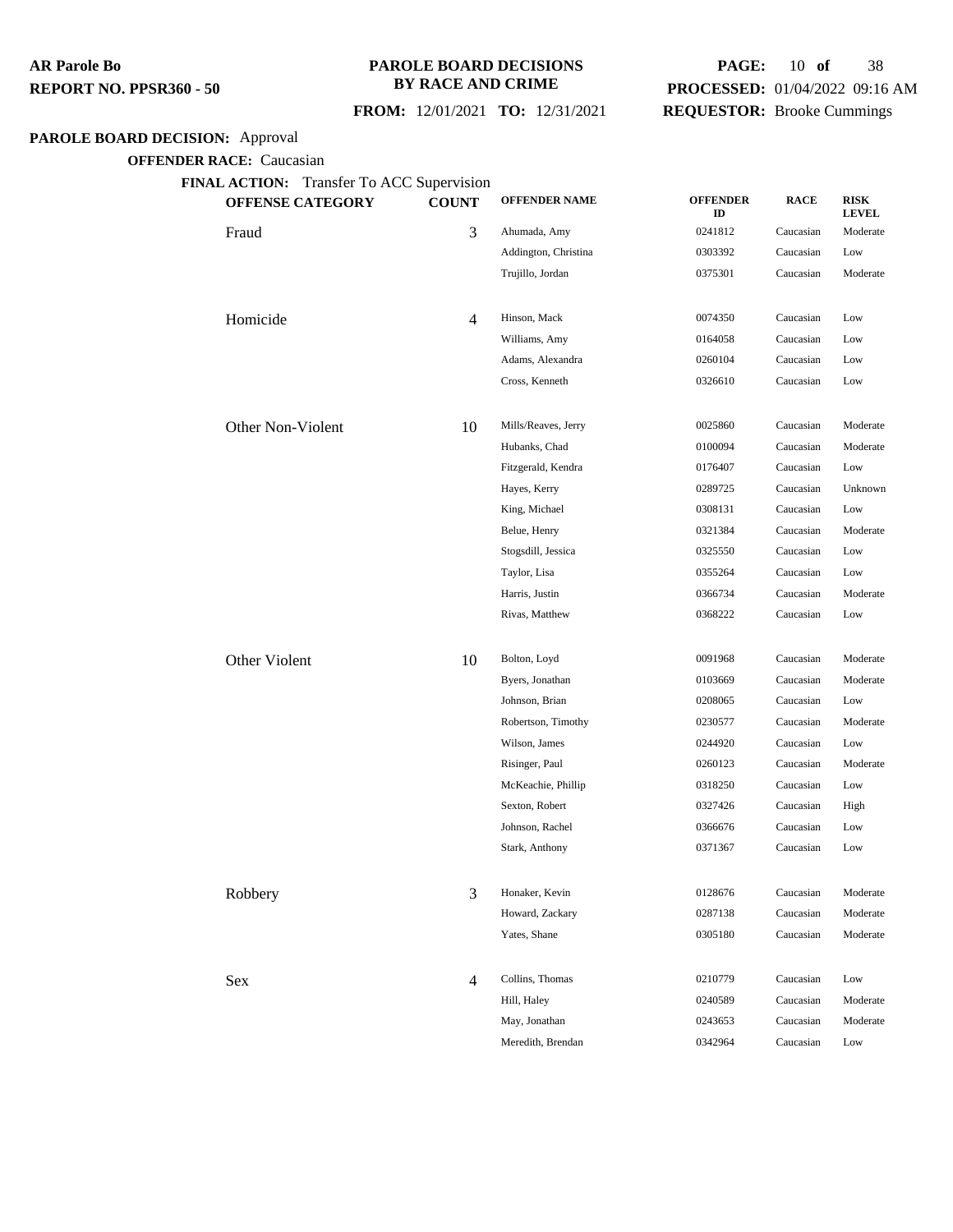#### **PAROLE BOARD DECISIONS BY RACE AND CRIME**

 **FROM:** 12/01/2021 **TO:** 12/31/2021

# **PAGE:** 11 **of** 38 **PROCESSED:** 01/04/2022 09:16 AM **REQUESTOR:** Brooke Cummings

#### **PAROLE BOARD DECISION:** Approval

**OFFENDER RACE:** Caucasian

**FINAL ACTION:** Transfer To ACC Supervision

| <b>OFFENSE CATEGORY</b> | <b>COUNT</b> | <b>OFFENDER NAME</b> | <b>OFFENDER</b><br>ID | <b>RACE</b> | <b>RISK</b><br><b>LEVEL</b> |
|-------------------------|--------------|----------------------|-----------------------|-------------|-----------------------------|
| Theft                   | 19           | Workman, Steven      | 0003545               | Caucasian   | Moderate                    |
|                         |              | Stivers, Kevin       | 0024652               | Caucasian   | Moderate                    |
|                         |              | Smith, Scott         | 0111433               | Caucasian   | High                        |
|                         |              | Smith, Melissa       | 0153713               | Caucasian   | Moderate                    |
|                         |              | Branscum, Lewie      | 0159008               | Caucasian   | High                        |
|                         |              | Allen, Timothy       | 0203091               | Caucasian   | High                        |
|                         |              | Goff, Randall        | 0245166               | Caucasian   | Moderate                    |
|                         |              | Cooper, Thomas       | 0251038               | Caucasian   | Moderate                    |
|                         |              | Stevens, Delina      | 0259162               | Caucasian   | Moderate                    |
|                         |              | Dickerson, Justin    | 0297698               | Caucasian   | High                        |
|                         |              | Hunt, Daniel         | 0301374               | Caucasian   | Low                         |
|                         |              | Rather, James        | 0318296               | Caucasian   | Moderate                    |
|                         |              | Garrison, Cory       | 0320328               | Caucasian   | High                        |
|                         |              | Forrest, Candis      | 0340950               | Caucasian   | High                        |
|                         |              | Houck, Larry         | 0354492               | Caucasian   | Moderate                    |
|                         |              | Weir, Austin         | 0362273               | Caucasian   | Moderate                    |
|                         |              | Toddy, Brandon       | 0369924               | Caucasian   | Low                         |
|                         |              | Wilson, Jeremy       | 0372207               | Caucasian   | Moderate                    |
|                         |              | Boyd, Kyler          | 0374659               | Caucasian   | High                        |
|                         |              |                      |                       |             |                             |
| Weapons                 | 2            | McCarley, Tobey      | 0250705               | Caucasian   | Low                         |
|                         |              | Frederick, Ryan      | 0287501               | Caucasian   | Moderate                    |
|                         |              |                      |                       |             |                             |

## FINAL ACTION TOTAL: 198

#### **OFFENDER RACE TOTAL:** 224

#### **OFFENDER RACE:** Hispanic

| Transfer To ACC Supervision<br><b>FINAL ACTION:</b><br><b>OFFENSE CATEGORY</b> | <b>COUNT</b> | <b>OFFENDER NAME</b>               | <b>OFFENDER</b>    | <b>RACE</b>          | <b>RISK</b>          |
|--------------------------------------------------------------------------------|--------------|------------------------------------|--------------------|----------------------|----------------------|
| Assault                                                                        | 1            | Varela, Shanice                    | ID<br>0366321      | Hispanic             | <b>LEVEL</b><br>Low  |
| <b>Battery</b>                                                                 | 1            | Moreno, Octavio                    | 0168724            | Hispanic             | Moderate             |
| <b>Burglary</b>                                                                | 1            | Giron, Milton                      | 0368040            | Hispanic             | Low                  |
| Drug Posession                                                                 | 1            | Bonilla, Herbet                    | 0377184            | Hispanic             | Moderate             |
| Drug Sale                                                                      | 2            | Gordillo, Jose<br>Rodriguez, Jairo | 0359928<br>0374122 | Hispanic<br>Hispanic | Moderate<br>Low      |
| Other Non-Violent                                                              | 2            | Gatlin, Daniel<br>Ortiz, Eloy      | 0154821<br>0254496 | Hispanic<br>Hispanic | Moderate<br>Moderate |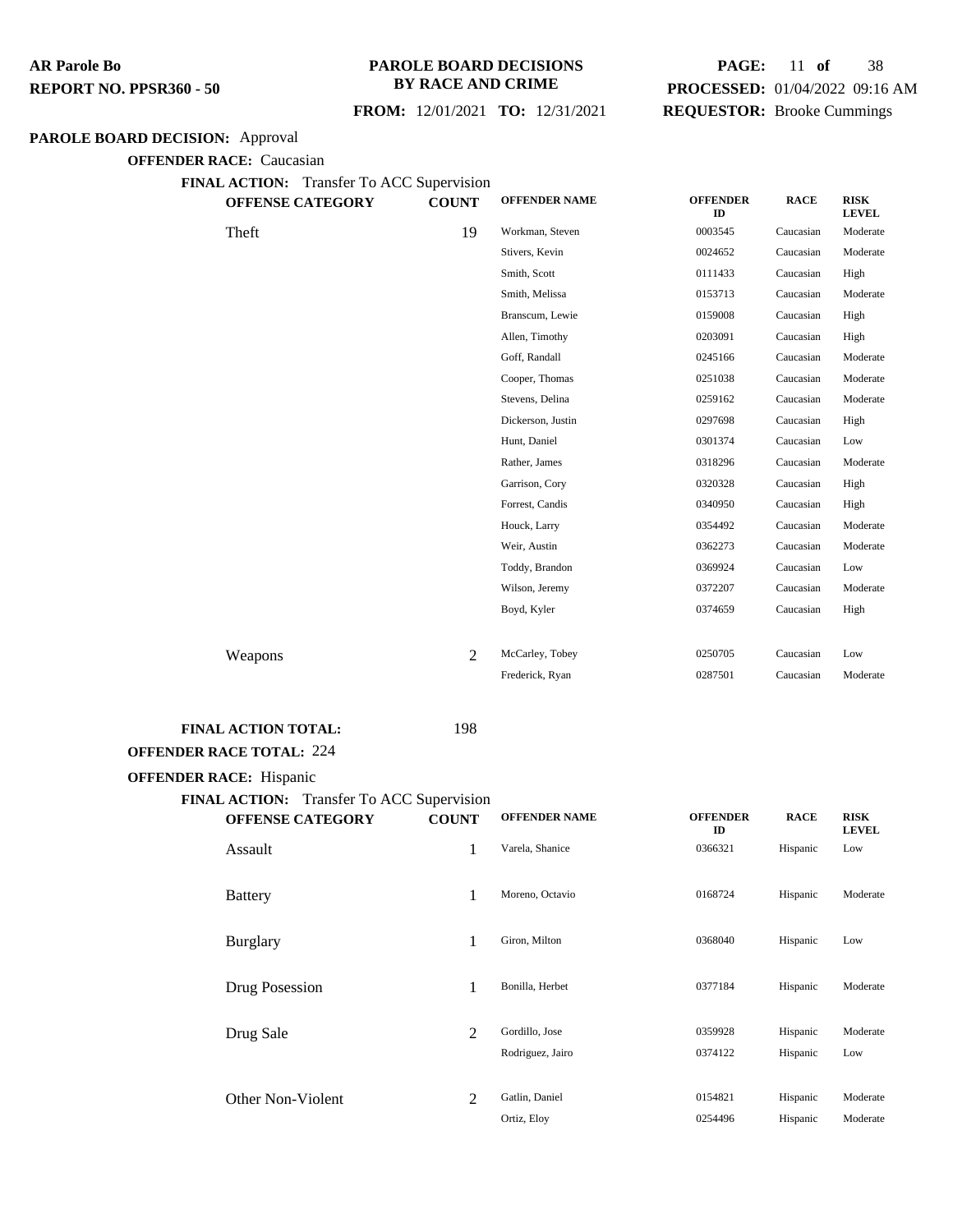**PAROLE BOARD DECISION:** Approval **OFFENDER RACE:** Hispanic **FINAL ACTION:** Transfer To ACC Supervision **OFFENSE CATEGORY COUNT OFFENDER NAME OFFENDER ID RACE RISK LEVEL** Sex 2 Zepeda, Daniel 0154971 Hispanic Low Diaz-Ibarra, Gaudencio 0352536 Hispanic Low **FINAL ACTION TOTAL:** 10 **OFFENDER RACE TOTAL:** 10 **OFFENDER RACE:** NA Indian **FINAL ACTION:** Transfer To ACC Supervision **OFFENSE CATEGORY COUNT OFFENDER NAME OFFENDER ID RACE RISK LEVEL** Burglary **2** Embry, Ira 10144520 NA Indian High Parnell, Curtis **173818** NA Indian High **FINAL ACTION TOTAL:** 2 **OFFENDER RACE TOTAL:** 2 **AR Parole Bo REPORT NO. PPSR360 - 50 PAROLE BOARD DECISIONS BY RACE AND CRIME FROM:** 12/01/2021 **TO:** 12/31/2021 **PAGE:** 12 **of** 38 **PROCESSED:** 01/04/2022 09:16 AM **REQUESTOR:** Brooke Cummings

**PAROLE BOARD DECISION TOTAL:** 326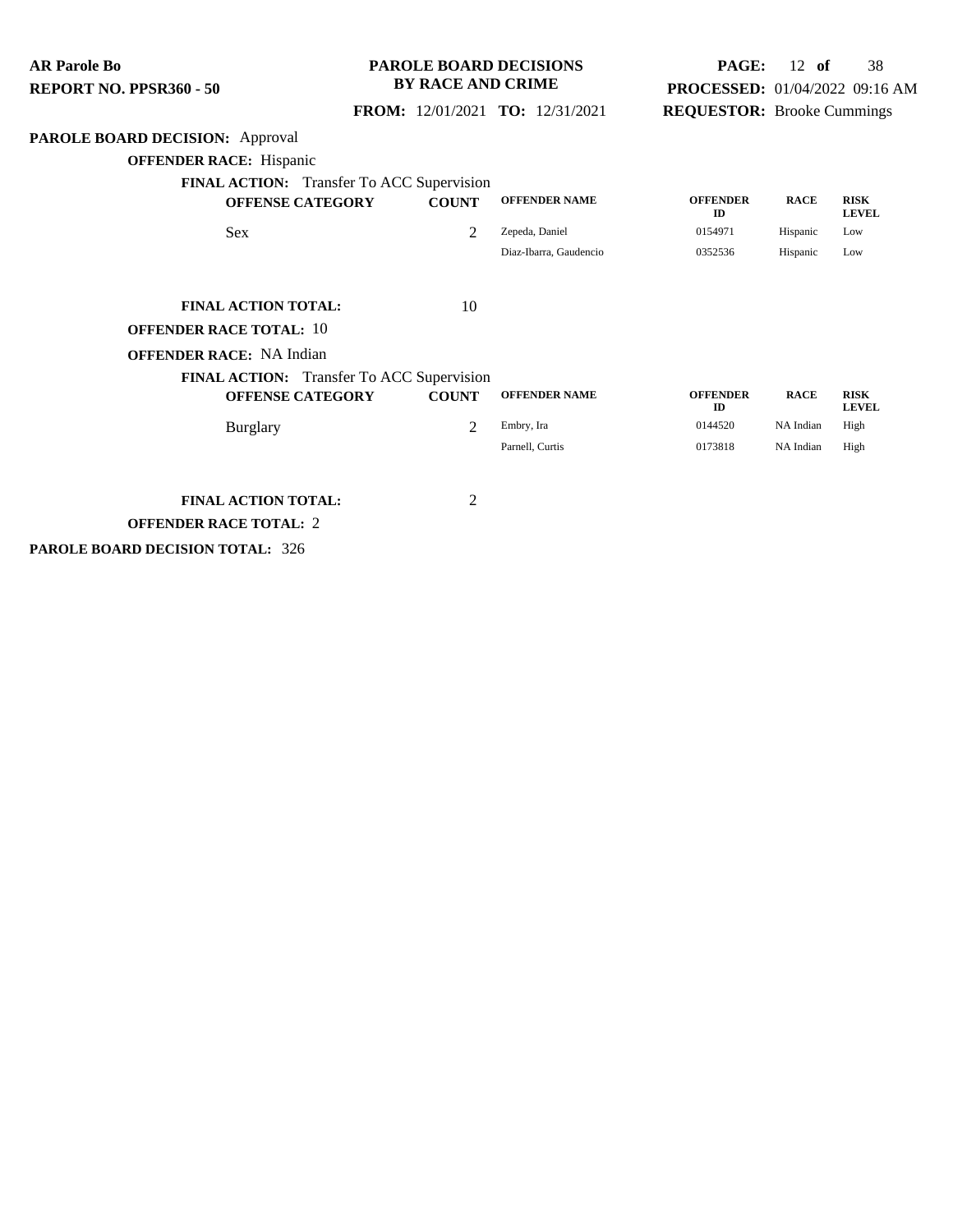| <b>AR Parole Bo</b><br>REPORT NO. PPSR360 - 50 |                                                                                 | <b>BY RACE AND CRIME</b> | <b>PAROLE BOARD DECISIONS</b>                                         | PAGE:<br>PROCESSED: 01/04/2022 09:16 AM                                                         | $13$ of     | 38                          |
|------------------------------------------------|---------------------------------------------------------------------------------|--------------------------|-----------------------------------------------------------------------|-------------------------------------------------------------------------------------------------|-------------|-----------------------------|
|                                                |                                                                                 |                          | FROM: 12/01/2021 TO: 12/31/2021                                       | <b>REQUESTOR:</b> Brooke Cummings                                                               |             |                             |
| PAROLE BOARD DECISION: Denial / Deferral       |                                                                                 |                          |                                                                       |                                                                                                 |             |                             |
| <b>OFFENDER RACE:</b> Asian                    |                                                                                 |                          |                                                                       |                                                                                                 |             |                             |
|                                                | FINAL ACTION: Defer to complete Vo-Tech<br><b>OFFENSE CATEGORY</b>              | <b>COUNT</b>             | <b>OFFENDER NAME</b>                                                  | <b>OFFENDER</b><br>ID                                                                           | <b>RACE</b> | <b>RISK</b><br><b>LEVEL</b> |
|                                                | <b>Battery</b>                                                                  | 1                        | Caraway, Devonte                                                      | 0330262                                                                                         | Asian       | Moderate                    |
|                                                | <b>FINAL ACTION TOTAL:</b>                                                      | 1                        |                                                                       |                                                                                                 |             |                             |
|                                                | <b>FINAL ACTION:</b> Denied 1 Year<br><b>OFFENSE CATEGORY</b>                   | <b>COUNT</b>             | <b>OFFENDER NAME</b>                                                  | <b>OFFENDER</b>                                                                                 | <b>RACE</b> | <b>RISK</b>                 |
|                                                | <b>Battery</b>                                                                  | 1                        | Luangoudom, Eddie<br>Prior Criminal History, Previous Release History | ID<br>0248071                                                                                   | Asian       | <b>LEVEL</b><br>High        |
|                                                | FINAL ACTION TOTAL:                                                             | 1                        |                                                                       |                                                                                                 |             |                             |
|                                                | FINAL ACTION: Denied 2 Years<br><b>OFFENSE CATEGORY</b>                         | <b>COUNT</b>             | <b>OFFENDER NAME</b>                                                  | <b>OFFENDER</b><br>ID                                                                           | <b>RACE</b> | <b>RISK</b><br><b>LEVEL</b> |
|                                                | <b>Battery</b>                                                                  | 1                        | Sythavong, Terry                                                      | 0160580<br>Nature & Seriousness Crime, Violent History, Weapon Involved, Prior Criminal History | Asian       | Moderate                    |
|                                                |                                                                                 |                          |                                                                       |                                                                                                 |             |                             |
|                                                | FINAL ACTION TOTAL:                                                             | 1                        |                                                                       |                                                                                                 |             |                             |
|                                                | FINAL ACTION: Prior(Hearing)Action Stands                                       |                          |                                                                       |                                                                                                 |             |                             |
|                                                | <b>OFFENSE CATEGORY</b>                                                         | <b>COUNT</b>             | <b>OFFENDER NAME</b>                                                  | <b>OFFENDER</b><br>ID                                                                           | <b>RACE</b> | <b>RISK</b><br><b>LEVEL</b> |
|                                                | Drug Sale                                                                       | 1                        | Phonhthydeth, Ricky                                                   | 0229821                                                                                         | Asian       | High                        |
|                                                | <b>FINAL ACTION TOTAL:</b>                                                      | 1                        |                                                                       |                                                                                                 |             |                             |
| <b>OFFENDER RACE TOTAL: 4</b>                  |                                                                                 |                          |                                                                       |                                                                                                 |             |                             |
| <b>OFFENDER RACE: Black</b>                    |                                                                                 |                          |                                                                       |                                                                                                 |             |                             |
|                                                | FINAL ACTION: Act 146 Transfer Denied<br><b>OFFENSE CATEGORY</b>                | <b>COUNT</b>             | <b>OFFENDER NAME</b>                                                  | <b>OFFENDER</b><br>ID                                                                           | <b>RACE</b> | <b>RISK</b><br><b>LEVEL</b> |
|                                                | Drug Sale                                                                       | 1                        | Marshall, Joekwevious                                                 | 0351542                                                                                         | Black       | Moderate                    |
|                                                | <b>FINAL ACTION TOTAL:</b>                                                      | 1                        |                                                                       |                                                                                                 |             |                             |
|                                                | FINAL ACTION: Defer to complete Vo-Tech                                         |                          |                                                                       |                                                                                                 |             |                             |
|                                                | <b>OFFENSE CATEGORY</b>                                                         | <b>COUNT</b>             | <b>OFFENDER NAME</b>                                                  | <b>OFFENDER</b><br>ID                                                                           | <b>RACE</b> | <b>RISK</b><br><b>LEVEL</b> |
|                                                | <b>Battery</b>                                                                  | 1                        | Rice, Travon                                                          | 0348775                                                                                         | Black       | High                        |
|                                                | <b>FINAL ACTION TOTAL:</b>                                                      | 1                        |                                                                       |                                                                                                 |             |                             |
|                                                | FINAL ACTION: Defer until Outcome of Pending Charges<br><b>OFFENSE CATEGORY</b> | <b>COUNT</b>             | <b>OFFENDER NAME</b>                                                  | <b>OFFENDER</b><br>ID                                                                           | <b>RACE</b> | <b>RISK</b><br><b>LEVEL</b> |
|                                                | <b>Battery</b>                                                                  | 1                        | Mosley, Christopher                                                   | 0219956                                                                                         | Black       | High                        |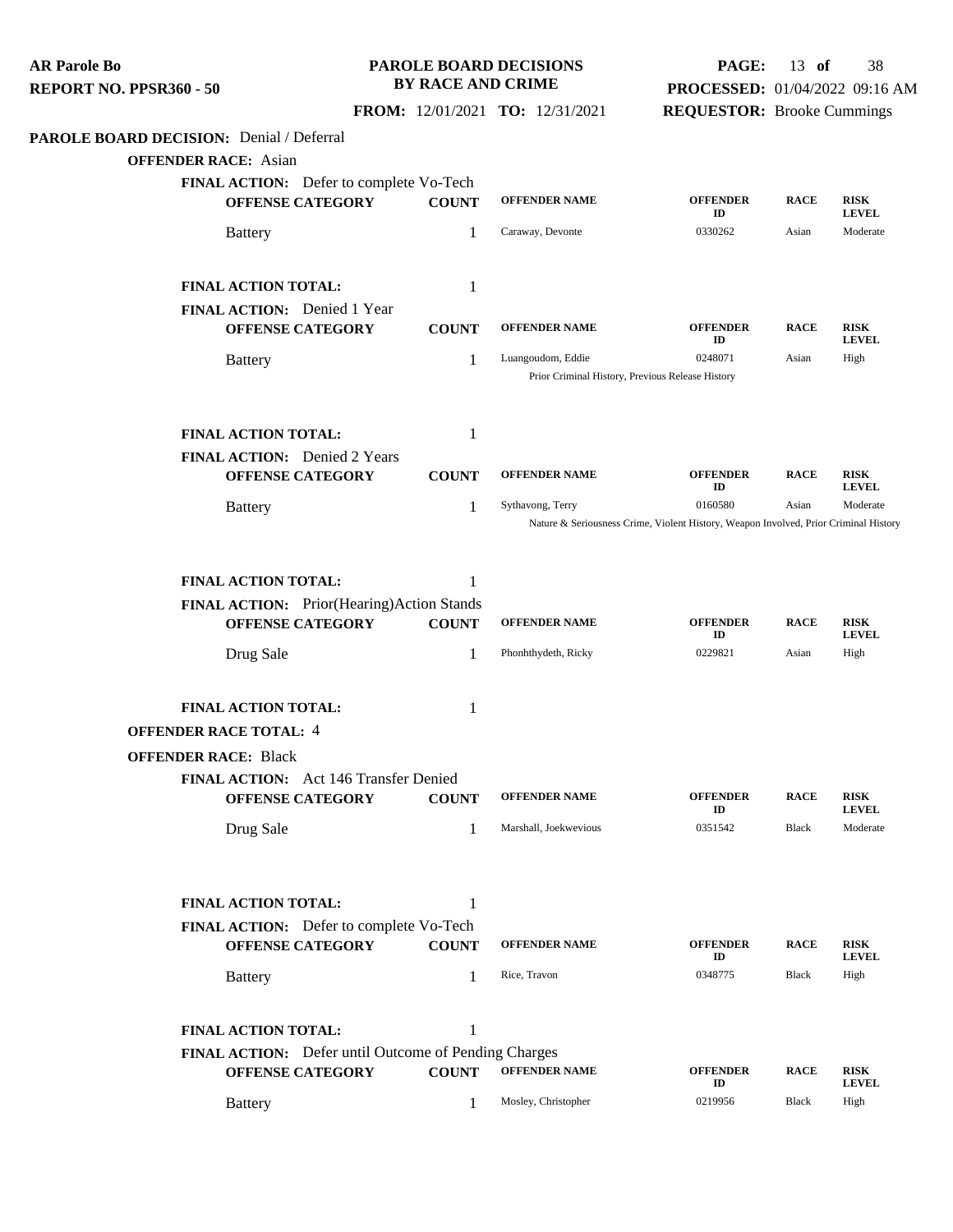#### **PAROLE BOARD DECISIONS BY RACE AND CRIME**

# **PAGE:** 14 **of** 38 **PROCESSED:** 01/04/2022 09:16 AM **REQUESTOR:** Brooke Cummings

## **FROM:** 12/01/2021 **TO:** 12/31/2021

#### **PAROLE BOARD DECISION:** Denial / Deferral

#### **OFFENDER RACE:** Black

| FINAL ACTION: Defer until Outcome of Pending Charges<br><b>OFFENSE CATEGORY</b> | <b>COUNT</b>   | <b>OFFENDER NAME</b> | <b>OFFENDER</b><br>ID | <b>RACE</b>  | <b>RISK</b><br><b>LEVEL</b> |
|---------------------------------------------------------------------------------|----------------|----------------------|-----------------------|--------------|-----------------------------|
| Drug Sale                                                                       | 1              | Baker, Willie        | 0319071               | Black        | Moderate                    |
| Other Non-Violent                                                               | $\overline{2}$ | Gatewood, Mario      | 0137069               | Black        | High                        |
|                                                                                 |                | Hatter, Malcom       | 0170623               | <b>Black</b> | Moderate                    |
|                                                                                 |                |                      |                       |              |                             |
| Other Violent                                                                   | 1              | Johnson, Tangela     | 0072817               | Black        | Moderate                    |
|                                                                                 |                |                      |                       |              |                             |
| Robbery                                                                         | 1              | Evans, Stevie        | 0225754               | <b>Black</b> | Moderate                    |
|                                                                                 | 1              | Franks, Trey         | 0341828               | <b>Black</b> | Moderate                    |
| Theft                                                                           |                |                      |                       |              |                             |
| <b>FINAL ACTION TOTAL:</b>                                                      | $\tau$         |                      |                       |              |                             |
| FINAL ACTION: Deferred                                                          |                |                      |                       |              |                             |
| <b>OFFENSE CATEGORY</b>                                                         | <b>COUNT</b>   | <b>OFFENDER NAME</b> | <b>OFFENDER</b><br>ID | <b>RACE</b>  | <b>RISK</b><br><b>LEVEL</b> |
| Assault                                                                         | $\mathbf{1}$   | Barron, Deursla      | 0189570               | <b>Black</b> | Moderate                    |
|                                                                                 |                |                      |                       |              |                             |
| <b>Burglary</b>                                                                 | 1              | Callans, Enashia     | 0326542               | <b>Black</b> | Moderate                    |
| Crime Conspiracy                                                                | 1              | Balentine, Darrius   | 0245045               | <b>Black</b> | Moderate                    |
|                                                                                 |                |                      |                       |              |                             |
| Drug Sale                                                                       | $\mathbf{1}$   | Galloway, Jeffery    | 0213245               | Black        | Moderate                    |
|                                                                                 |                |                      |                       |              |                             |
| Other Violent                                                                   | 1              | Worsham, Jeffery     | 0020532               | <b>Black</b> | Moderate                    |
|                                                                                 |                | Turner, Kenneth      | 0168135               | <b>Black</b> | Moderate                    |
| Theft                                                                           | 1              |                      |                       |              |                             |
|                                                                                 |                |                      |                       |              |                             |
| <b>FINAL ACTION TOTAL:</b><br>FINAL ACTION: Denied 1 Year                       | 6              |                      |                       |              |                             |
|                                                                                 |                |                      |                       |              |                             |
| <b>OFFENSE CATEGORY</b>                                                         | <b>COUNT</b>   | <b>OFFENDER NAME</b> | <b>OFFENDER</b><br>ID | <b>RACE</b>  | <b>RISK</b><br><b>LEVEL</b> |

Injury To Victim, Relationship to Victim(s), Short Time Served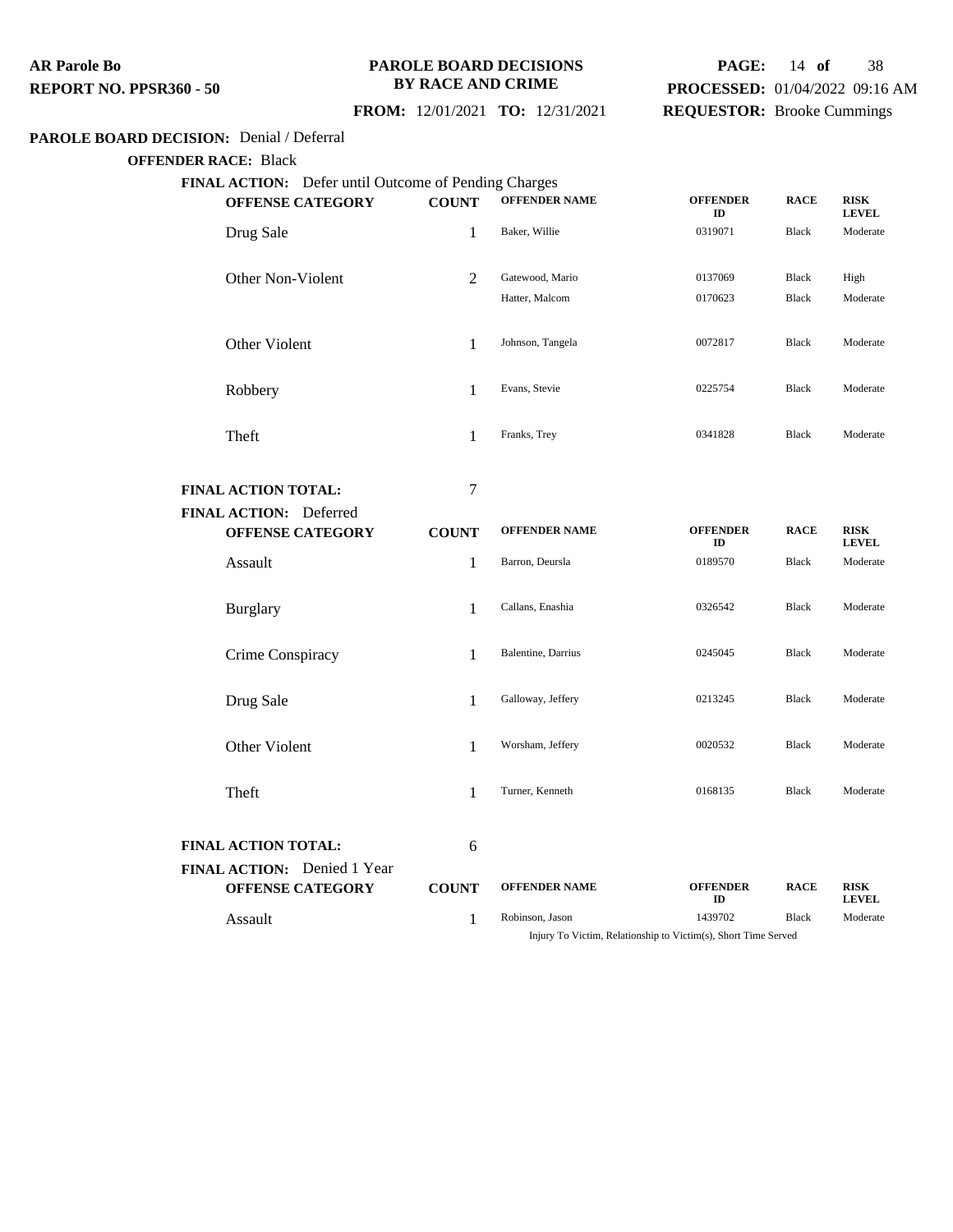#### **PAROLE BOARD DECISIONS BY RACE AND CRIME**

# **PAGE:** 15 **of** 38 **PROCESSED:** 01/04/2022 09:16 AM **REQUESTOR:** Brooke Cummings

 **FROM:** 12/01/2021 **TO:** 12/31/2021

## **PAROLE BOARD DECISION:** Denial / Deferral

| <b>OFFENSE CATEGORY</b> | <b>COUNT</b> | <b>OFFENDER NAME</b>                                                                                              | <b>OFFENDER</b><br>ID | <b>RACE</b>  | <b>RISK</b><br><b>LEVEL</b> |
|-------------------------|--------------|-------------------------------------------------------------------------------------------------------------------|-----------------------|--------------|-----------------------------|
| <b>Battery</b>          | 8            | Sherman, Patrick<br>Prior Criminal History, Institutional Record, Parole/Probation Violation, Nature Of Violation | 0014244               | <b>Black</b> | Moderate                    |
|                         |              | Threadgill, Jameson<br>Nature & Seriousness Crime, Injury To Victim, Short Time Served, Prior Criminal History    | 0100901               | <b>Black</b> | Moderate                    |
|                         |              | Monroe, Anthony<br>Weapon Involved, Injury To Victim                                                              | 0150632               | <b>Black</b> | Moderate                    |
|                         |              | Davis, Kimp<br>Nature & Seriousness Crime                                                                         | 0260024               | Black        | Moderate                    |
|                         |              | Bowens, Terrell<br>Nature & Seriousness Crime, Weapon Involved, Multiple Counts                                   | 0289630               | <b>Black</b> | Moderate                    |
|                         |              | Hayes, Jermaine<br>Nature & Seriousness Crime, Weapon Involved                                                    | 0301118               | Black        | Moderate                    |
|                         |              | Cobbs, Jaylin<br>Nature & Seriousness Crime, Institutional Record                                                 | 0319801               | Black        | Moderate                    |
|                         |              | Bush, Meracle<br>Nature & Seriousness Crime                                                                       | 0358244               | Black        | Moderate                    |
| <b>Burglary</b>         | 8            | Ammons, Clarence<br>Previous Release History, Prior Criminal History, New Time, Institutional Record              | 0021157               | <b>Black</b> | Moderate                    |
|                         |              | Sanders, Javon<br>Multiple Counts, Institutional Record, Laws                                                     | 0106651               | Black        | High                        |
|                         |              | Haynes, Travis<br>Previous Release History                                                                        | 0172331               | Black        | High                        |
|                         |              | Dudley, Demarco<br>Nature & Seriousness Crime                                                                     | 0251886               | Black        | Moderate                    |
|                         |              | Brown, Charles<br><b>Institutional Record, Multiple Counts</b>                                                    | 0307718               | Black        | Moderate                    |
|                         |              | White, Keanu<br>Nature & Seriousness Crime, Institutional Record                                                  | 0326072               | Black        | High                        |
|                         |              | Holmes, Kdarrius<br>Institutional Record, Nature & Seriousness Crime                                              | 0362180               | <b>Black</b> | Moderate                    |
|                         |              | White, Rodney<br>New Time, Previous Release History, Prior Criminal History                                       | 1101017               | <b>Black</b> | Moderate                    |
| Crime Conspiracy        | 1            | Smith, Gregory<br>Nature & Seriousness Crime, Weapon Involved, Death Involved, Short Time Served                  | 1120722               | Black        | Moderate                    |
|                         |              |                                                                                                                   |                       |              |                             |
| Criminal Attempt        | 1            | Reed, Devin<br>Nature & Seriousness Crime                                                                         | 0335967               | Black        | Moderate                    |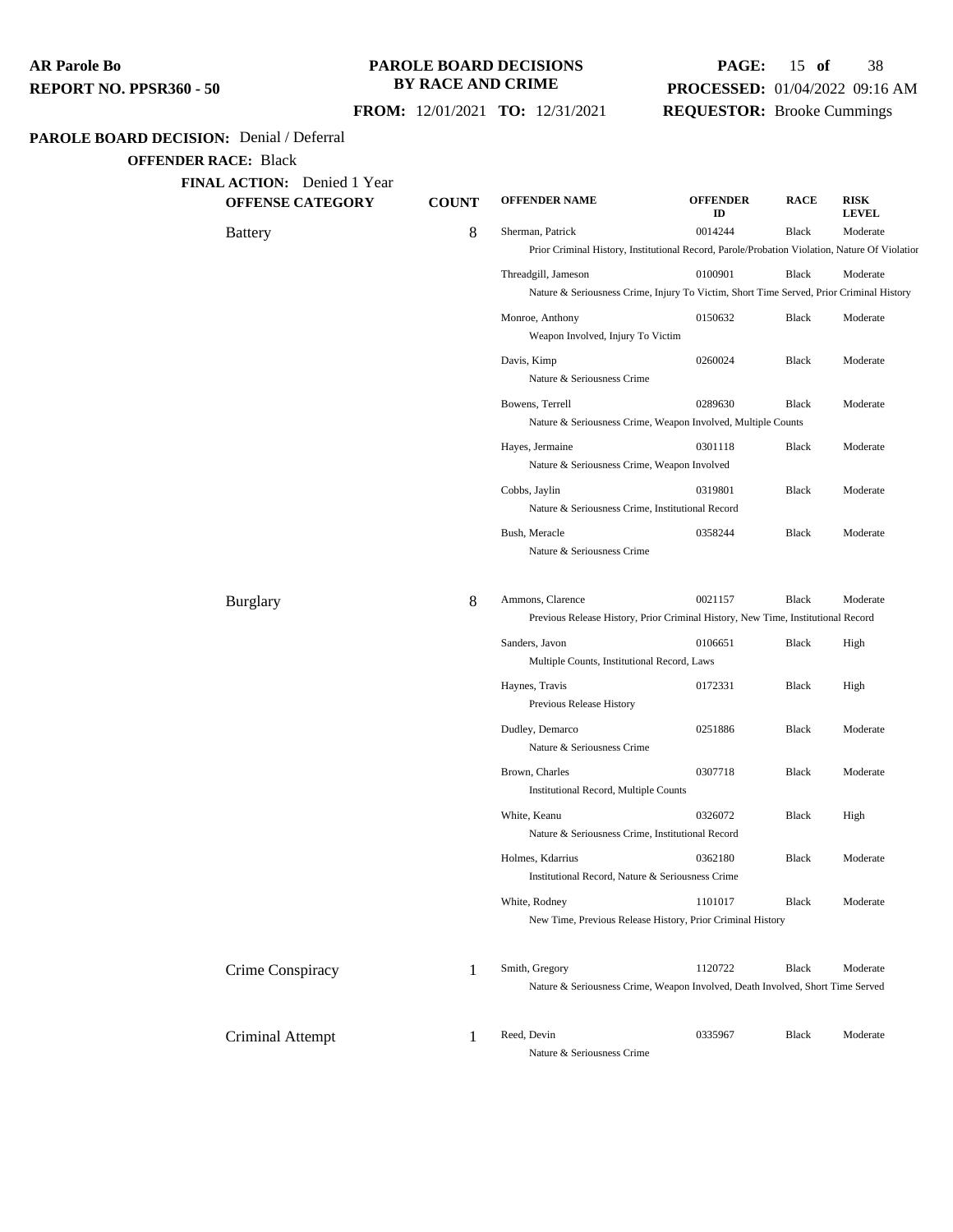| AR Parole Bo            |  |
|-------------------------|--|
| REPORT NO. PPSR360 - 50 |  |

## **PAROLE BOARD DECISIONS BY RACE AND CRIME**

# **PAGE:** 16 **of** 38 **PROCESSED:** 01/04/2022 09:16 AM **REQUESTOR:** Brooke Cummings

 **FROM:** 12/01/2021 **TO:** 12/31/2021

## **PAROLE BOARD DECISION:** Denial / Deferral

| <b>FINAL ACTION:</b> Denied 1 Year<br><b>OFFENSE CATEGORY</b> | <b>COUNT</b> | <b>OFFENDER NAME</b>                                                             | <b>OFFENDER</b> | <b>RACE</b>  | <b>RISK</b>  |  |  |
|---------------------------------------------------------------|--------------|----------------------------------------------------------------------------------|-----------------|--------------|--------------|--|--|
|                                                               |              |                                                                                  | ID              |              | <b>LEVEL</b> |  |  |
| Drug Sale                                                     | 2            | French, Trevoye                                                                  | 0157057         | <b>Black</b> | Moderate     |  |  |
|                                                               |              | Nature & Seriousness Crime, Previous Release History, Short Time Served          |                 |              |              |  |  |
|                                                               |              | Watson, Detramony                                                                | 0256197         | <b>Black</b> | High         |  |  |
|                                                               |              | Nature & Seriousness Crime, Previous Release History                             |                 |              |              |  |  |
| Homicide                                                      | 4            | Pearson, L                                                                       | 0104859         | <b>Black</b> | Moderate     |  |  |
|                                                               |              | Nature & Seriousness Crime, Prior Criminal History                               |                 |              |              |  |  |
|                                                               |              | Aldridge, Anthony                                                                | 0137947         | <b>Black</b> | Moderate     |  |  |
|                                                               |              | Institutional Record, Death Involved                                             |                 |              |              |  |  |
|                                                               |              | Easley, Malcom                                                                   | 0259869         | <b>Black</b> | Low          |  |  |
|                                                               |              | Weapon Involved, Previous Release History                                        |                 |              |              |  |  |
|                                                               |              | Humphrey, Marko                                                                  | 1108236         | <b>Black</b> | Moderate     |  |  |
|                                                               |              | Institutional Record, Death Involved, Weapon Involved                            |                 |              |              |  |  |
| Other Non-Violent                                             | 1            | Butler, Kristopher                                                               | 0225349         | <b>Black</b> | High         |  |  |
|                                                               |              | Institutional Record, Prior Criminal History, Previous Release History, New Time |                 |              |              |  |  |
| Other Violent                                                 | 7            | Herd, Keith                                                                      | 0100904         | <b>Black</b> | Moderate     |  |  |
|                                                               |              | Nature Of Violation, Nature & Seriousness Crime, Violent History                 |                 |              |              |  |  |
|                                                               |              | Hubbard, Bobby                                                                   | 0131768         | <b>Black</b> | Moderate     |  |  |
|                                                               |              | New Time                                                                         |                 |              |              |  |  |
|                                                               |              | Thomas, Anthony                                                                  | 0215254         | <b>Black</b> | Moderate     |  |  |
|                                                               |              | Institutional Record, Nature & Seriousness Crime                                 |                 |              |              |  |  |
|                                                               |              | Whigham, Jerome                                                                  | 0242152         | <b>Black</b> | Moderate     |  |  |
|                                                               |              | Nature & Seriousness Crime, Previous Release History                             |                 |              |              |  |  |
|                                                               |              | Mosley, Christopher                                                              | 0274480         | <b>Black</b> | Low          |  |  |
|                                                               |              | Nature & Seriousness Crime, Injury To Victim, Multiple Counts                    |                 |              |              |  |  |
|                                                               |              | Woods, Datrietch                                                                 | 0298883         | <b>Black</b> | High         |  |  |
|                                                               |              | Nature & Seriousness Crime                                                       |                 |              |              |  |  |
|                                                               |              | Dozier, Minnie                                                                   | 0320927         | <b>Black</b> | Moderate     |  |  |
|                                                               |              | New Time, Short Time Served                                                      |                 |              |              |  |  |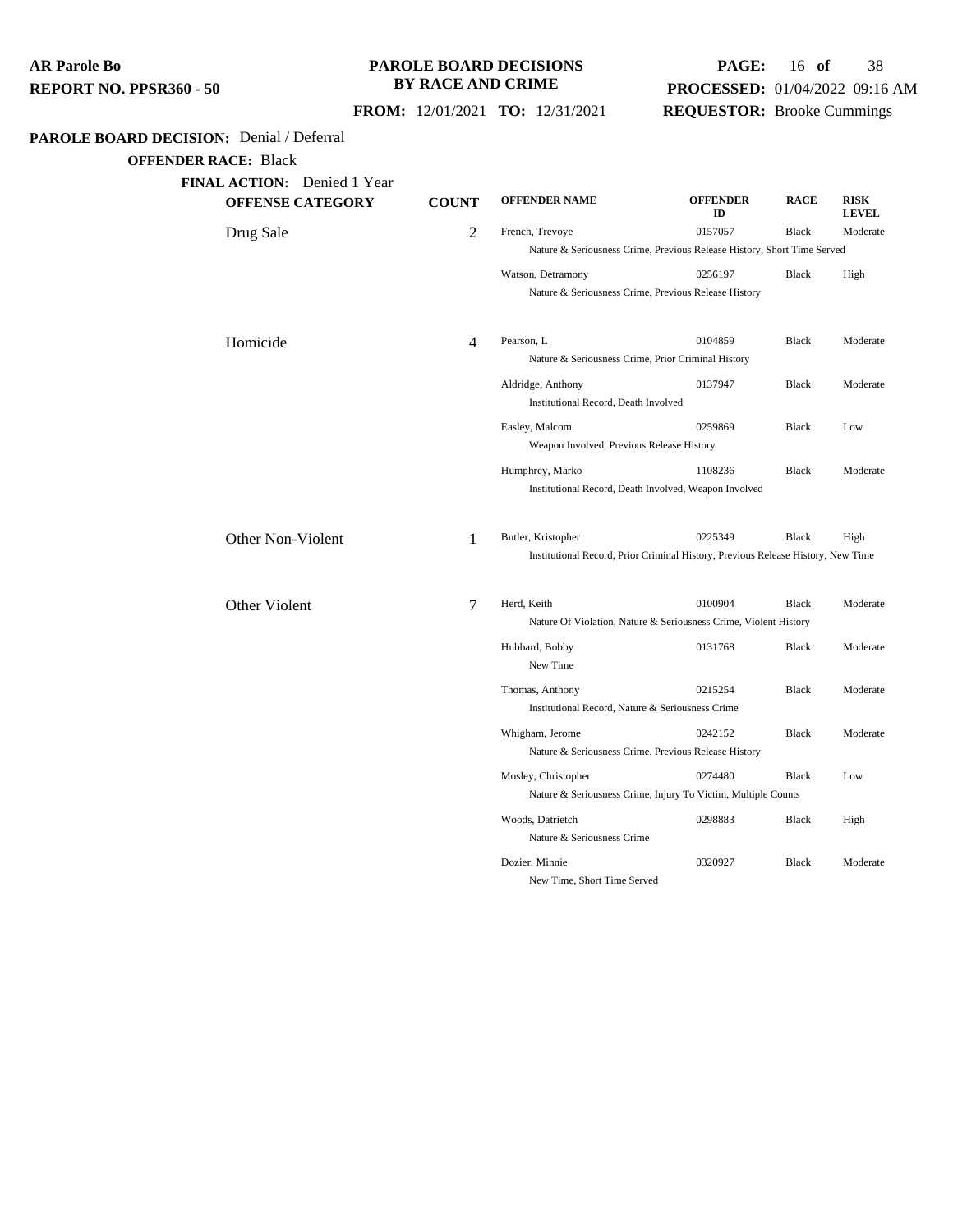#### **PAROLE BOARD DECISIONS BY RACE AND CRIME**

# **PAGE:** 17 **of** 38 **PROCESSED:** 01/04/2022 09:16 AM **REQUESTOR:** Brooke Cummings

 **FROM:** 12/01/2021 **TO:** 12/31/2021

## **PAROLE BOARD DECISION:** Denial / Deferral

**OFFENDER RACE:** Black

| FINAL ACTION: Denied 1 Year<br><b>OFFENSE CATEGORY</b>  | <b>COUNT</b>   | <b>OFFENDER NAME</b>                                                                                  | <b>OFFENDER</b><br>ID | <b>RACE</b>  | <b>RISK</b><br><b>LEVEL</b> |
|---------------------------------------------------------|----------------|-------------------------------------------------------------------------------------------------------|-----------------------|--------------|-----------------------------|
| Robbery                                                 | 6              | Nowden, Rodney<br>New Time, Previous Release History, Weapon Involved                                 | 0192163               | Black        | Moderate                    |
|                                                         |                | Peterson Davis, Terry<br><b>Institutional Record</b>                                                  | 0211825               | Black        | Moderate                    |
|                                                         |                | Best, Donald                                                                                          | 0221997               | Black        | Moderate                    |
|                                                         |                | Institutional Record, Short Time Served, Previous Release History, Prior Criminal History             |                       |              |                             |
|                                                         |                | Maddox, Adrian<br>Nature & Seriousness Crime, Institutional Record                                    | 0233722               | Black        | Moderate                    |
|                                                         |                | Green, Anthony<br>Previous Release History, Nature Of Violation                                       | 0247016               | Black        | Moderate                    |
|                                                         |                | Jackson, Hakeem<br>Nature & Seriousness Crime, Institutional Record                                   | 0295934               | <b>Black</b> | Moderate                    |
| Sex                                                     | 8              | Green, Lamont<br>Relationship to Victim(s), Age Of Victim                                             | 0008035               | <b>Black</b> | Moderate                    |
|                                                         |                | Gilbert, Toney<br>Nature & Seriousness Crime, Multiple Counts, Relationship to Victim(s)              | 0081823               | <b>Black</b> | Low                         |
|                                                         |                | Brown, Sammie<br>Nature & Seriousness Crime, Age Of Victim                                            | 0187137               | Black        | High                        |
|                                                         |                | Marks, Scott<br>Nature & Seriousness Crime, Institutional Record                                      | 0203704               | Black        | Moderate                    |
|                                                         |                | Young, Gerrick<br>Injury To Victim, Nature & Seriousness Crime, Weapon Involved, Institutional Record | 0209568               | Black        | Moderate                    |
|                                                         |                | Meeks, Terrell<br>Nature & Seriousness Crime, Prior Criminal History                                  | 0236045               | Black        | Moderate                    |
|                                                         |                | Jackson, Norman<br>Nature & Seriousness Crime, Age Of Victim                                          | 0270935               | Black        | Moderate                    |
|                                                         |                | Bolton, Haywood<br>Nature & Seriousness Crime, Prior Criminal History                                 | 0355001               | Black        | Low                         |
| Weapons                                                 | $\overline{2}$ | Cole, Lakesha<br>Weapon Involved, Institutional Record, Prior Criminal History                        | 0219861               | Black        | Moderate                    |
|                                                         |                | Whitehead, Davaris<br>Nature & Seriousness Crime, Weapon Involved                                     | 0304774               | <b>Black</b> | Unknown                     |
| FINAL ACTION TOTAL:                                     | 49             |                                                                                                       |                       |              |                             |
| <b>FINAL ACTION:</b> Denied 2 Years<br>OFFENSE CATEGORY | <b>COUNT</b>   | <b>OFFENDER NAME</b>                                                                                  | <b>OFFENDER</b><br>ID | <b>RACE</b>  | <b>RISK</b><br><b>LEVEL</b> |
| <b>Battery</b>                                          | 1              | Jones, Keithes                                                                                        | 0333485               | <b>Black</b> | Moderate                    |

Nature & Seriousness Crime, Institutional Record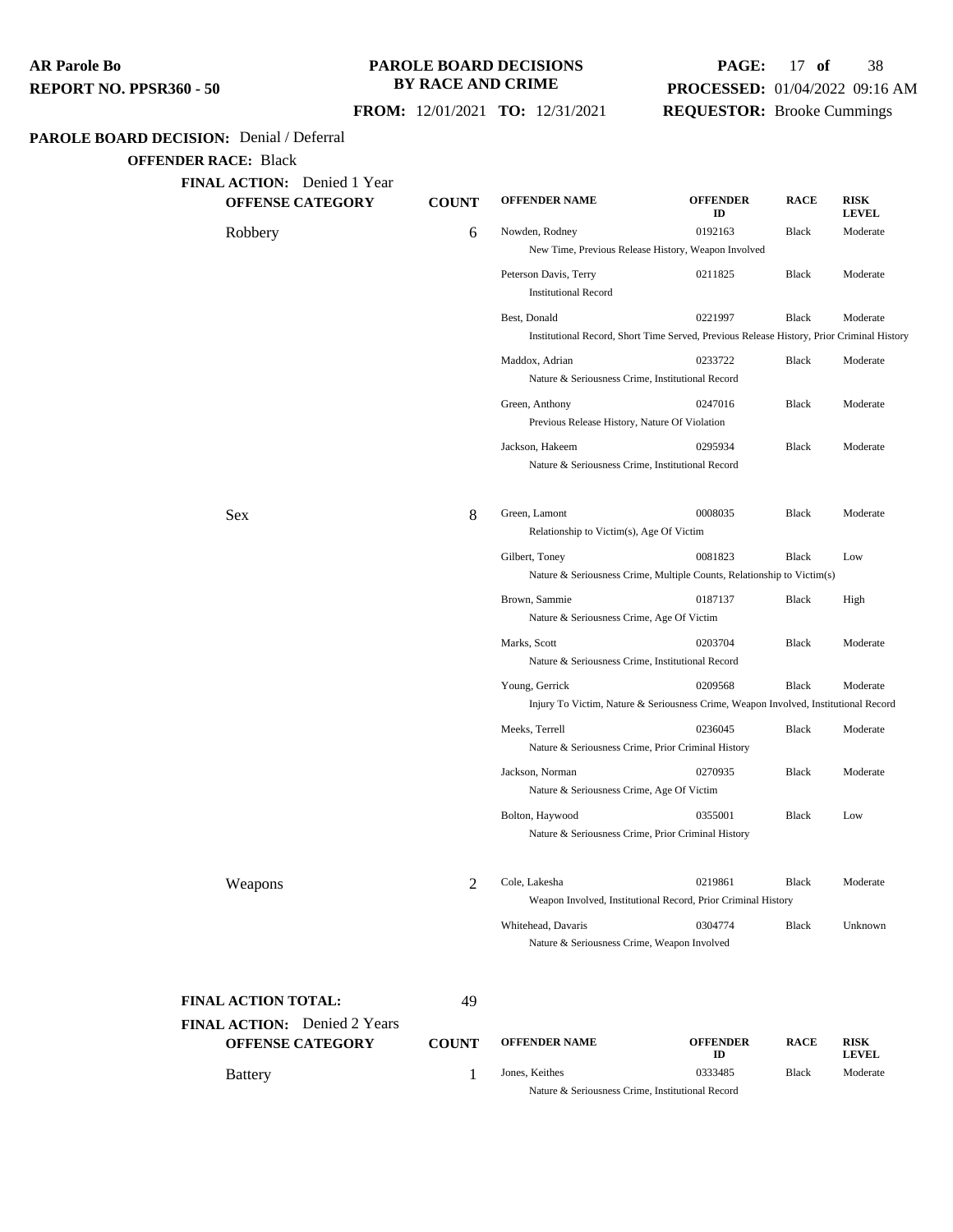#### **PAROLE BOARD DECISIONS BY RACE AND CRIME**

# **PAGE:** 18 **of** 38 **PROCESSED:** 01/04/2022 09:16 AM **REQUESTOR:** Brooke Cummings

 **FROM:** 12/01/2021 **TO:** 12/31/2021

## **PAROLE BOARD DECISION:** Denial / Deferral

**OFFENDER RACE:** Black

| <b>OFFENSE CATEGORY</b> | <b>COUNT</b>   | <b>OFFENDER NAME</b>                                                                                                                       | <b>OFFENDER</b><br>ID | <b>RACE</b>  | <b>RISK</b><br><b>LEVEL</b> |  |
|-------------------------|----------------|--------------------------------------------------------------------------------------------------------------------------------------------|-----------------------|--------------|-----------------------------|--|
| <b>Burglary</b>         | 1              | Thomas, Derrick                                                                                                                            | 0303049               | Black        | High                        |  |
|                         |                | Previous Release History                                                                                                                   |                       |              |                             |  |
| Homicide                | 2              | Nelson, Glen                                                                                                                               | 0226061               | <b>Black</b> | Low                         |  |
|                         |                | Death Involved, Weapon Involved, Nature & Seriousness Crime, Institutional Record                                                          |                       |              |                             |  |
|                         |                | Tatum, Nelda                                                                                                                               | 1750668               | <b>Black</b> | Low                         |  |
|                         |                | Death Involved, Weapon Involved, Relationship to Victim(s), Short Time Served                                                              |                       |              |                             |  |
| Other Violent           | 3              | Holder, Curtis                                                                                                                             | 0004626               | <b>Black</b> | Low                         |  |
|                         |                | Nature & Seriousness Crime, Weapon Involved                                                                                                |                       |              |                             |  |
|                         |                | Hall, Corey                                                                                                                                | 0338581               | <b>Black</b> | Moderate                    |  |
|                         |                | Nature & Seriousness Crime, Relationship to Victim(s)                                                                                      |                       |              |                             |  |
|                         |                | Larrinaga, Lionel                                                                                                                          | 0377609               | Black        | Low                         |  |
|                         |                | Nature & Seriousness Crime, Death Involved, Weapon Involved                                                                                |                       |              |                             |  |
| Robbery                 | 1              | Stewart, Jeremy                                                                                                                            | 0170580               | <b>Black</b> | Moderate                    |  |
|                         |                | New Time, Previous Release History, Prior Criminal History, Multiple Counts                                                                |                       |              |                             |  |
| <b>Sex</b>              | $\mathfrak{D}$ | Stevenson, Tommie                                                                                                                          | 1111238               | <b>Black</b> | Low                         |  |
|                         |                | Nature & Seriousness Crime, Prior Criminal History, Previous Release History, Relationship<br>to Victim(s), Multiple Counts, Age Of Victim |                       |              |                             |  |
|                         |                | Johnson, Erik                                                                                                                              | 1120003               | <b>Black</b> | Moderate                    |  |

| <b>FINAL ACTION TOTAL:</b>                                                | 10           |                                     |                       |                              |                             |
|---------------------------------------------------------------------------|--------------|-------------------------------------|-----------------------|------------------------------|-----------------------------|
| <b>FINAL ACTION:</b> Pass For More Information<br><b>OFFENSE CATEGORY</b> | <b>COUNT</b> | <b>OFFENDER NAME</b>                | <b>OFFENDER</b><br>ID | <b>RACE</b>                  | <b>RISK</b><br><b>LEVEL</b> |
| <b>Battery</b>                                                            | 1            | Bowman, Mickey                      | 0321522               | <b>Black</b>                 | Moderate                    |
| <b>Burglary</b>                                                           | 1            | Talley, Diamond                     | 0286328               | <b>Black</b>                 | High                        |
| Homicide                                                                  | 2            | Watkins, Turdell<br>Howard, Terrell | 0107061<br>0214129    | <b>Black</b><br><b>Black</b> | Moderate<br>Moderate        |
| Other Violent                                                             | 1            | Givens, Dominique                   | 0222254               | <b>Black</b>                 | Moderate                    |
| Robbery                                                                   | 2            | Larry, Jarvares<br>Taggart, Delvion | 0296813<br>0325622    | <b>Black</b><br><b>Black</b> | Moderate<br>High            |
|                                                                           |              |                                     |                       |                              |                             |

**FINAL ACTION TOTAL:** 7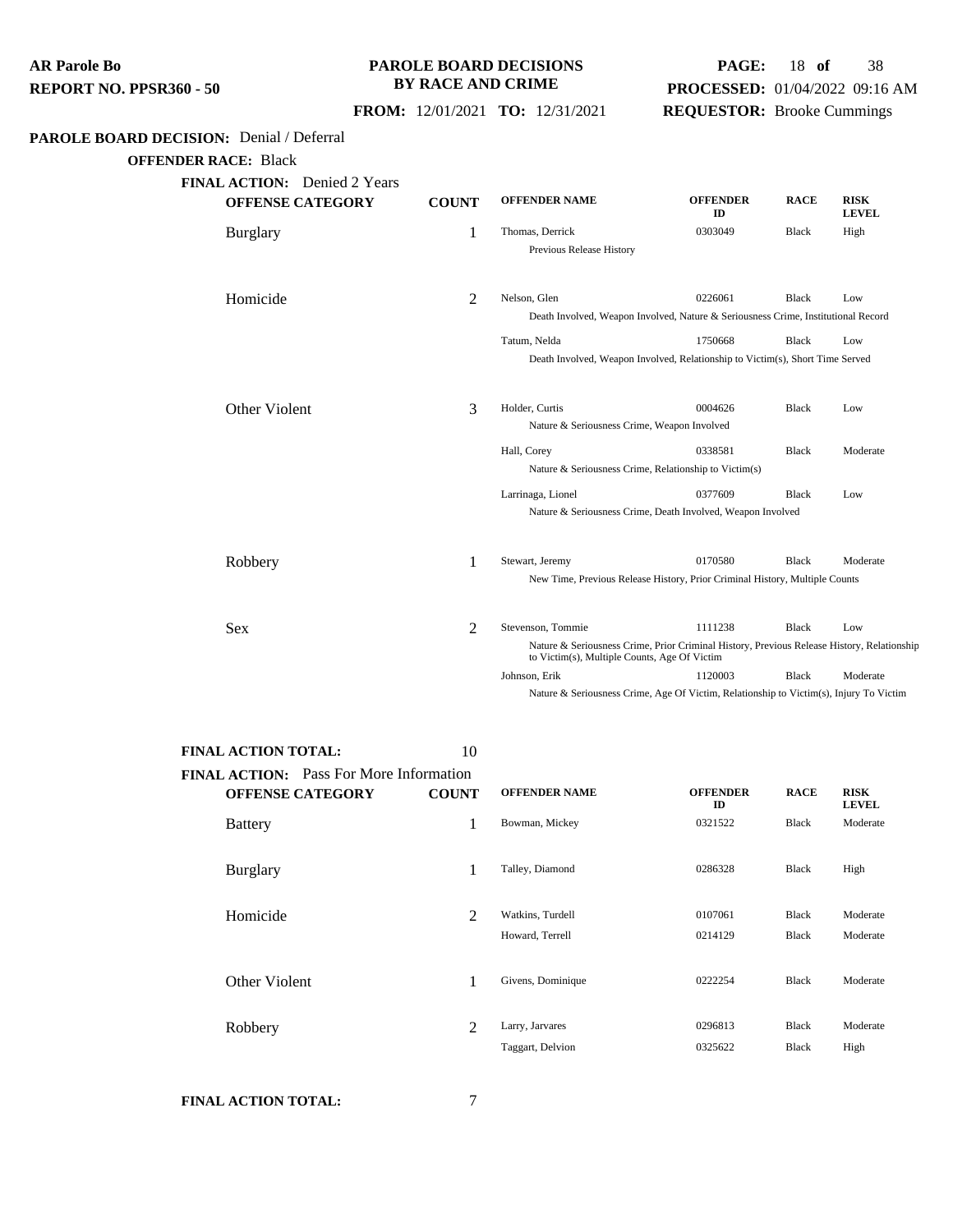#### **PAROLE BOARD DECISIONS BY RACE AND CRIME**

## **FROM:** 12/01/2021 **TO:** 12/31/2021

# **PAGE:** 19 **of** 38 **PROCESSED:** 01/04/2022 09:16 AM **REQUESTOR:** Brooke Cummings

## **PAROLE BOARD DECISION:** Denial / Deferral

| <b>OFFENSE CATEGORY</b> | <b>COUNT</b>   | <b>OFFENDER NAME</b> | <b>OFFENDER</b><br>ID | <b>RACE</b>  | <b>RISK</b><br><b>LEVEL</b> |
|-------------------------|----------------|----------------------|-----------------------|--------------|-----------------------------|
| Assault                 | 1              | Pittman, Robert      | 0256857               | <b>Black</b> | Moderate                    |
| <b>Battery</b>          | 5              | Rasul, Nashid        | 0103023               | <b>Black</b> | Moderate                    |
|                         |                | Green, Maurice       | 0139025               | <b>Black</b> | High                        |
|                         |                | Hawthorne, Torrico   | 0207034               | <b>Black</b> | Moderate                    |
|                         |                | Hood, Xavier         | 0218633               | Black        | Moderate                    |
|                         |                | Willingham, Talja    | 0220219               | <b>Black</b> | Low                         |
| <b>Burglary</b>         | $\overline{9}$ | Davis, Lawezleon     | 0109333               | <b>Black</b> | Moderate                    |
|                         |                | Lynch, Kenneth       | 0146097               | <b>Black</b> | High                        |
|                         |                | Minnieweather, Randy | 0163955               | <b>Black</b> | Moderate                    |
|                         |                | Phillips, Cacedric   | 0238195               | <b>Black</b> | High                        |
|                         |                | Miller, Zacoby       | 0240313               | Black        | Moderate                    |
|                         |                | Morgan, Quintae      | 0256397               | <b>Black</b> | High                        |
|                         |                | Mckinney, Kenyetta   | 0261757               | Black        | High                        |
|                         |                | Cole, Jarmaine       | 0311795               | <b>Black</b> | High                        |
|                         |                | Hamilton, Jeffery    | 0319649               | <b>Black</b> | Moderate                    |
| Drug Sale               | 3              | Benson, Montes       | 0020577               | <b>Black</b> | High                        |
|                         |                | London, Ricky        | 0165290               | <b>Black</b> | High                        |
|                         |                | Arnold, Phillip      | 0228310               | <b>Black</b> | High                        |
| Fraud                   | 1              | Alexander, Trey      | 0296906               | <b>Black</b> | Moderate                    |
| Other Property          | 1              | Rogers, Michael      | 0019052               | <b>Black</b> | Moderate                    |
| Other Violent           | $\tau$         | Golden, Timothy      | 0120886               | <b>Black</b> | High                        |
|                         |                | Jackson, Willie      | 0163431               | <b>Black</b> | Moderate                    |
|                         |                | Miller, Roy          | 0200223               | <b>Black</b> | Moderate                    |
|                         |                | Moore, Tamarcus      | 0250190               | <b>Black</b> | Moderate                    |
|                         |                | Phillips, Kaleem     | 0276049               | <b>Black</b> | Moderate                    |
|                         |                | Johnson, Joshua      | 0337527               | <b>Black</b> | Moderate                    |
|                         |                | Davenport, Brandon   | 0351291               | <b>Black</b> | Low                         |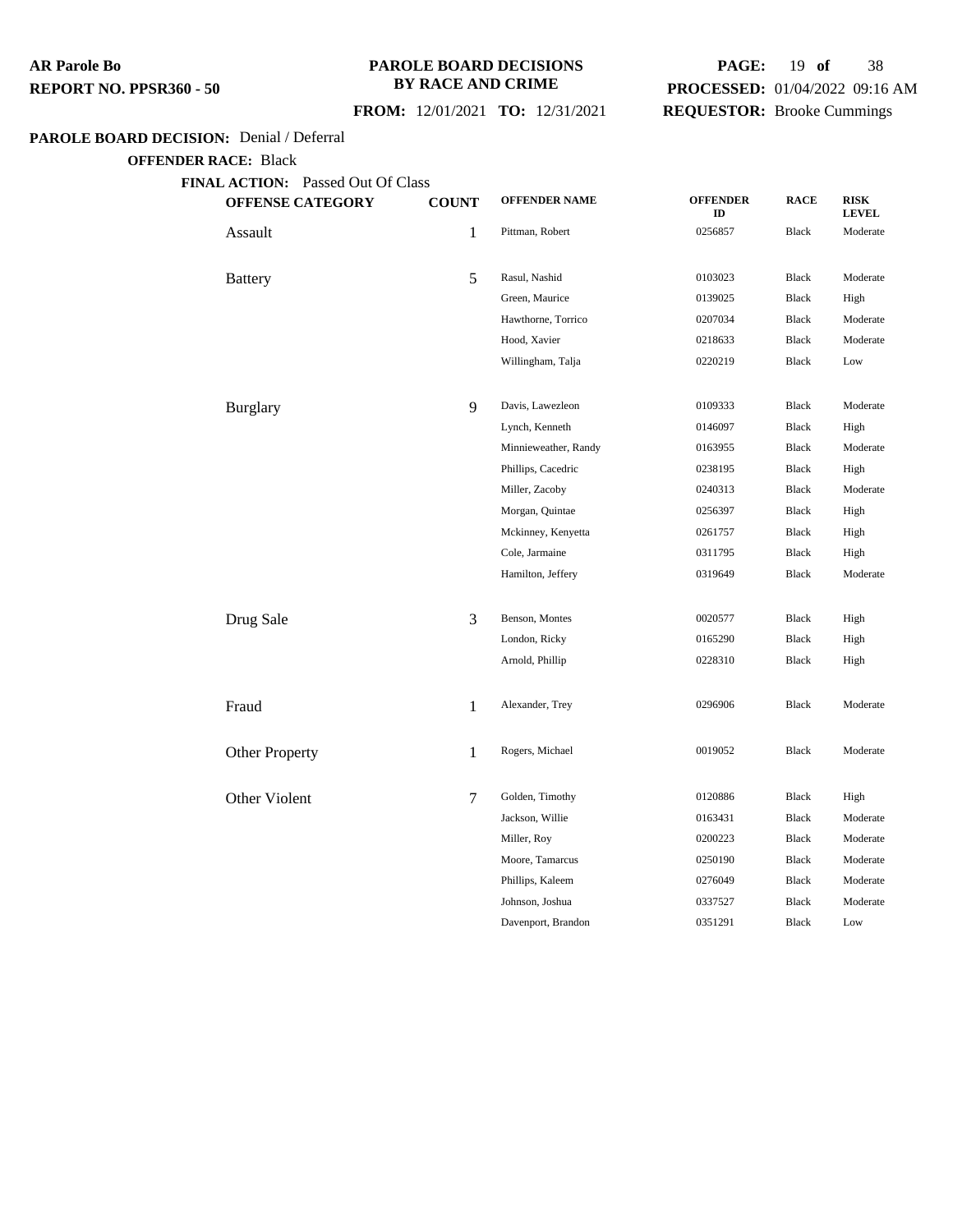### **PAROLE BOARD DECISIONS BY RACE AND CRIME**

# **PAGE:** 20 **of** 38 **PROCESSED:** 01/04/2022 09:16 AM **REQUESTOR:** Brooke Cummings

# **FROM:** 12/01/2021 **TO:** 12/31/2021

## **PAROLE BOARD DECISION:** Denial / Deferral

| <b>FINAL ACTION:</b> Passed Out Of Class<br><b>OFFENSE CATEGORY</b> | <b>COUNT</b> | <b>OFFENDER NAME</b> | <b>OFFENDER</b><br>ID | <b>RACE</b>  | <b>RISK</b><br><b>LEVEL</b> |
|---------------------------------------------------------------------|--------------|----------------------|-----------------------|--------------|-----------------------------|
| Robbery                                                             | 11           | Smith, Lee           | 0017409               | <b>Black</b> | High                        |
|                                                                     |              | Davis, Rickey        | 0184287               | <b>Black</b> | Moderate                    |
|                                                                     |              | McAlister, Elijah    | 0222433               | <b>Black</b> | High                        |
|                                                                     |              | Davis, Dameon        | 0229830               | <b>Black</b> | Moderate                    |
|                                                                     |              | Harper, Brandon      | 0237644               | <b>Black</b> | Moderate                    |
|                                                                     |              | Johnson, Perry       | 0253140               | <b>Black</b> | High                        |
|                                                                     |              | Terry, Kevin         | 0258293               | Black        | High                        |
|                                                                     |              | Patton, Desmond      | 0284966               | <b>Black</b> | Moderate                    |
|                                                                     |              | Caruthers, Randen    | 0301665               | <b>Black</b> | Moderate                    |
|                                                                     |              | Bluford, Dontavious  | 0305208               | <b>Black</b> | Moderate                    |
|                                                                     |              | Mitchell, Anthony    | 0339820               | <b>Black</b> | Moderate                    |
| Sex                                                                 | 2            | Eldridge, Edward     | 0254893               | <b>Black</b> | Moderate                    |
|                                                                     |              | Means, Isaiah        | 0361094               | <b>Black</b> | Moderate                    |
| Theft                                                               | $\mathbf{1}$ | Stidum, Trenterrious | 0342655               | <b>Black</b> | High                        |
| Weapons                                                             | 3            | Nard, Joseph         | 0199576               | <b>Black</b> | Low                         |
|                                                                     |              | Hatley, Andrew       | 0224061               | <b>Black</b> | Moderate                    |
|                                                                     |              | Spears, James        | 1122695               | <b>Black</b> | Moderate                    |

| <b>FINAL ACTION TOTAL:</b>                       | 44           |                      |                       |              |                             |
|--------------------------------------------------|--------------|----------------------|-----------------------|--------------|-----------------------------|
| <b>FINAL ACTION:</b> Prior(Hearing)Action Stands |              |                      |                       |              |                             |
| <b>OFFENSE CATEGORY</b>                          | <b>COUNT</b> | <b>OFFENDER NAME</b> | <b>OFFENDER</b><br>ID | <b>RACE</b>  | <b>RISK</b><br><b>LEVEL</b> |
| Fraud                                            |              | Longley, Javona      | 0246849               | Black        | Low                         |
| Other Non-Violent                                |              | Hill, Breanna        | 0338798               | <b>Black</b> | Low                         |
| Other Violent                                    |              | Houff, James         | 0235861               | <b>Black</b> | Low                         |
| <b>Sex</b>                                       |              | Robinson, Kadarian   | 0304721               | <b>Black</b> | High                        |
| Weapons                                          |              | Wilbourn, Keyonte    | 0333478               | <b>Black</b> | Moderate                    |

| <b>FINAL ACTION TOTAL:</b> |                                                    |                     |
|----------------------------|----------------------------------------------------|---------------------|
|                            | <b>FINAL ACTION:</b> Prior(Screening)Action Stands |                     |
|                            | OFFENSE CATECODV                                   | COLINT OFFENDER NAM |

| <b>OFFENSE CATEGORY</b> | COUNT | <b>OFFENDER NAME</b>  | <b>OFFENDER</b><br>ID | <b>RACE</b>  | <b>RISK</b><br><b>LEVEL</b> |
|-------------------------|-------|-----------------------|-----------------------|--------------|-----------------------------|
| <b>Burglary</b>         |       | Richardson, La Darius | 0355404               | <b>Black</b> | High                        |
| Drug Posession          |       | Tolbert, Charles      | 0026150               | <b>Black</b> | Moderate                    |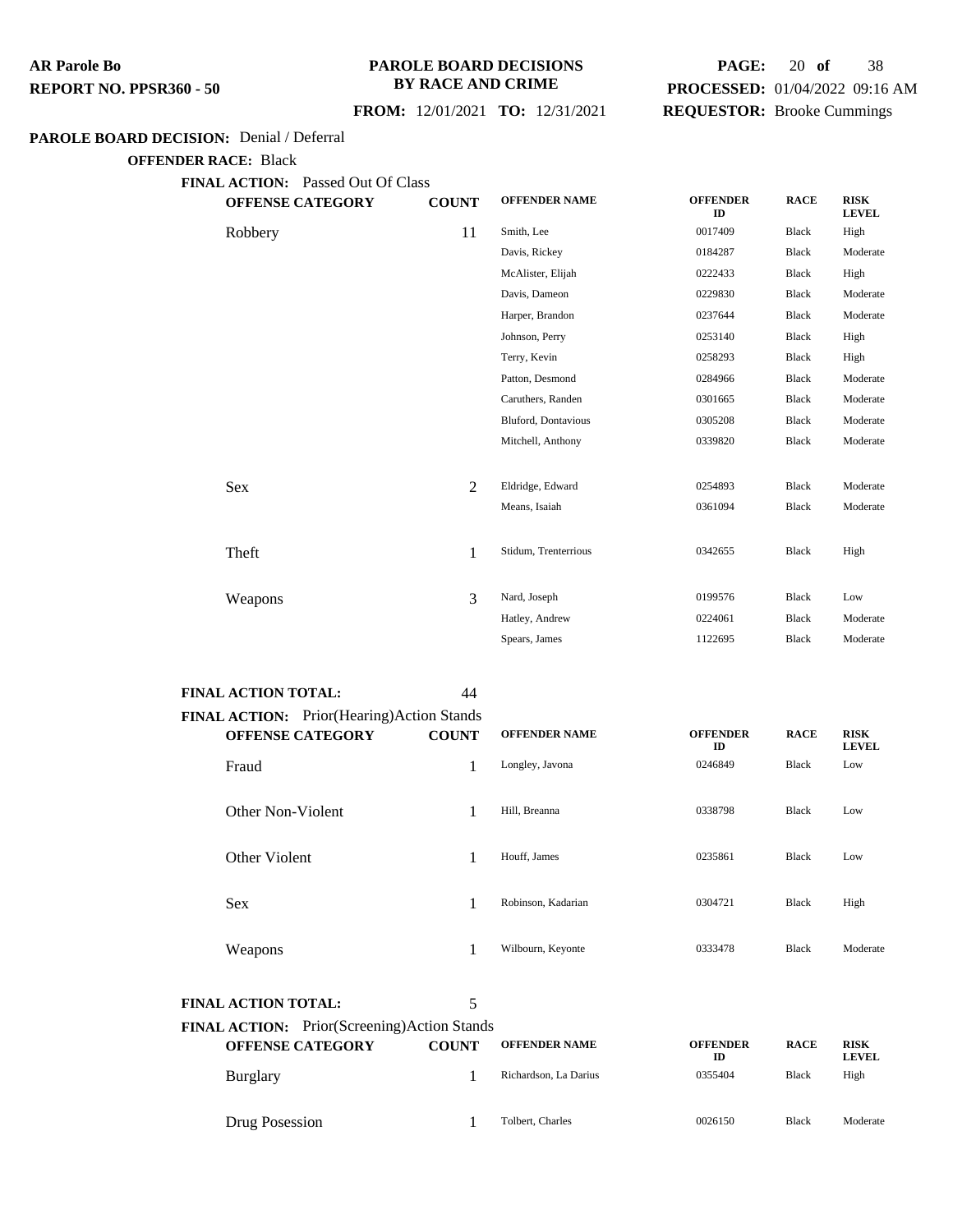#### **PAROLE BOARD DECISIONS BY RACE AND CRIME**

# **PAGE:** 21 **of** 38 **PROCESSED:** 01/04/2022 09:16 AM **REQUESTOR:** Brooke Cummings

 **FROM:** 12/01/2021 **TO:** 12/31/2021

# **PAROLE BOARD DECISION:** Denial / Deferral

| FINAL ACTION: Prior(Screening)Action Stands                      |                |                      |                       |              |                             |  |  |
|------------------------------------------------------------------|----------------|----------------------|-----------------------|--------------|-----------------------------|--|--|
| <b>OFFENSE CATEGORY</b>                                          | <b>COUNT</b>   | <b>OFFENDER NAME</b> | <b>OFFENDER</b><br>ID | <b>RACE</b>  | RISK<br><b>LEVEL</b>        |  |  |
| Fraud                                                            | 1              | Langley, Valorie     | 0125572               | Black        | Moderate                    |  |  |
| Other Non-Violent                                                | 2              | Wesson, Natasha      | 0257700               | <b>Black</b> | Low                         |  |  |
|                                                                  |                | Curtis, Damien       | 0301821               | <b>Black</b> | Moderate                    |  |  |
| <b>FINAL ACTION TOTAL:</b>                                       | 5              |                      |                       |              |                             |  |  |
| <b>FINAL ACTION:</b> Rewrite 2 Months                            |                |                      |                       |              |                             |  |  |
| <b>OFFENSE CATEGORY</b>                                          | <b>COUNT</b>   | <b>OFFENDER NAME</b> | <b>OFFENDER</b><br>ID | <b>RACE</b>  | <b>RISK</b><br><b>LEVEL</b> |  |  |
| Drug Sale                                                        | 1              | Beard, Elmer         | 0022842               | Black        | High                        |  |  |
| Robbery                                                          | 1              | Reed, Robert         | 0136116               | Black        | Unknown                     |  |  |
| <b>FINAL ACTION TOTAL:</b>                                       | $\overline{2}$ |                      |                       |              |                             |  |  |
| FINAL ACTION: Transfer Rescinded                                 |                |                      |                       |              |                             |  |  |
| <b>OFFENSE CATEGORY</b>                                          | <b>COUNT</b>   | <b>OFFENDER NAME</b> | <b>OFFENDER</b><br>ID | <b>RACE</b>  | <b>RISK</b><br><b>LEVEL</b> |  |  |
| <b>Burglary</b>                                                  | 1              | Martin, Terin        | 0329117               | <b>Black</b> | Moderate                    |  |  |
| Other Non-Violent                                                | 1              | Meadows, Calvin      | 0256698               | <b>Black</b> | Moderate                    |  |  |
| Other Violent                                                    | $\overline{2}$ | Lacey, Kent          | 0198501               | <b>Black</b> | Low                         |  |  |
|                                                                  |                | Nash, Jodeci         | 0311761               | Black        | Moderate                    |  |  |
| Robbery                                                          | $\overline{2}$ | Pettis, Jamone       | 0248414               | <b>Black</b> | Moderate                    |  |  |
|                                                                  |                | Thomas, Cordes       | 0308708               | <b>Black</b> | Moderate                    |  |  |
| Weapons                                                          | 1              | Hampton, Tyrone      | 0014030               | Black        | Moderate                    |  |  |
| FINAL ACTION TOTAL:                                              | 7              |                      |                       |              |                             |  |  |
| <b>OFFENDER RACE TOTAL: 144</b>                                  |                |                      |                       |              |                             |  |  |
| <b>OFFENDER RACE: Caucasian</b>                                  |                |                      |                       |              |                             |  |  |
| FINAL ACTION: Act 146 Transfer Denied<br><b>OFFENSE CATEGORY</b> | <b>COUNT</b>   | <b>OFFENDER NAME</b> | <b>OFFENDER</b><br>ID | <b>RACE</b>  | <b>RISK</b><br><b>LEVEL</b> |  |  |
| <b>Battery</b>                                                   | 1              | Glenn, Gage          | 0251286               | Caucasian    | Moderate                    |  |  |
| Crime Conspiracy                                                 | 1              | Ward, Willie         | 0360183               | Caucasian    | Low                         |  |  |
|                                                                  |                |                      |                       |              |                             |  |  |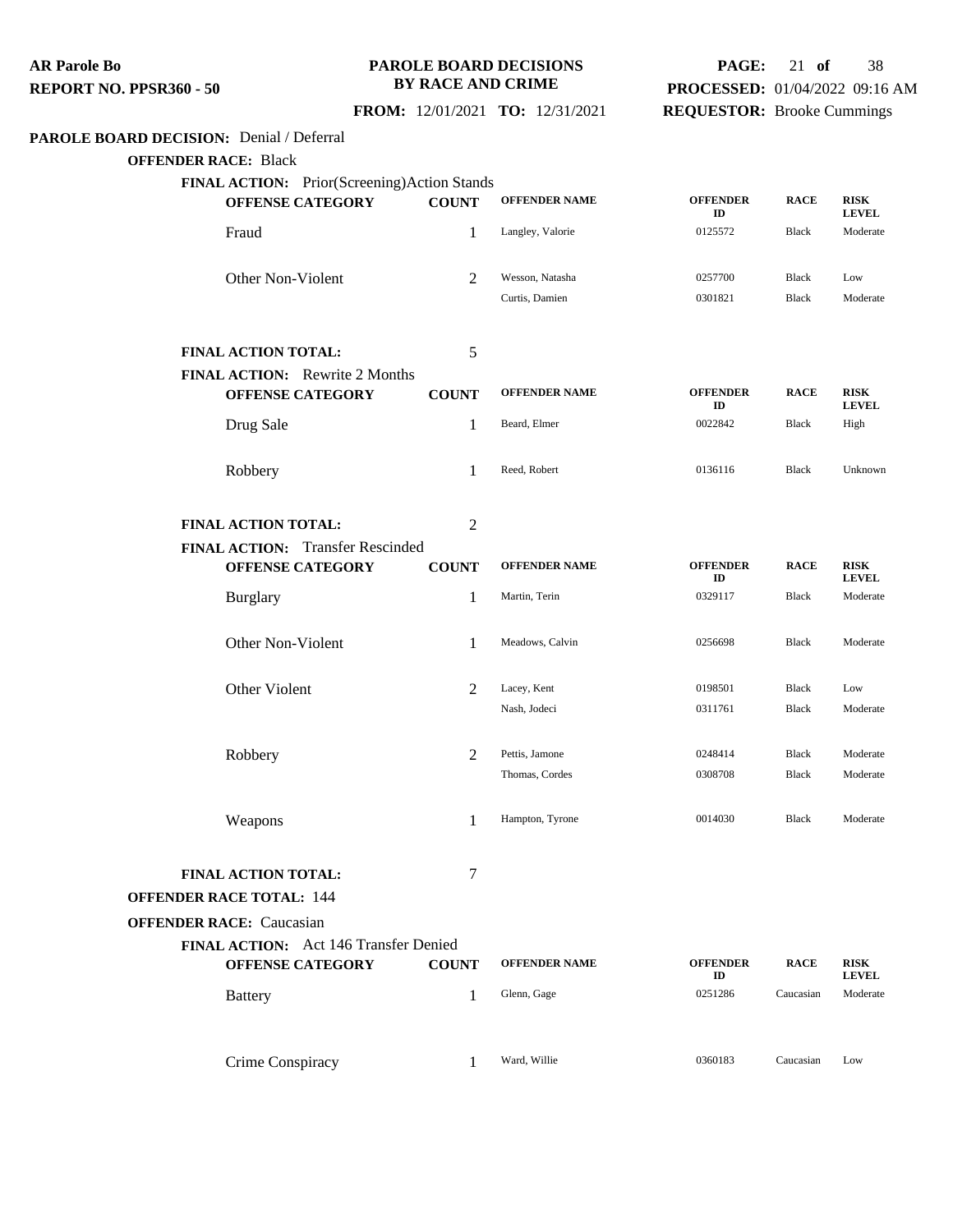#### **PAROLE BOARD DECISIONS BY RACE AND CRIME**

# **PAGE:** 22 **of** 38 **PROCESSED:** 01/04/2022 09:16 AM **REQUESTOR:** Brooke Cummings

## **FROM:** 12/01/2021 **TO:** 12/31/2021

#### **PAROLE BOARD DECISION:** Denial / Deferral

**OFFENDER RACE:** Caucasian

| <b>FINAL ACTION:</b> Act 146 Transfer Denied |              |                      |                       |             |                             |
|----------------------------------------------|--------------|----------------------|-----------------------|-------------|-----------------------------|
| <b>OFFENSE CATEGORY</b>                      | <b>COUNT</b> | <b>OFFENDER NAME</b> | <b>OFFENDER</b><br>ID | <b>RACE</b> | <b>RISK</b><br><b>LEVEL</b> |
| Drug Sale                                    | 2            | Greenlee, Earnie     | 0065248               | Caucasian   | Low                         |
|                                              |              | Shelton, Eric        | 0189100               | Caucasian   | Low                         |
| Other Non-Violent                            | 1            | Rosson, William      | 0113232               | Caucasian   | Low                         |
| Other Violent                                | 3            | Baker, Preston       | 0100736               | Caucasian   | Low                         |
|                                              |              | Kelley, Michael      | 0182421               | Caucasian   | Low                         |
|                                              |              | Gilliaum, Ashley     | 0330966               | Caucasian   | Low                         |
| Robbery                                      | 1            | Eakes, Jacob         | 0304554               | Caucasian   | Moderate                    |

| <b>FINAL ACTION TOTAL:</b>                  | 9              |                      |                       |             |                             |
|---------------------------------------------|----------------|----------------------|-----------------------|-------------|-----------------------------|
| FINAL ACTION: Defer for completion of SOCNA |                |                      |                       |             |                             |
| <b>OFFENSE CATEGORY</b>                     | <b>COUNT</b>   | <b>OFFENDER NAME</b> | <b>OFFENDER</b><br>ID | <b>RACE</b> | <b>RISK</b><br><b>LEVEL</b> |
| <b>Sex</b>                                  | $\overline{2}$ | Marshall, Hugh       | 0035260               | Caucasian   | Low                         |
|                                             |                | Phillips, Larry      | 0318375               | Caucasian   | Low                         |
| <b>FINAL ACTION TOTAL:</b>                  | 2              |                      |                       |             |                             |
| <b>FINAL ACTION:</b> Defer to complete SATP |                |                      |                       |             |                             |
| <b>OFFENSE CATEGORY</b>                     | <b>COUNT</b>   | <b>OFFENDER NAME</b> | <b>OFFENDER</b><br>ID | <b>RACE</b> | <b>RISK</b><br><b>LEVEL</b> |
| Drug Posession                              | 1              | Thompson, Jason      | 0303051               | Caucasian   | Moderate                    |
| <b>FINAL ACTION TOTAL:</b>                  | 1              |                      |                       |             |                             |
| FINAL ACTION: Defer To Complete RSVP Prog   |                |                      |                       |             |                             |
| <b>OFFENSE CATEGORY</b>                     | <b>COUNT</b>   | <b>OFFENDER NAME</b> | <b>OFFENDER</b><br>ID | <b>RACE</b> | <b>RISK</b><br><b>LEVEL</b> |
| <b>Sex</b>                                  | 1              | Coleman, Chad        | 0204735               | Caucasian   | Low                         |
|                                             |                |                      |                       |             |                             |

**FINAL ACTION TOTAL:** 1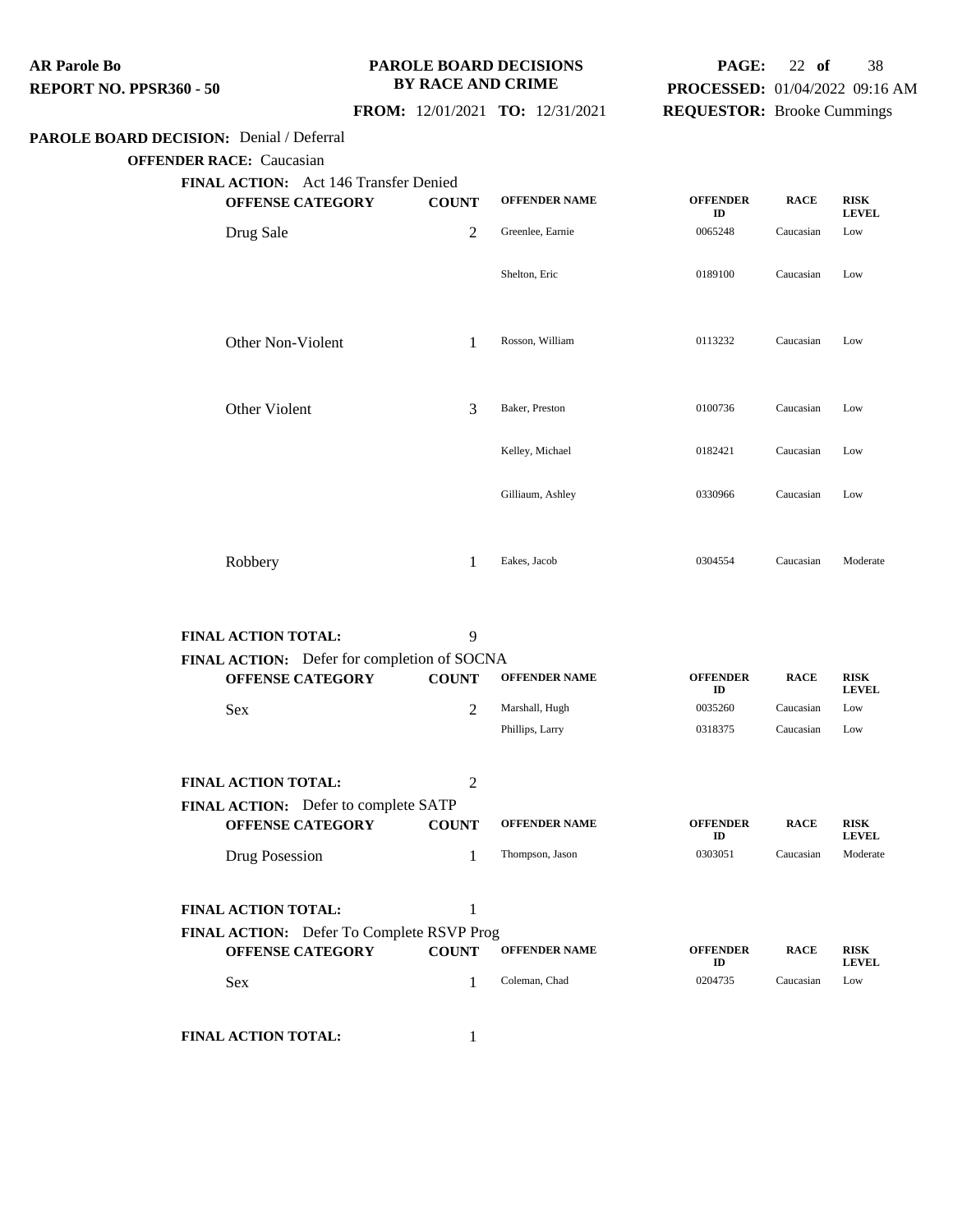#### **PAROLE BOARD DECISIONS BY RACE AND CRIME**

# **PAGE:** 23 **of** 38 **PROCESSED:** 01/04/2022 09:16 AM **REQUESTOR:** Brooke Cummings

## **FROM:** 12/01/2021 **TO:** 12/31/2021

#### **PAROLE BOARD DECISION:** Denial / Deferral

**OFFENDER RACE:** Caucasian

| FINAL ACTION: Defer until Outcome of Pending Charges |              |                          |                       |             |                             |
|------------------------------------------------------|--------------|--------------------------|-----------------------|-------------|-----------------------------|
| <b>OFFENSE CATEGORY</b>                              | <b>COUNT</b> | <b>OFFENDER NAME</b>     | <b>OFFENDER</b><br>ID | <b>RACE</b> | <b>RISK</b><br><b>LEVEL</b> |
| <b>Burglary</b>                                      | 5            | Bellew, Jerry            | 0109658               | Caucasian   | Moderate                    |
|                                                      |              | Smith, James             | 0123024               | Caucasian   | High                        |
|                                                      |              | Durham, Darin            | 0169182               | Caucasian   | Low                         |
|                                                      |              | Larimore, Jonah          | 0185130               | Caucasian   | Moderate                    |
|                                                      |              | Callaway, Joshua         | 0309052               | Caucasian   | High                        |
| Crime Conspiracy                                     | 1            | Adair, John              | 0100830               | Caucasian   | Low                         |
| Drug Posession                                       | 1            | Biby, James              | 0103471               | Caucasian   | High                        |
| Fraud                                                | 1            | McKee, Crystal           | 0253541               | Caucasian   | High                        |
| Other Violent                                        | 1            | Ward, Cody               | 0245597               | Caucasian   | Moderate                    |
| Robbery                                              | 1            | Lee, Patrick             | 0161948               | Caucasian   | Moderate                    |
| Theft                                                | 1            | Gann/Oaks, Bradley/Mossy | 0100016               | Caucasian   | Moderate                    |
| <b>FINAL ACTION TOTAL:</b>                           | 11           |                          |                       |             |                             |
| FINAL ACTION: Deferred<br><b>OFFENSE CATEGORY</b>    | <b>COUNT</b> | <b>OFFENDER NAME</b>     | <b>OFFENDER</b><br>ID | <b>RACE</b> | <b>RISK</b><br><b>LEVEL</b> |
| <b>Battery</b>                                       | 1            | Stowell, Christopher     | 0148961               | Caucasian   | Moderate                    |
| Other Property                                       | 1            | Thomas, Lewis            | 0343312               | Caucasian   | High                        |
| Robbery                                              | 2            | Avinger Hernandez, Jami  | 0175804               | Caucasian   | Moderate                    |
|                                                      |              | Anderson, Dylan          | 0253411               | Caucasian   | Moderate                    |

**FINAL ACTION TOTAL:** 5

Sex 1 Harvey, Trever 0348342 Caucasian Low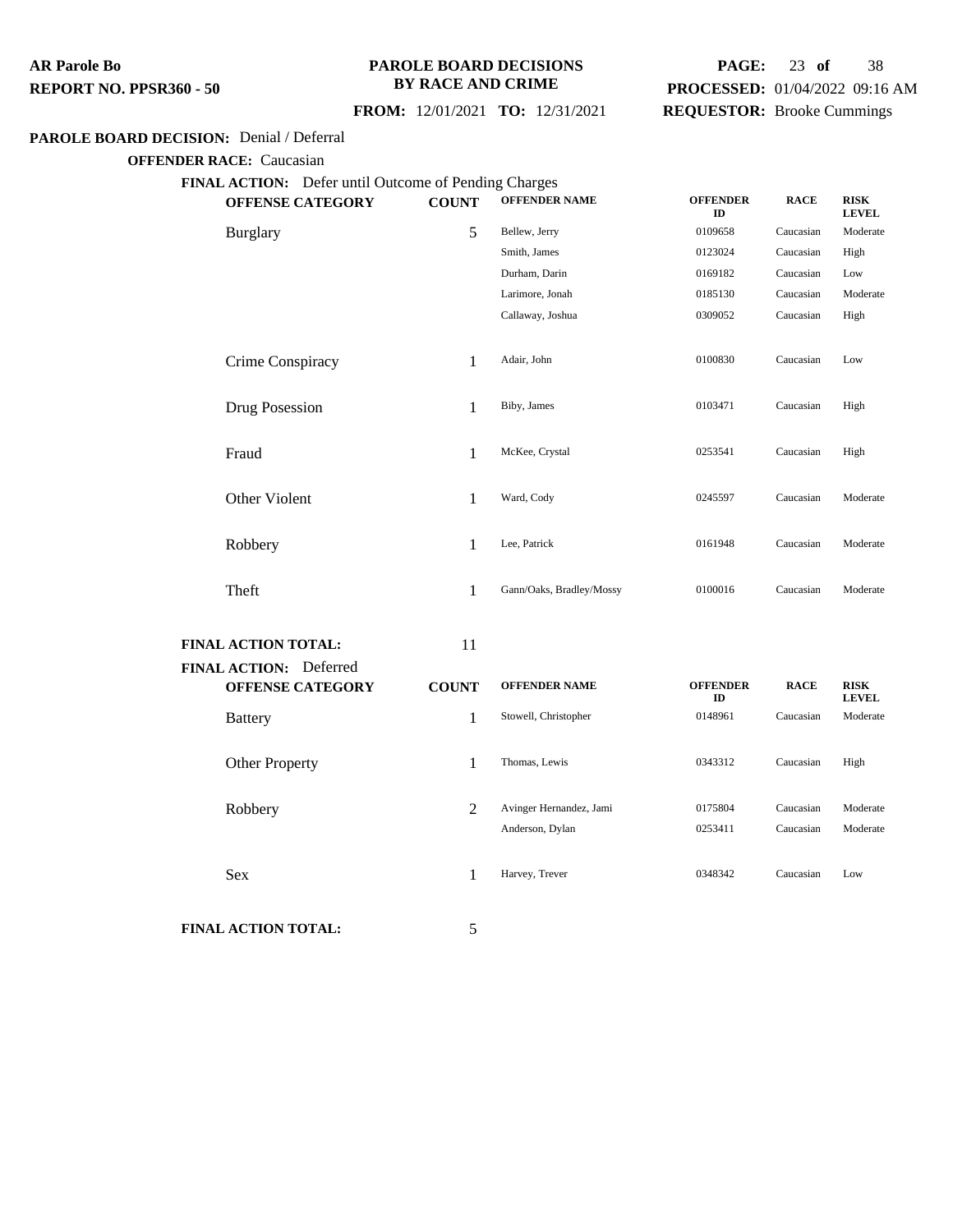| AR Parole Bo            |  |
|-------------------------|--|
| REPORT NO. PPSR360 - 50 |  |

#### **PAROLE BOARD DECISIONS BY RACE AND CRIME**

# **PAGE:** 24 **of** 38 **PROCESSED:** 01/04/2022 09:16 AM **REQUESTOR:** Brooke Cummings

 **FROM:** 12/01/2021 **TO:** 12/31/2021

## **PAROLE BOARD DECISION:** Denial / Deferral

| FINAL ACTION: Denied 1 Year |              |                                                                                                                   |                       |             |                             |  |
|-----------------------------|--------------|-------------------------------------------------------------------------------------------------------------------|-----------------------|-------------|-----------------------------|--|
| <b>OFFENSE CATEGORY</b>     | <b>COUNT</b> | <b>OFFENDER NAME</b>                                                                                              | <b>OFFENDER</b><br>ID | <b>RACE</b> | <b>RISK</b><br><b>LEVEL</b> |  |
| Assault                     | 5            | Brown, Ronnie                                                                                                     | 0026249               | Caucasian   | Moderate                    |  |
|                             |              | Nature & Seriousness Crime                                                                                        |                       |             |                             |  |
|                             |              | Stephens, Timothy                                                                                                 | 0163940               | Caucasian   | High                        |  |
|                             |              | Nature & Seriousness Crime                                                                                        |                       |             |                             |  |
|                             |              | Dehart, Dillion                                                                                                   | 0209912               | Caucasian   | High                        |  |
|                             |              | <b>Institutional Record</b>                                                                                       |                       |             |                             |  |
|                             |              | Hale, Justin                                                                                                      | 0319350               | Caucasian   | High                        |  |
|                             |              | Nature & Seriousness Crime, Relationship to Victim(s), Prior Criminal History, Previous<br><b>Release History</b> |                       |             |                             |  |
|                             |              | Sandoval, Johnathon                                                                                               | 0378659               | Caucasian   | Low                         |  |
|                             |              | Relationship to Victim(s), Short Time Served, Nature & Seriousness Crime                                          |                       |             |                             |  |
| <b>Battery</b>              | 11           | Burns, Lacy                                                                                                       | 0011909               | Caucasian   | High                        |  |
|                             |              | Previous Release History, Prior Criminal History, Violent History                                                 |                       |             |                             |  |
|                             |              | Ridder, Carl                                                                                                      | 0159469               | Caucasian   | High                        |  |
|                             |              | Age Of Victim, Injury To Victim, Prior Criminal History                                                           |                       |             |                             |  |
|                             |              | McDaniel, Trenton                                                                                                 | 0185874               | Caucasian   | Moderate                    |  |
|                             |              | Violent History, Previous Release History, Prior Criminal History, Violent History                                |                       |             |                             |  |
|                             |              | Glidewell, Matthew                                                                                                | 0251644               | Caucasian   | Moderate                    |  |
|                             |              | Relationship to Victim(s), Weapon Involved, Nature & Seriousness Crime                                            |                       |             |                             |  |
|                             |              | Denson, Michael                                                                                                   | 0290847               | Caucasian   | High                        |  |
|                             |              | Nature & Seriousness Crime, Weapon Involved, Institutional Record                                                 |                       |             |                             |  |
|                             |              | Sheets, Timothy                                                                                                   | 0301318               | Caucasian   | Moderate                    |  |
|                             |              | Nature & Seriousness Crime, Age Of Victim, Relationship to Victim(s)                                              |                       |             |                             |  |
|                             |              | Rowland, Jonathan                                                                                                 | 0334198               | Caucasian   | High                        |  |
|                             |              | Institutional Record, Cooperation, Nature Of Disciplinary, Nature & Seriousness Crime                             |                       |             |                             |  |
|                             |              | Stewart, Craig                                                                                                    | 0336152               | Caucasian   | Moderate                    |  |
|                             |              | Nature & Seriousness Crime, Injury To Victim                                                                      |                       |             |                             |  |
|                             |              | Sutterfield, Arlis                                                                                                | 0350454               | Caucasian   | Low                         |  |
|                             |              | Nature & Seriousness Crime, Victim Was Law Enforcement, Multiple Counts                                           |                       |             |                             |  |
|                             |              | Stracener, Jeffrey                                                                                                | 0351728               | Caucasian   | Moderate                    |  |
|                             |              | Institutional Record, Nature & Seriousness Crime, Relationship to Victim(s), Prior Criminal<br>History            |                       |             |                             |  |
|                             |              | Castillo, Benjamin                                                                                                | 0361413               | Caucasian   | Moderate                    |  |
|                             |              | Nature & Seriousness Crime, Relationship to Victim(s)                                                             |                       |             |                             |  |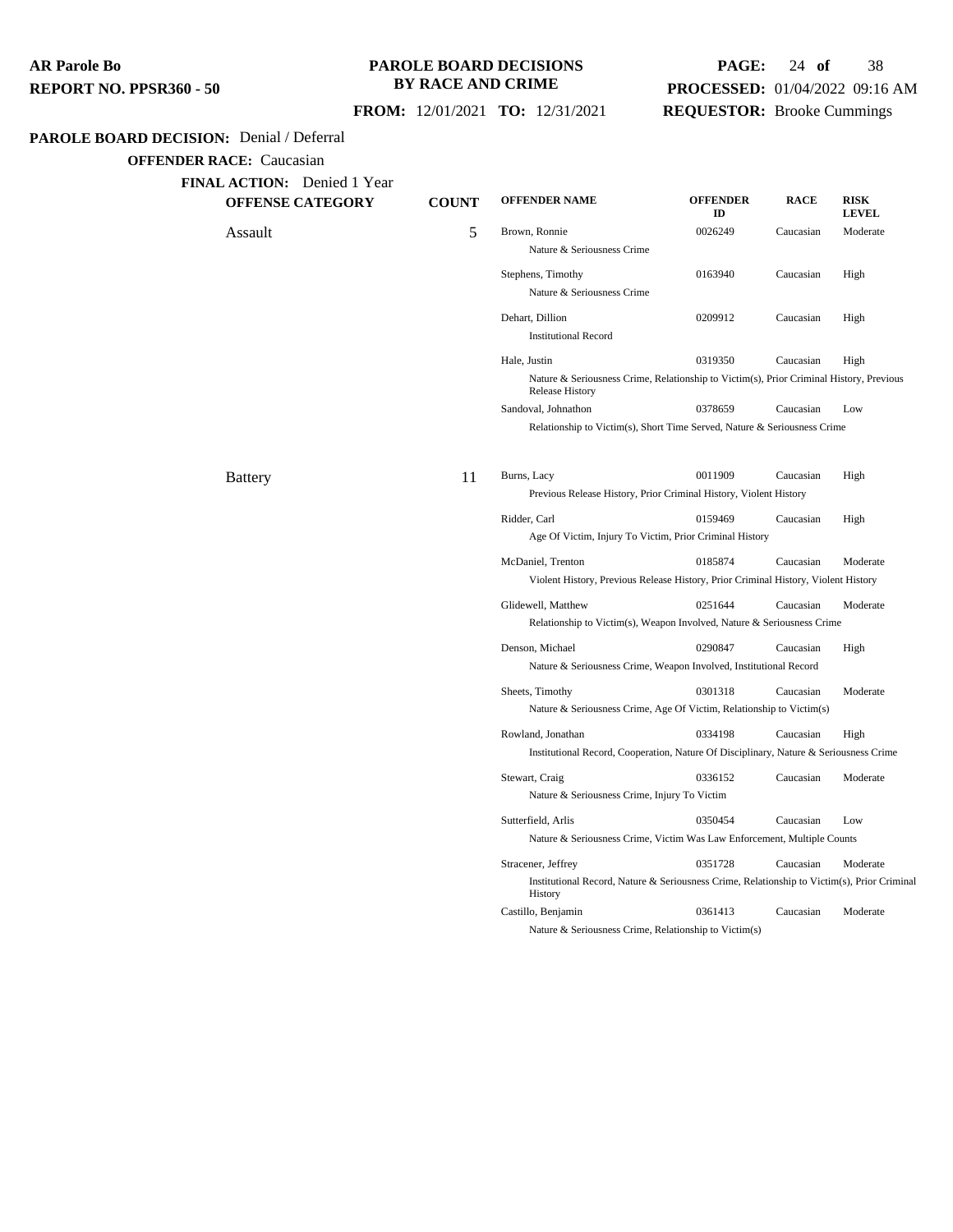### **PAROLE BOARD DECISIONS BY RACE AND CRIME**

# **PAGE:** 25 **of** 38 **PROCESSED:** 01/04/2022 09:16 AM **REQUESTOR:** Brooke Cummings

## **FROM:** 12/01/2021 **TO:** 12/31/2021

#### **PAROLE BOARD DECISION:** Denial / Deferral

**OFFENDER RACE:** Caucasian

**FINAL ACTION:** Denied 1 Year

**OFFENSE CATEGORY** 

| <b>COUNT</b> | <b>OFFENDER NAME</b>   | <b>OFFENDER</b><br>ID | <b>RACE</b>                                                                                       | <b>RISK</b><br><b>LEVEL</b>                                                                                                                                                                                                                                                                                                                                                                               |
|--------------|------------------------|-----------------------|---------------------------------------------------------------------------------------------------|-----------------------------------------------------------------------------------------------------------------------------------------------------------------------------------------------------------------------------------------------------------------------------------------------------------------------------------------------------------------------------------------------------------|
| 9            | Baggett, Christopher   | 0017680               | Caucasian                                                                                         | Moderate                                                                                                                                                                                                                                                                                                                                                                                                  |
|              |                        |                       |                                                                                                   |                                                                                                                                                                                                                                                                                                                                                                                                           |
|              | Betts, Brandon         | 0119178               | Caucasian                                                                                         | High                                                                                                                                                                                                                                                                                                                                                                                                      |
|              | <b>Inmates Request</b> |                       |                                                                                                   |                                                                                                                                                                                                                                                                                                                                                                                                           |
|              | Wilcoxon, Philip       | 0155142               | Caucasian                                                                                         | High                                                                                                                                                                                                                                                                                                                                                                                                      |
|              |                        |                       |                                                                                                   |                                                                                                                                                                                                                                                                                                                                                                                                           |
|              | Hammond, Christina     | 0166580               | Caucasian                                                                                         | Low                                                                                                                                                                                                                                                                                                                                                                                                       |
|              | Harris, Raymond        | 0193511               | Caucasian                                                                                         | High                                                                                                                                                                                                                                                                                                                                                                                                      |
|              |                        |                       |                                                                                                   |                                                                                                                                                                                                                                                                                                                                                                                                           |
|              | Crook, Tanner          | 0232976               | Caucasian                                                                                         | High                                                                                                                                                                                                                                                                                                                                                                                                      |
|              |                        |                       |                                                                                                   |                                                                                                                                                                                                                                                                                                                                                                                                           |
|              | Adamson, Eric          | 0251169               | Caucasian                                                                                         | High                                                                                                                                                                                                                                                                                                                                                                                                      |
|              |                        |                       |                                                                                                   |                                                                                                                                                                                                                                                                                                                                                                                                           |
|              | Franklin, Trev         | 0260237               | Caucasian                                                                                         | High                                                                                                                                                                                                                                                                                                                                                                                                      |
|              |                        |                       |                                                                                                   |                                                                                                                                                                                                                                                                                                                                                                                                           |
|              | Hale, Anthony          | 0308342               | Caucasian                                                                                         | Moderate                                                                                                                                                                                                                                                                                                                                                                                                  |
|              |                        |                       |                                                                                                   |                                                                                                                                                                                                                                                                                                                                                                                                           |
|              |                        |                       |                                                                                                   |                                                                                                                                                                                                                                                                                                                                                                                                           |
|              |                        |                       | Nature & Seriousness Crime, Institutional Record<br>Previous Release History, Nature Of Violation | Prior Criminal History, Previous Release History, Institutional Record<br>Nature & Seriousness Crime, Previous Release History, Prior Criminal History<br>Institutional Record, Prior Criminal History, Previous Release History, New Time<br>Multiple Counts, Previous Release History, Prior Criminal History, New Time<br>Nature & Seriousness Crime, Previous Release History, Prior Criminal History |

Crime Conspiracy 1 Lowery, Kenny 0145460 Caucasian Moderate Nature & Seriousness Crime, Short Time Served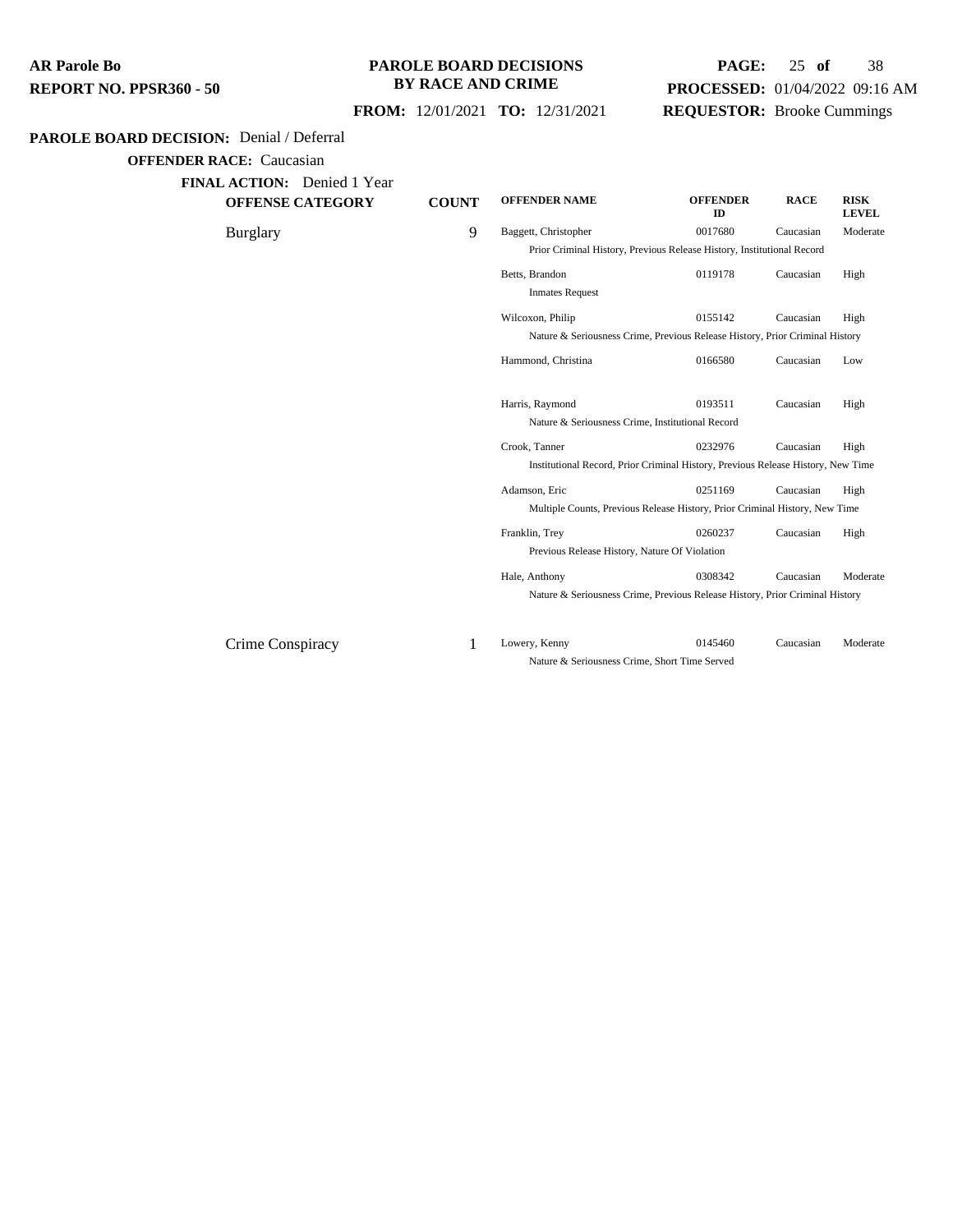#### **PAROLE BOARD DECISIONS BY RACE AND CRIME**

# **PAGE:** 26 **of** 38 **PROCESSED:** 01/04/2022 09:16 AM **REQUESTOR:** Brooke Cummings

## **FROM:** 12/01/2021 **TO:** 12/31/2021

#### **PAROLE BOARD DECISION:** Denial / Deferral

**OFFENDER RACE:** Caucasian

| <b>FINAL ACTION:</b> Denied 1 Year |  |
|------------------------------------|--|
|------------------------------------|--|

**OFFENSE CATEGORY COUNT** 

| <b>ACTION:</b> Denied I Year<br><b>OFFENSE CATEGORY</b> | <b>COUNT</b> | <b>OFFENDER NAME</b>                                                                 | <b>OFFENDER</b><br>ID | <b>RACE</b> | <b>RISK</b><br><b>LEVEL</b> |  |  |  |
|---------------------------------------------------------|--------------|--------------------------------------------------------------------------------------|-----------------------|-------------|-----------------------------|--|--|--|
| Drug Sale                                               | 13           | Lester, Terry                                                                        | 0005912               | Caucasian   | Moderate                    |  |  |  |
|                                                         |              | Previous Release History, Prior Criminal History, New Time, Multiple Counts          |                       |             |                             |  |  |  |
|                                                         |              | Hunt, Paul                                                                           | 0007253               | Caucasian   | Moderate                    |  |  |  |
|                                                         |              | Nature & Seriousness Crime, Previous Release History, Prior Criminal History         |                       |             |                             |  |  |  |
|                                                         |              | Henson, Gary                                                                         | 0010478               | Caucasian   | Moderate                    |  |  |  |
|                                                         |              | Prior Criminal History, Previous Release History                                     |                       |             |                             |  |  |  |
|                                                         |              | Martin, Kenneth                                                                      | 0021231               | Caucasian   | Moderate                    |  |  |  |
|                                                         |              | Previous Release History, Nature Of Violation                                        |                       |             |                             |  |  |  |
|                                                         |              | Chism, Wendell                                                                       | 0101581               | Caucasian   | Moderate                    |  |  |  |
|                                                         |              | Previous Release History, Prior Criminal History                                     |                       |             |                             |  |  |  |
|                                                         |              | Tullos, Aaron                                                                        | 0125881               | Caucasian   | Moderate                    |  |  |  |
|                                                         |              | New Time, Weapon Involved, Previous Release History                                  |                       |             |                             |  |  |  |
|                                                         |              | Dean, Dakota                                                                         | 0206270               | Caucasian   | High                        |  |  |  |
|                                                         |              | New Time, Short Time Served                                                          |                       |             |                             |  |  |  |
|                                                         |              | Merriott, Terry                                                                      | 0219163               | Caucasian   | Moderate                    |  |  |  |
|                                                         |              | Previous Release History, Prior Criminal History, New Time                           |                       |             |                             |  |  |  |
|                                                         |              | Mathews, Chad                                                                        | 0229618               | Caucasian   | Moderate                    |  |  |  |
|                                                         |              | Institutional Record, Nature Of Violation                                            |                       |             |                             |  |  |  |
|                                                         |              | Thompson, Tanner                                                                     | 0253218               | Caucasian   | High                        |  |  |  |
|                                                         |              | Institutional Record, Prior Criminal History, Previous Release History               |                       |             |                             |  |  |  |
|                                                         |              | Sarrels, Ben                                                                         | 0311527               | Caucasian   | Moderate                    |  |  |  |
|                                                         |              | Institutional Record, Short Time Served                                              |                       |             |                             |  |  |  |
|                                                         |              | McGarraugh, Aretta                                                                   | 0327883               | Caucasian   | Low                         |  |  |  |
|                                                         |              | Nature & Seriousness Crime, Age Of Victim, Death Involved, Relationship to Victim(s) |                       |             |                             |  |  |  |
|                                                         |              | Bradfield, Justin                                                                    | 0330454               | Caucasian   | Moderate                    |  |  |  |
|                                                         |              | <b>Inmates Request</b>                                                               |                       |             |                             |  |  |  |
| Homicide                                                | 3            | Canard, Michael                                                                      | 0293395               | Caucasian   | Moderate                    |  |  |  |
|                                                         |              | New Time, Multiple Counts, Previous Release History                                  |                       |             |                             |  |  |  |
|                                                         |              | Lyons, Donald                                                                        | 0305473               | Caucasian   | Low                         |  |  |  |
|                                                         |              | Nature & Seriousness Crime                                                           |                       |             |                             |  |  |  |
|                                                         |              | Doering/Valhalla, Alan/Thor                                                          | 1106115               | Caucasian   | Low                         |  |  |  |
|                                                         |              | Previous Release History, Nature & Seriousness Crime, Prior Criminal History         |                       |             |                             |  |  |  |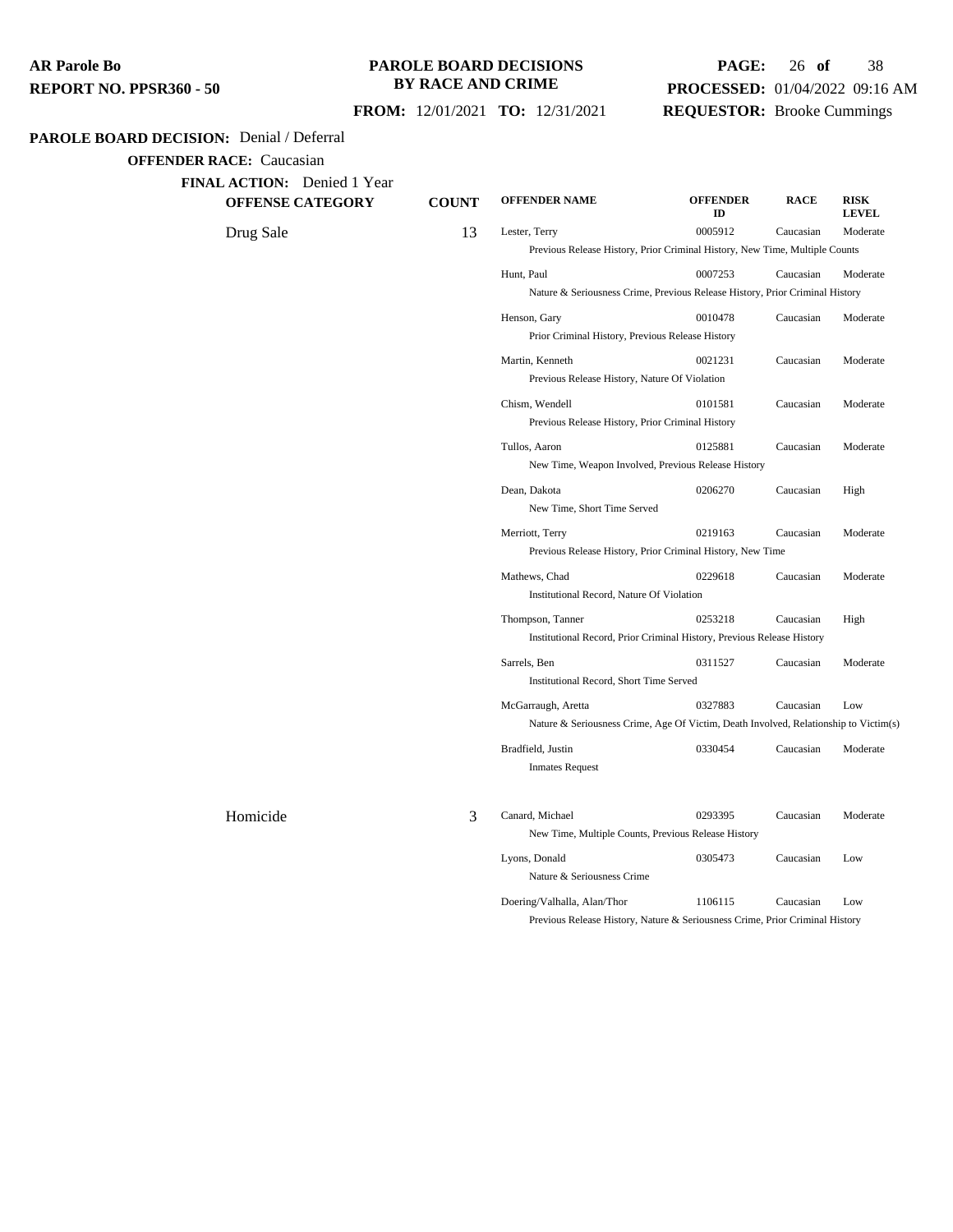| AR Parole Bo            |  |
|-------------------------|--|
| REPORT NO. PPSR360 - 50 |  |

## **PAROLE BOARD DECISIONS BY RACE AND CRIME**

# **PAGE:** 27 **of** 38 **PROCESSED:** 01/04/2022 09:16 AM **REQUESTOR:** Brooke Cummings

## **FROM:** 12/01/2021 **TO:** 12/31/2021

## **PAROLE BOARD DECISION:** Denial / Deferral

| <b>FINAL ACTION:</b> Denied 1 Year<br><b>OFFENSE CATEGORY</b> | <b>COUNT</b>   | <b>OFFENDER NAME</b>                                                                   | <b>OFFENDER</b><br>ID | <b>RACE</b> | <b>RISK</b><br><b>LEVEL</b> |
|---------------------------------------------------------------|----------------|----------------------------------------------------------------------------------------|-----------------------|-------------|-----------------------------|
| Other Non-Violent                                             | 5              | Haynes, Gregory                                                                        | 0080830               | Caucasian   | Moderate                    |
|                                                               |                | Previous Release History, Prior Criminal History, New Time                             |                       |             |                             |
|                                                               |                | Tucker, Daniel                                                                         | 0175149               | Caucasian   | Moderate                    |
|                                                               |                | Previous Release History, Prior Criminal History                                       |                       |             |                             |
|                                                               |                | Loe, Jesse                                                                             | 0186659               | Caucasian   | Moderate                    |
|                                                               |                | Nature & Seriousness Crime                                                             |                       |             |                             |
|                                                               |                | Coulter, Jesse                                                                         | 0194382               | Caucasian   | Moderate                    |
|                                                               |                | Nature & Seriousness Crime, Victim Was Law Enforcement                                 |                       |             |                             |
|                                                               |                | Jordan, Dalton                                                                         | 0257333               | Caucasian   | Moderate                    |
|                                                               |                | Nature & Seriousness Crime, New Time, Prior Criminal History, Previous Release History |                       |             |                             |
|                                                               |                |                                                                                        |                       |             |                             |
| <b>Other Property</b>                                         | 1              | Simmons, Justin                                                                        | 0134985               | Caucasian   | Moderate                    |
|                                                               |                | Nature & Seriousness Crime, Prior Criminal History                                     |                       |             |                             |
| Other Violent                                                 | $\overline{4}$ | Colston, Stephen                                                                       | 0132121               | Caucasian   | Moderate                    |
|                                                               |                | Prior Criminal History, Previous Release History, New Time, Nature Of Violation        |                       |             |                             |
|                                                               |                | Murphy, John                                                                           | 0234260               | Caucasian   | Low                         |
|                                                               |                | Nature & Seriousness Crime, Prior Criminal History                                     |                       |             |                             |
|                                                               |                | Osborne, Megan                                                                         | 0282617               | Caucasian   | Moderate                    |
|                                                               |                | Injury To Victim, Nature & Seriousness Crime, Prior Criminal History                   |                       |             |                             |
|                                                               |                | Royalty, Jason                                                                         | 0352860               | Caucasian   | Moderate                    |
|                                                               |                | Nature & Seriousness Crime, Death Involved                                             |                       |             |                             |
| Robbery                                                       | 3              | Amaral, Jorge                                                                          | 0154902               | Caucasian   | Moderate                    |
|                                                               |                | Previous Release History, Prior Criminal History, New Time                             |                       |             |                             |
|                                                               |                | Stay, Zachary                                                                          | 0164579               | Caucasian   | Moderate                    |
|                                                               |                | Nature & Seriousness Crime                                                             |                       |             |                             |
|                                                               |                | Mayall, Cheyne                                                                         | 0230466               | Caucasian   | High                        |
|                                                               |                | Nature & Seriousness Crime, Prior Criminal History                                     |                       |             |                             |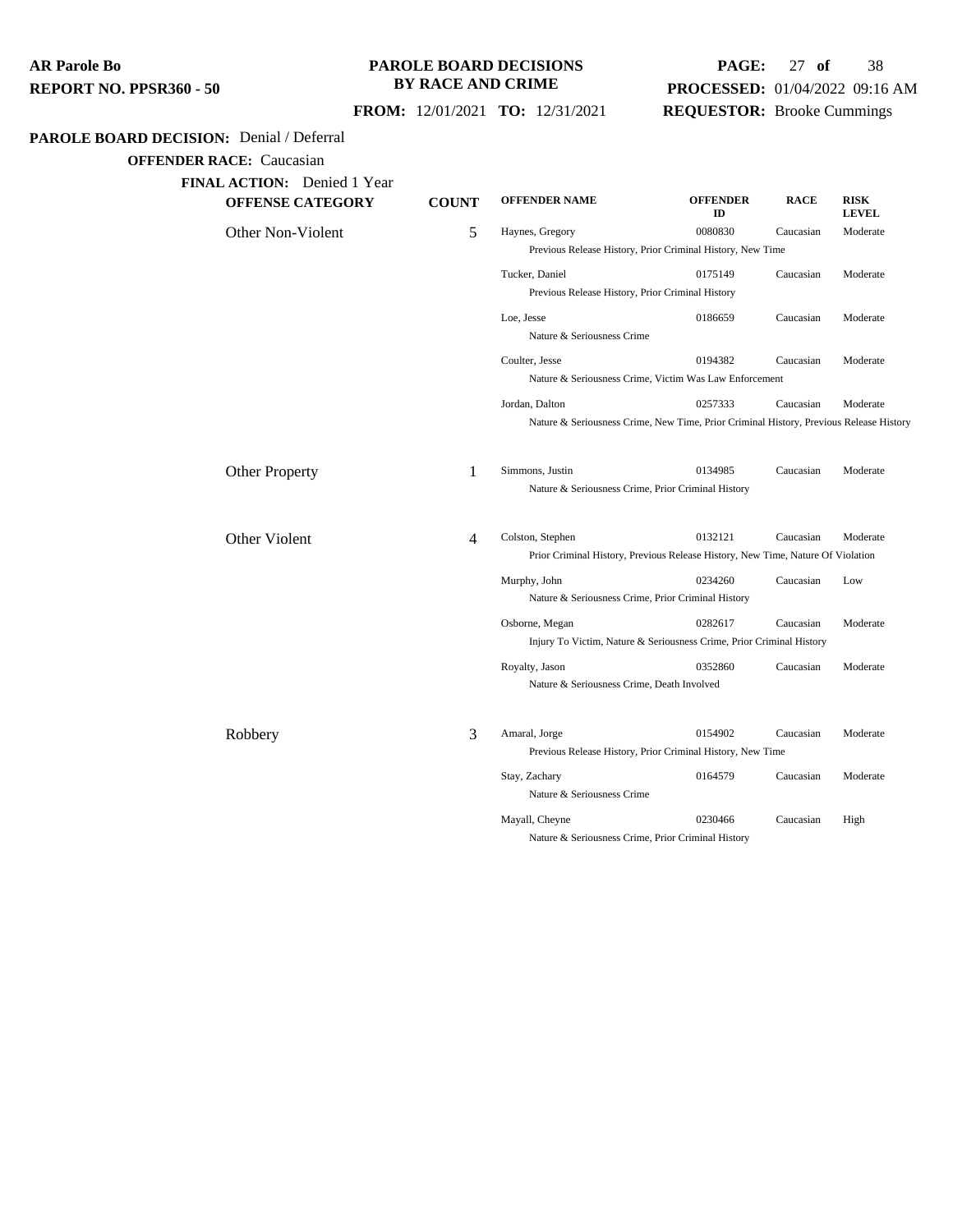#### **PAROLE BOARD DECISIONS BY RACE AND CRIME**

## **PAGE:** 28 **of** 38 **PROCESSED:** 01/04/2022 09:16 AM **REQUESTOR:** Brooke Cummings

**RACE RISK**

**LEVEL**

**ID**

#### **FROM:** 12/01/2021 **TO:** 12/31/2021

#### **PAROLE BOARD DECISION:** Denial / Deferral

**OFFENDER RACE:** Caucasian

**FINAL ACTION:** Denied 1 Year

**OFFENSE CATEGORY COUNT OFFENDER NAME OFFENDER**

Sex 17 Stuck, Dwayne 0111198 Caucasian Low Sent.Not Consid Excessive, Nature & Seriousness Crime, Relationship to Victim(s) Hiemer, Kyle 0157895 Caucasian High Nature & Seriousness Crime, Prior Criminal History, Previous Release History Kennington, Alicia 0171331 Caucasian Low Age Of Victim, Nature & Seriousness Crime, Institutional Record Sheffield, Richard 0214142 Caucasian Moderate Nature & Seriousness Crime Friesland, Oren 0223154 Caucasian Low Nature & Seriousness Crime, Short Time Served Douglas, Rayn 0231736 Caucasian High Nature Of Violation, Violent History, Prior Criminal History, Previous Release History, New Time Blackmon, Billy 0247412 Caucasian Low Institutional Record, Nature & Seriousness Crime, Age Of Victim Murphree, Joshua 0249906 Caucasian High Nature & Seriousness Crime, Institutional Record Cashion, Ronnie 0256206 Caucasian Low Nature & Seriousness Crime, Age Of Victim Campion, Norman 0282740 Caucasian Low Nature & Seriousness Crime, Age Of Victim, Relationship to Victim(s) Kurtz, Jason 0292979 Caucasian Low Nature & Seriousness Crime, Multiple Counts Stout, Sean 0298812 Caucasian Moderate Nature & Seriousness Crime Troka, Ethan 0327549 Caucasian Low Nature & Seriousness Crime, Prior Criminal History Lewallen, Allen 0329916 Caucasian Moderate Nature & Seriousness Crime, Age Of Victim Harvey, Trever **1200 Caucasian** Low Age Of Victim, Relationship to Victim(s) McDougle, Paden 0373393 Caucasian Moderate Bussey, Terry 1123170 Caucasian Low Nature & Seriousness Crime, Injury To Victim Theft 3 Turnbow, James 0167320 Caucasian High Previous Release History, Prior Criminal History King, Steven 0193303 Caucasian High Previous Release History, Prior Criminal History, New Time, Multiple Counts Swinferd, Eric 6325616 Caucasian Low Nature & Seriousness Crime, Weapon Involved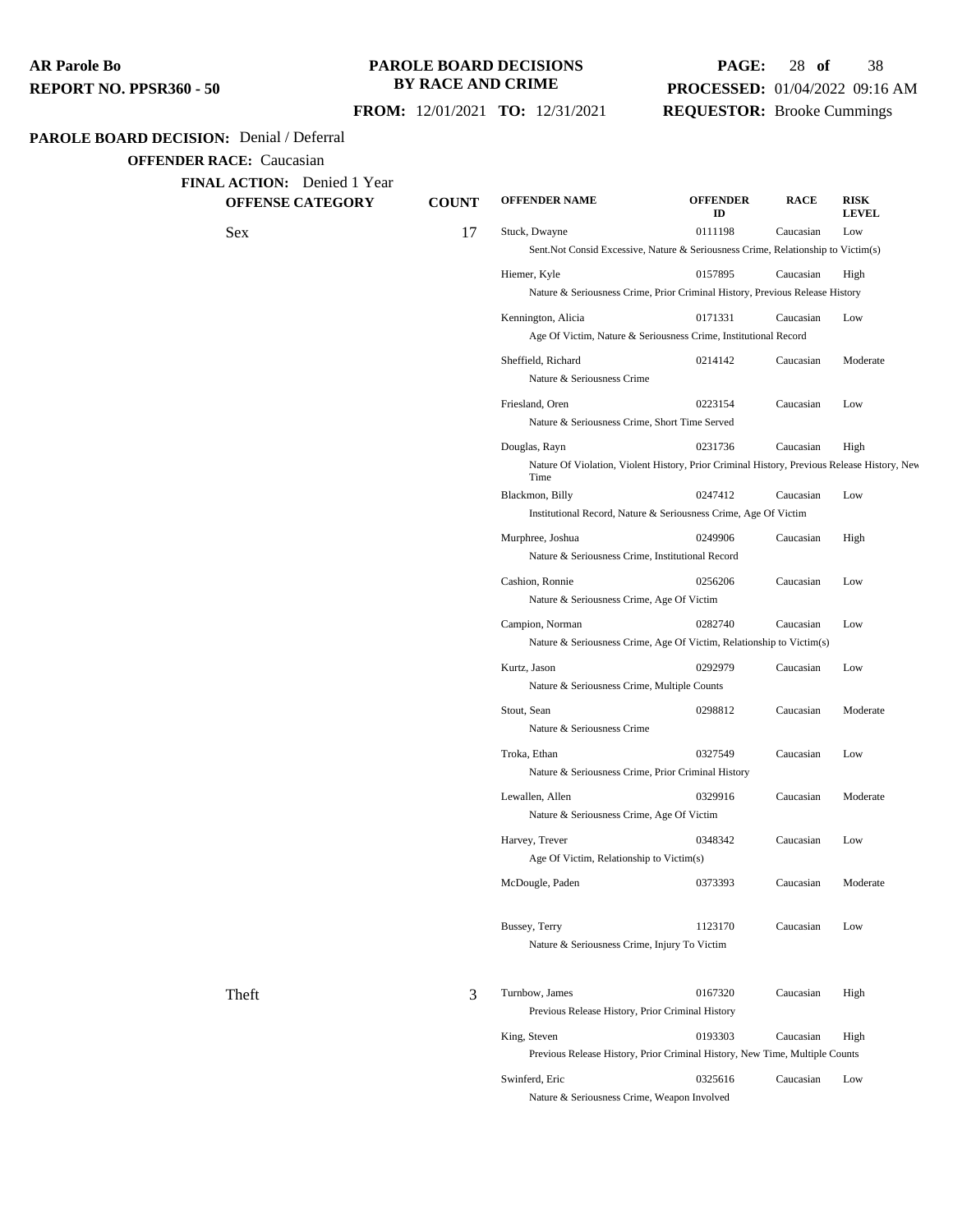| AR Parole Bo                   |  |
|--------------------------------|--|
| <b>REPORT NO. PPSR360 - 50</b> |  |

## **PAROLE BOARD DECISIONS BY RACE AND CRIME**

# **PAGE:** 29 **of** 38 **PROCESSED:** 01/04/2022 09:16 AM

 **FROM:** 12/01/2021 **TO:** 12/31/2021

# **REQUESTOR:** Brooke Cummings

## **PAROLE BOARD DECISION:** Denial / Deferral

| <b>FINAL ACTION:</b> Denied 1 Year<br><b>OFFENSE CATEGORY</b> | <b>COUNT</b> | <b>OFFENDER NAME</b>                        | <b>OFFENDER</b><br>ID                                                                   | <b>RACE</b> | <b>RISK</b><br><b>LEVEL</b> |
|---------------------------------------------------------------|--------------|---------------------------------------------|-----------------------------------------------------------------------------------------|-------------|-----------------------------|
| Weapons                                                       | 1            | Gossage, Larry                              | 0012415                                                                                 | Caucasian   | Moderate                    |
|                                                               |              | Involved                                    | Previous Release History, Prior Criminal History, New Time, Nature Of Violation, Weapon |             |                             |
| <b>FINAL ACTION TOTAL:</b>                                    | 76           |                                             |                                                                                         |             |                             |
| <b>FINAL ACTION:</b> Denied 2 Years                           |              |                                             |                                                                                         |             |                             |
| <b>OFFENSE CATEGORY</b>                                       | <b>COUNT</b> | <b>OFFENDER NAME</b>                        | <b>OFFENDER</b><br>ID                                                                   | <b>RACE</b> | <b>RISK</b><br><b>LEVEL</b> |
| <b>Battery</b>                                                | 4            | Baker, David                                | 0286610                                                                                 | Caucasian   | Low                         |
|                                                               |              |                                             | Nature & Seriousness Crime, Violent History, Nature Of Violation, New Time              |             |                             |
|                                                               |              | Rainey, Benjamin                            | 0286887                                                                                 | Caucasian   | High                        |
|                                                               |              | History, Nature Of Violation                | Nature & Seriousness Crime, Weapon Involved, Prior Criminal History, Previous Release   |             |                             |
|                                                               |              | Myers, Luke                                 | 0328268                                                                                 | Caucasian   | Moderate                    |
|                                                               |              |                                             | Nature & Seriousness Crime, Weapon Involved, Institutional Record                       |             |                             |
|                                                               |              | Fisher, Daniel                              | 0332096                                                                                 | Caucasian   | Low                         |
|                                                               |              | Nature & Seriousness Crime, Weapon Involved |                                                                                         |             |                             |
| <b>Burglary</b>                                               | 1            | Bowen, Brandon                              | 0241067                                                                                 | Caucasian   | Moderate                    |
|                                                               |              |                                             | Institutional Record, New Time, Nature & Seriousness Crime, Nature Of Disciplinary      |             |                             |
| Other Violent                                                 | 3            | Moon, William                               | 0191039                                                                                 | Caucasian   | Moderate                    |
|                                                               |              |                                             | Death Involved, Nature & Seriousness Crime, New Time                                    |             |                             |
|                                                               |              | Dacy, James                                 | 0336479                                                                                 | Caucasian   | Moderate                    |
|                                                               |              | Nature & Seriousness Crime                  |                                                                                         |             |                             |
|                                                               |              | Voelkel, Stephanie                          | 0359568                                                                                 | Caucasian   | Low                         |
|                                                               |              | Age Of Victim, Relationship to Victim(s)    |                                                                                         |             |                             |
|                                                               |              |                                             |                                                                                         |             |                             |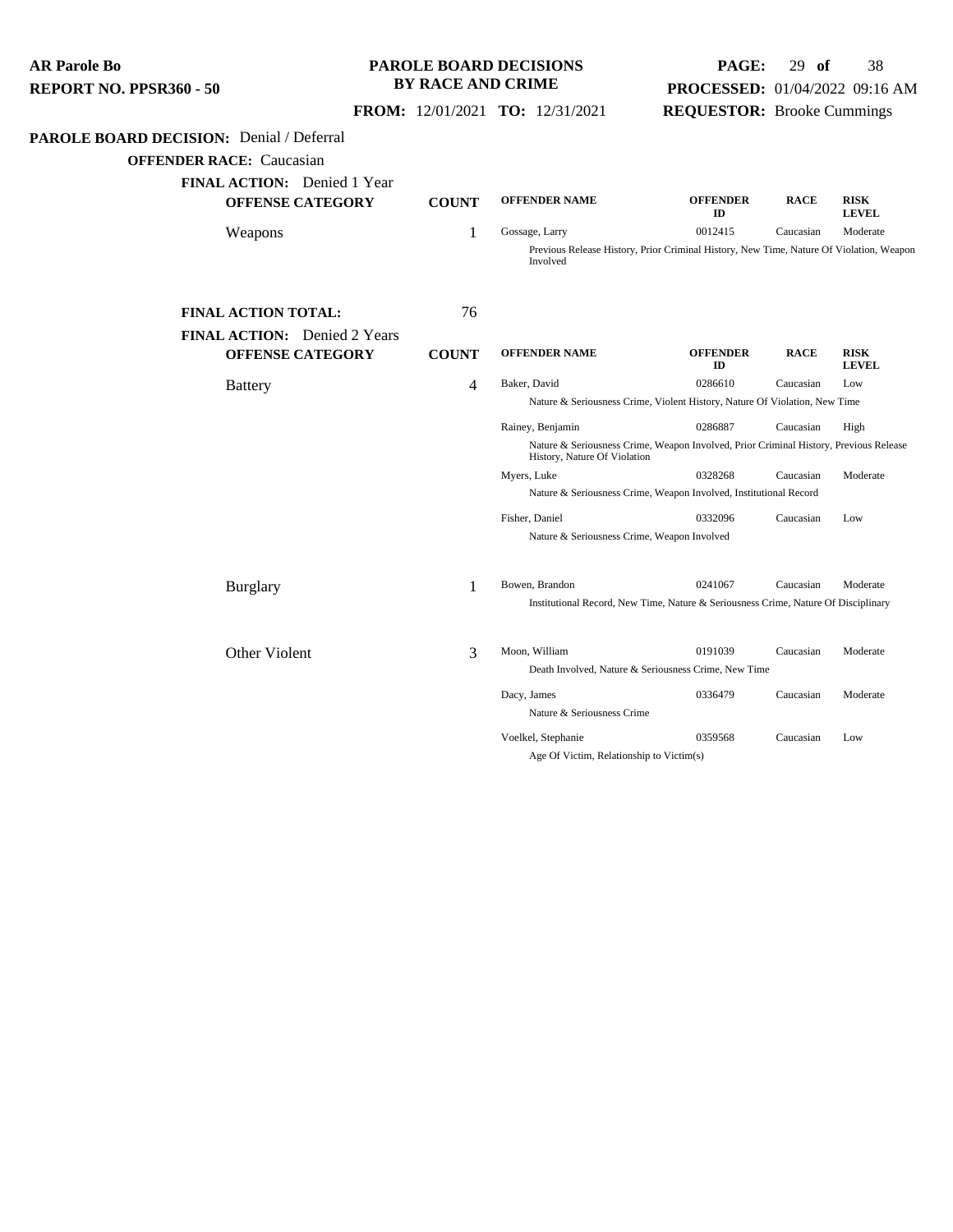#### **PAROLE BOARD DECISIONS BY RACE AND CRIME**

# **PAGE:** 30 **of** 38 **PROCESSED:** 01/04/2022 09:16 AM **REQUESTOR:** Brooke Cummings

## **FROM:** 12/01/2021 **TO:** 12/31/2021

#### **PAROLE BOARD DECISION:** Denial / Deferral

**OFFENDER RACE:** Caucasian

| <b>FINAL ACTION:</b> Denied 2 Years<br><b>OFFENSE CATEGORY</b> | <b>COUNT</b> | <b>OFFENDER NAME</b>                                                 | <b>OFFENDER</b><br>ID | <b>RACE</b> | <b>RISK</b><br><b>LEVEL</b> |
|----------------------------------------------------------------|--------------|----------------------------------------------------------------------|-----------------------|-------------|-----------------------------|
| Sex                                                            |              | King, Kevin                                                          | 0022756               | Caucasian   | Moderate                    |
|                                                                |              | Nature & Seriousness Crime, Age Of Victim, Relationship to Victim(s) |                       |             |                             |
|                                                                |              | Lee. William                                                         | 0048922               | Caucasian   | Low                         |
|                                                                |              | Nature & Seriousness Crime. Age Of Victim. Relationship to Victim(s) |                       |             |                             |

| Nature & Seriousness Crime, Age Of Victim, Relationship to Victim(s)                  |         |           |          |  |  |  |  |
|---------------------------------------------------------------------------------------|---------|-----------|----------|--|--|--|--|
| Lee, William                                                                          | 0048922 | Caucasian | Low      |  |  |  |  |
| Nature & Seriousness Crime, Age Of Victim, Relationship to Victim(s)                  |         |           |          |  |  |  |  |
| Richey, Andrew/Hooker                                                                 | 0072570 | Caucasian | Moderate |  |  |  |  |
| Nature & Seriousness Crime                                                            |         |           |          |  |  |  |  |
| Lewis, James                                                                          | 0092948 | Caucasian | Moderate |  |  |  |  |
| Nature & Seriousness Crime, Institutional Record                                      |         |           |          |  |  |  |  |
| Lewallen, Randy                                                                       | 0246749 | Caucasian | Moderate |  |  |  |  |
| Nature & Seriousness Crime, Age Of Victim, Relationship to Victim(s)                  |         |           |          |  |  |  |  |
| Hill, Andrew                                                                          | 0250197 | Caucasian | High     |  |  |  |  |
| Nature & Seriousness Crime, Institutional Record                                      |         |           |          |  |  |  |  |
| Smith, Kurtis                                                                         | 0257875 | Caucasian | Moderate |  |  |  |  |
| Age Of Victim, Relationship to Victim(s)                                              |         |           |          |  |  |  |  |
| Kendrick, Jeffrey                                                                     | 0261808 | Caucasian | Low      |  |  |  |  |
| Age Of Victim, Relationship to Victim(s), Duration of Offense(s)                      |         |           |          |  |  |  |  |
| Whisenhunt, Aaron                                                                     | 0319182 | Caucasian | Moderate |  |  |  |  |
| Nature & Seriousness Crime                                                            |         |           |          |  |  |  |  |
| Kloss, Chad                                                                           | 1114638 | Caucasian | Unknown  |  |  |  |  |
| Age Of Victim, Relationship to Victim(s)                                              |         |           |          |  |  |  |  |
| Mann, James                                                                           | 1118757 | Caucasian | Low      |  |  |  |  |
| Nature & Seriousness Crime, Multiple Counts, Prior Criminal History, Previous Release |         |           |          |  |  |  |  |

Nature & Seriousness Crime, Multiple Counts, Prior Criminal History, Previous Release History

| <b>FINAL ACTION TOTAL:</b>                                                | 19           |                                               |                       |                        |                             |
|---------------------------------------------------------------------------|--------------|-----------------------------------------------|-----------------------|------------------------|-----------------------------|
| <b>FINAL ACTION:</b> Pass For More Information<br><b>OFFENSE CATEGORY</b> | <b>COUNT</b> | <b>OFFENDER NAME</b>                          | <b>OFFENDER</b><br>ID | <b>RACE</b>            | <b>RISK</b><br><b>LEVEL</b> |
| Assault                                                                   | 1            | Carter, Michael                               | 0198947               | Caucasian              | Moderate                    |
| <b>Burglary</b>                                                           | 2            | Murphy, Bobby<br>Adams, Ben                   | 0025394<br>0138291    | Caucasian<br>Caucasian | High<br>Moderate            |
| Drug Sale                                                                 | 2            | Sanders, Sandy<br>Jones/Barlow, Jason/Timothy | 0010393<br>0120431    | Caucasian<br>Caucasian | High<br>High                |
| Other Violent                                                             | 1            | Dilks, David                                  | 0063062               | Caucasian              | Low                         |
| Theft                                                                     | 1            | Stivers, Kevin                                | 0024652               | Caucasian              | Moderate                    |
|                                                                           |              |                                               |                       |                        |                             |

**FINAL ACTION TOTAL:** 7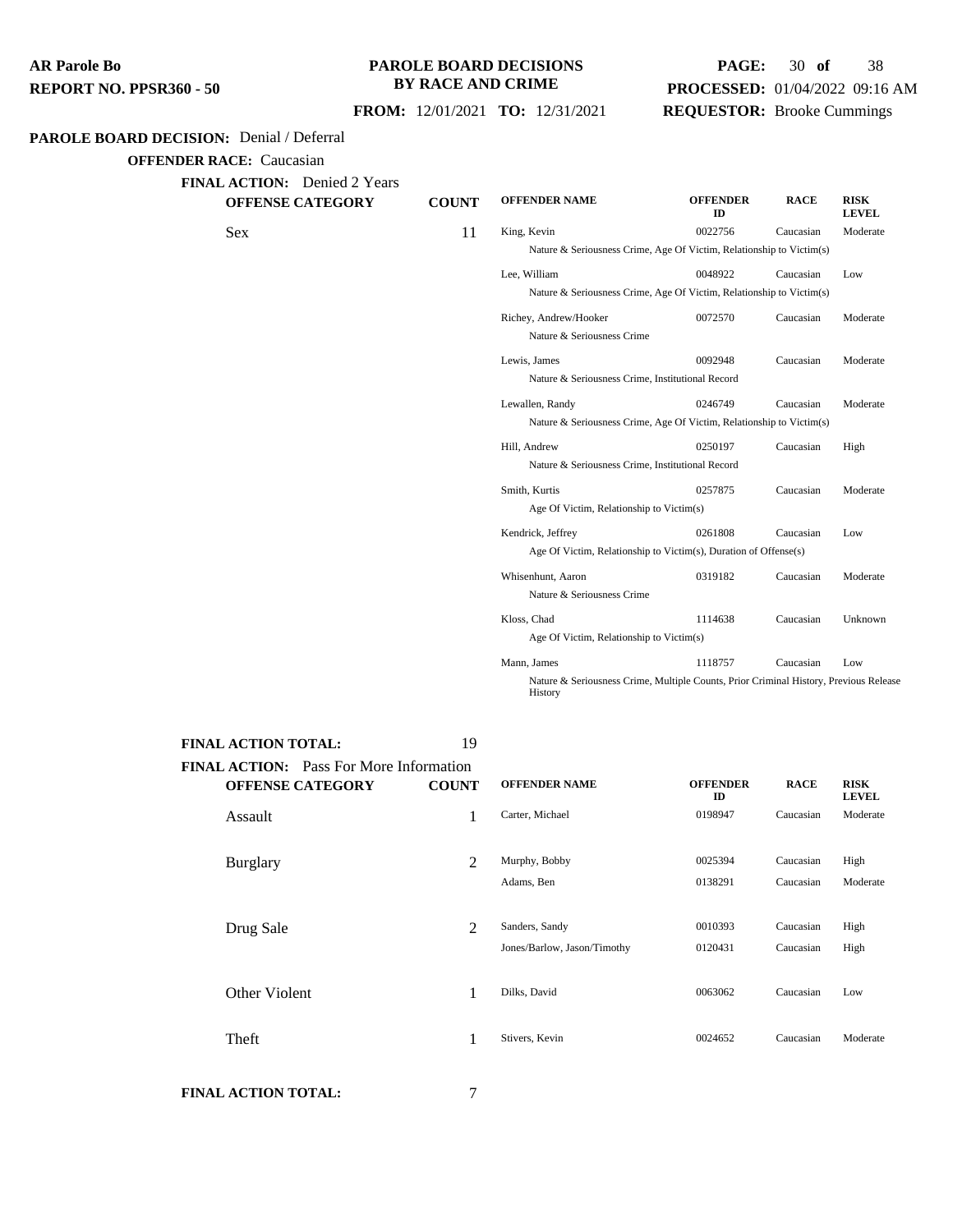#### **PAROLE BOARD DECISIONS BY RACE AND CRIME**

## **FROM:** 12/01/2021 **TO:** 12/31/2021

# **PAGE:** 31 **of** 38 **PROCESSED:** 01/04/2022 09:16 AM **REQUESTOR:** Brooke Cummings

#### **PAROLE BOARD DECISION:** Denial / Deferral

| <b>OFFENSE CATEGORY</b> | <b>COUNT</b>   | <b>OFFENDER NAME</b>    | <b>OFFENDER</b><br>ID | <b>RACE</b> | <b>RISK</b><br><b>LEVEL</b> |
|-------------------------|----------------|-------------------------|-----------------------|-------------|-----------------------------|
| Assault                 | $\mathbf{1}$   | Tawfik, Sam             | 0377169               | Caucasian   | Moderate                    |
| <b>Battery</b>          | $\overline{7}$ | Cox, Christopher        | 0151335               | Caucasian   | High                        |
|                         |                | Burtram/Arnold, Rebecca | 0189839               | Caucasian   | Moderate                    |
|                         |                | Daniel, James           | 0209397               | Caucasian   | Moderate                    |
|                         |                | McAdams, Jay            | 0287743               | Caucasian   | Moderate                    |
|                         |                | Christie, Mitchell      | 0293981               | Caucasian   | Moderate                    |
|                         |                | Burgess, Jay            | 0341771               | Caucasian   | Moderate                    |
|                         |                | Brown, John             | 0359645               | Caucasian   | Moderate                    |
| <b>Burglary</b>         | $\overline{4}$ | Hinman, Johnny          | 0036717               | Caucasian   | High                        |
|                         |                | Ellis, Travis           | 0175649               | Caucasian   | High                        |
|                         |                | Setvin, Kristopher      | 0234251               | Caucasian   | High                        |
|                         |                | Smith, Michael          | 0344755               | Caucasian   | Moderate                    |
| Drug Posession          | 1              | Bowling, Bailey         | 0292525               | Caucasian   | High                        |
| Drug Sale               | 5              | Bohannon, Alan          | 0033628               | Caucasian   | Moderate                    |
|                         |                | Willis, Steven          | 0074560               | Caucasian   | High                        |
|                         |                | Kirkpatrick, Steven     | 0232977               | Caucasian   | High                        |
|                         |                | Martin, David           | 0286363               | Caucasian   | High                        |
|                         |                | Estep, Trevor           | 0294256               | Caucasian   | High                        |
| Other Non-Violent       | 3              | Bradbury, Dustin        | 0128092               | Caucasian   | Moderate                    |
|                         |                | Privett, Jeffrey        | 0232483               | Caucasian   | Moderate                    |
|                         |                | Cox, Stephen            | 0347614               | Caucasian   | Low                         |
| Other Violent           | $\overline{2}$ | Cone, Dylan             | 0336470               | Caucasian   | Moderate                    |
|                         |                | Walker, Adam            | 0358053               | Caucasian   | Low                         |
| Robbery                 | 3              | Morrow, Roy             | 0154718               | Caucasian   | High                        |
|                         |                | Rogers, Jonathan        | 0284327               | Caucasian   | High                        |
|                         |                | Bennett, Adam           | 0294083               | Caucasian   | Moderate                    |
| Sex                     | 5              | Dillard, John           | 0219586               | Caucasian   | Moderate                    |
|                         |                | May, Lola               | 0226381               | Caucasian   | Low                         |
|                         |                | Mckibben, Dylan         | 0260010               | Caucasian   | Moderate                    |
|                         |                | McDonald, Jason         | 0260706               | Caucasian   | Low                         |
|                         |                | Hayes, Zayne            | 0323072               | Caucasian   | High                        |
| Theft                   | 3              | Ballard, Michael        | 0131418               | Caucasian   | High                        |
|                         |                | Barner, Larry           | 0179424               | Caucasian   | Moderate                    |
|                         |                | Pennington, Cody        | 0284793               | Caucasian   | High                        |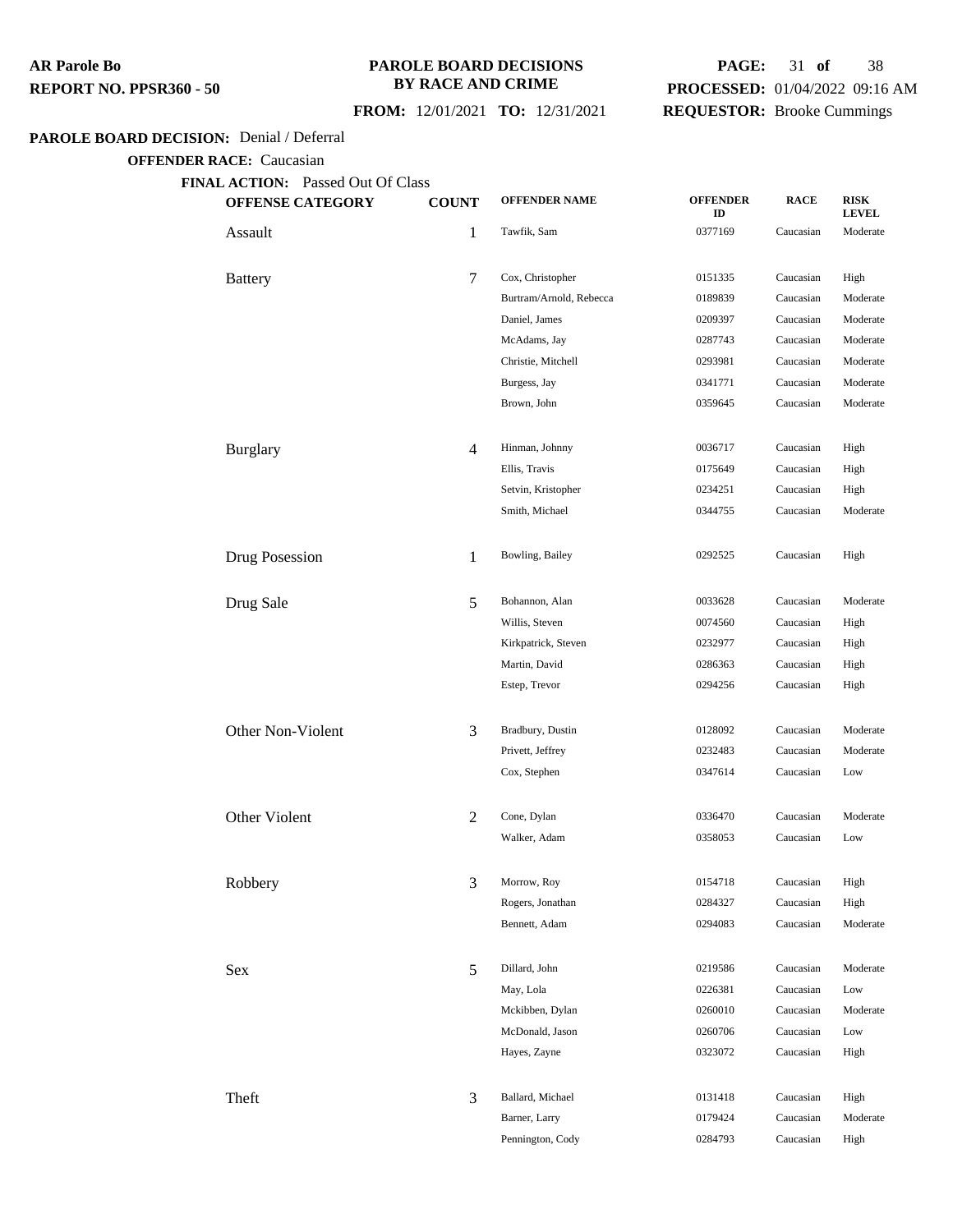#### **PAROLE BOARD DECISIONS BY RACE AND CRIME**

# **PAGE:** 32 **of** 38 **PROCESSED:** 01/04/2022 09:16 AM **REQUESTOR:** Brooke Cummings

## **FROM:** 12/01/2021 **TO:** 12/31/2021

#### **PAROLE BOARD DECISION:** Denial / Deferral

**OFFENDER RACE:** Caucasian

**FINAL ACTION:** Passed Out Of Class

## **FINAL ACTION TOTAL:** 34

**FINAL ACTION:** Prior(Hearing)Action Stands

| <b>OFFENSE CATEGORY</b>  | <b>COUNT</b> | <b>OFFENDER NAME</b>                     | <b>OFFENDER</b><br>ID | <b>RACE</b>            | <b>RISK</b><br><b>LEVEL</b> |
|--------------------------|--------------|------------------------------------------|-----------------------|------------------------|-----------------------------|
| <b>Battery</b>           | 1            | Brown, Shane                             | 0181341               | Caucasian              | Moderate                    |
| <b>Burglary</b>          | 1            | Riggs, Matthew                           | 0225433               | Caucasian              | High                        |
| Drug Posession           | 1            | Hardin, Joshua                           | 0354112               | Caucasian              | Low                         |
| Drug Sale                | 1            | Tilley, Michael                          | 0221320               | Caucasian              | Low                         |
| <b>Other Non-Violent</b> | 2            | Emfinger, Jennifer<br>Dixon, Christopher | 0222662<br>0294751    | Caucasian<br>Caucasian | Moderate<br>High            |
| Other Violent            | 1            | Garber, Timothy                          | 0330974               | Caucasian              | Moderate                    |
| Sex                      | 1            | Conrad, Aaron                            | 0244191               | Caucasian              | High                        |
| Theft                    | 1            | Davis, Brady                             | 0328903               | Caucasian              | Moderate                    |

## **FINAL ACTION TOTAL:** 9

| <b>FINAL ACTION:</b> Prior(Screening)Action Stands              |                |                      |                       |             |                             |
|-----------------------------------------------------------------|----------------|----------------------|-----------------------|-------------|-----------------------------|
| <b>OFFENSE CATEGORY</b>                                         | <b>COUNT</b>   | <b>OFFENDER NAME</b> | <b>OFFENDER</b><br>ID | <b>RACE</b> | <b>RISK</b><br><b>LEVEL</b> |
| <b>Burglary</b>                                                 | $\overline{2}$ | Davis, Larry         | 0163523               | Caucasian   | High                        |
|                                                                 |                | Holmes, Charles      | 0212294               | Caucasian   | Moderate                    |
| Drug Posession                                                  | $\overline{2}$ | Copeland, Heather    | 0283347               | Caucasian   | Moderate                    |
|                                                                 |                | Epperson, Dustin     | 0368652               | Caucasian   | Low                         |
| Drug Sale                                                       | 1              | Cerecerez, Elenore   | 0347799               | Caucasian   | Low                         |
| Fraud                                                           | $\overline{2}$ | Blair, Tiffany       | 0332551               | Caucasian   | Moderate                    |
|                                                                 |                | Deason, Corey        | 0363329               | Caucasian   | Moderate                    |
| <b>Other Property</b>                                           | 1              | Buck, Justin         | 0345398               | Caucasian   | Low                         |
| <b>FINAL ACTION TOTAL:</b>                                      | 8              |                      |                       |             |                             |
| <b>FINAL ACTION:</b> Rewrite 1 Month<br><b>OFFENSE CATEGORY</b> | <b>COUNT</b>   | <b>OFFENDER NAME</b> | <b>OFFENDER</b><br>ID | <b>RACE</b> | <b>RISK</b><br><b>LEVEL</b> |
| <b>Battery</b>                                                  | 1              | Rogers, Corey        | 0225890               | Caucasian   | Moderate                    |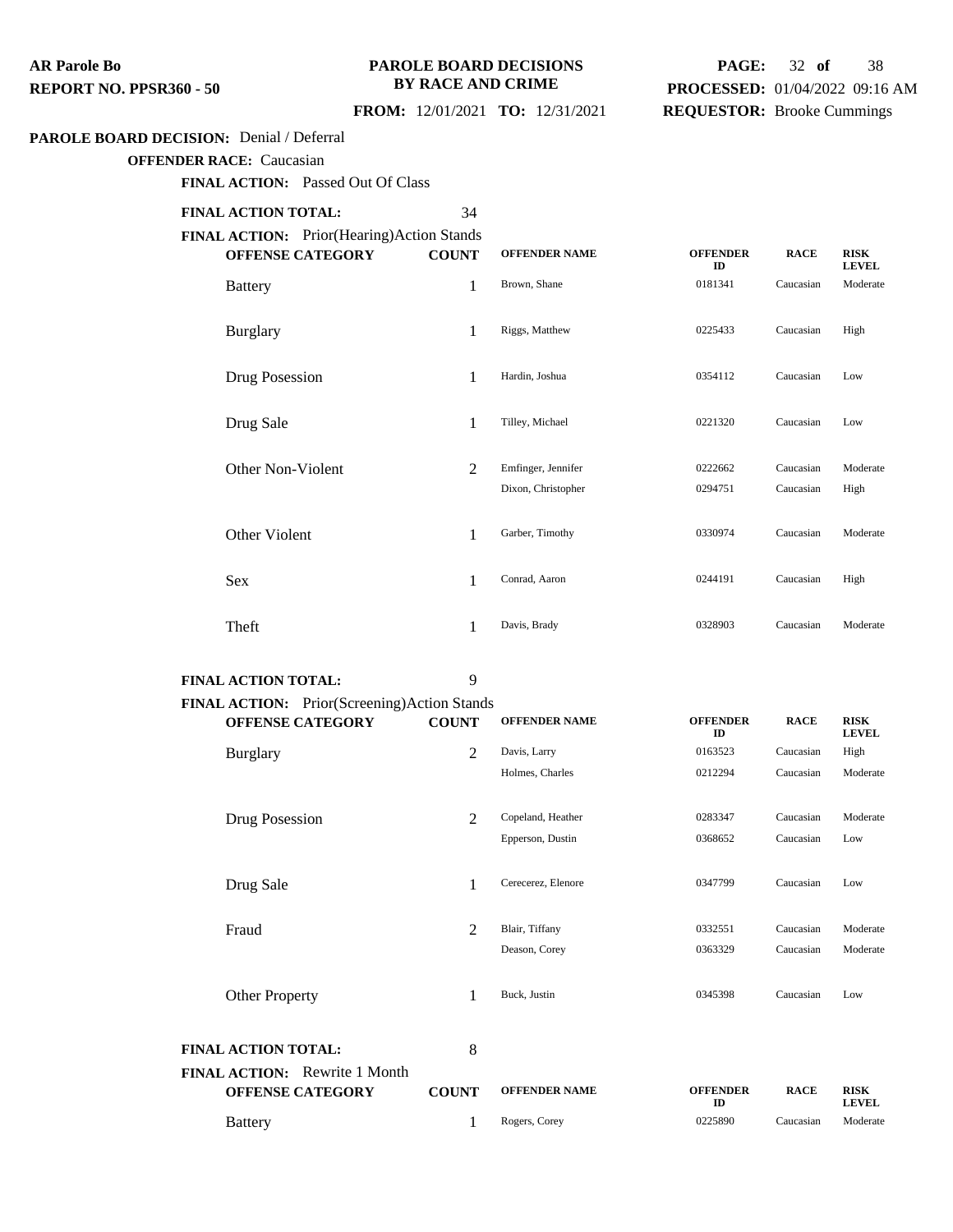#### **PAROLE BOARD DECISIONS BY RACE AND CRIME**

## **FROM:** 12/01/2021 **TO:** 12/31/2021

# **PAGE:** 33 **of** 38 **PROCESSED:** 01/04/2022 09:16 AM

# **REQUESTOR:** Brooke Cummings

## **PAROLE BOARD DECISION:** Denial / Deferral

**OFFENDER RACE:** Caucasian

| <b>Burglary</b><br>Homicide<br><b>FINAL ACTION TOTAL:</b><br><b>FINAL ACTION:</b> Transfer Rescinded<br><b>OFFENSE CATEGORY</b><br>Drug Posession<br>Drug Sale | 1<br>1<br>3<br><b>COUNT</b><br>3<br>2<br>1                                                                                                                                                                                      | Pisto, Jennifer<br>Porath, Michael<br><b>OFFENDER NAME</b><br>Lofton, Michael<br>Anderson, Kelli<br>Bonner, Jacob<br>Rowe, Brandon<br>Thompson, Cody | 0028549<br>0344992<br><b>OFFENDER</b><br>ID<br>0092603<br>0203064<br>0360999<br>0037384<br>0345238 | Caucasian<br>Caucasian<br><b>RACE</b><br>Caucasian<br>Caucasian<br>Caucasian<br>Caucasian<br>Caucasian | Moderate<br>Low<br><b>RISK</b><br><b>LEVEL</b><br>Moderate<br>Moderate<br>Moderate<br>Moderate<br>Moderate |
|----------------------------------------------------------------------------------------------------------------------------------------------------------------|---------------------------------------------------------------------------------------------------------------------------------------------------------------------------------------------------------------------------------|------------------------------------------------------------------------------------------------------------------------------------------------------|----------------------------------------------------------------------------------------------------|--------------------------------------------------------------------------------------------------------|------------------------------------------------------------------------------------------------------------|
|                                                                                                                                                                |                                                                                                                                                                                                                                 |                                                                                                                                                      |                                                                                                    |                                                                                                        |                                                                                                            |
|                                                                                                                                                                |                                                                                                                                                                                                                                 |                                                                                                                                                      |                                                                                                    |                                                                                                        |                                                                                                            |
|                                                                                                                                                                |                                                                                                                                                                                                                                 |                                                                                                                                                      |                                                                                                    |                                                                                                        |                                                                                                            |
|                                                                                                                                                                |                                                                                                                                                                                                                                 |                                                                                                                                                      |                                                                                                    |                                                                                                        |                                                                                                            |
|                                                                                                                                                                |                                                                                                                                                                                                                                 |                                                                                                                                                      |                                                                                                    |                                                                                                        |                                                                                                            |
|                                                                                                                                                                |                                                                                                                                                                                                                                 |                                                                                                                                                      |                                                                                                    |                                                                                                        |                                                                                                            |
|                                                                                                                                                                |                                                                                                                                                                                                                                 |                                                                                                                                                      |                                                                                                    |                                                                                                        |                                                                                                            |
|                                                                                                                                                                |                                                                                                                                                                                                                                 |                                                                                                                                                      |                                                                                                    |                                                                                                        |                                                                                                            |
|                                                                                                                                                                |                                                                                                                                                                                                                                 |                                                                                                                                                      |                                                                                                    |                                                                                                        |                                                                                                            |
|                                                                                                                                                                |                                                                                                                                                                                                                                 |                                                                                                                                                      |                                                                                                    |                                                                                                        |                                                                                                            |
|                                                                                                                                                                |                                                                                                                                                                                                                                 | Chaney, James                                                                                                                                        | 0235970                                                                                            | Caucasian                                                                                              | Moderate                                                                                                   |
|                                                                                                                                                                | 2                                                                                                                                                                                                                               | Hubbard, Kurtis                                                                                                                                      | 0334913                                                                                            | Caucasian                                                                                              | High                                                                                                       |
|                                                                                                                                                                |                                                                                                                                                                                                                                 | Brooks, Virginia                                                                                                                                     | 0359192                                                                                            | Caucasian                                                                                              | Low                                                                                                        |
|                                                                                                                                                                | 8                                                                                                                                                                                                                               |                                                                                                                                                      |                                                                                                    |                                                                                                        |                                                                                                            |
|                                                                                                                                                                |                                                                                                                                                                                                                                 |                                                                                                                                                      |                                                                                                    |                                                                                                        |                                                                                                            |
|                                                                                                                                                                |                                                                                                                                                                                                                                 |                                                                                                                                                      |                                                                                                    |                                                                                                        |                                                                                                            |
|                                                                                                                                                                | <b>COUNT</b>                                                                                                                                                                                                                    | <b>OFFENDER NAME</b>                                                                                                                                 | <b>OFFENDER</b>                                                                                    | <b>RACE</b>                                                                                            | <b>RISK</b>                                                                                                |
|                                                                                                                                                                | 1                                                                                                                                                                                                                               | Martinez-Rosales, Jose                                                                                                                               | 0244696                                                                                            | Hispanic                                                                                               | <b>LEVEL</b><br>Low                                                                                        |
|                                                                                                                                                                |                                                                                                                                                                                                                                 |                                                                                                                                                      |                                                                                                    |                                                                                                        |                                                                                                            |
|                                                                                                                                                                |                                                                                                                                                                                                                                 |                                                                                                                                                      |                                                                                                    |                                                                                                        |                                                                                                            |
|                                                                                                                                                                | <b>COUNT</b>                                                                                                                                                                                                                    | <b>OFFENDER NAME</b>                                                                                                                                 | <b>OFFENDER</b><br>ID                                                                              | <b>RACE</b>                                                                                            | <b>RISK</b><br><b>LEVEL</b>                                                                                |
|                                                                                                                                                                | 1                                                                                                                                                                                                                               | Zayas Martinez, Diego<br>Nature & Seriousness Crime                                                                                                  | 0346144                                                                                            | Hispanic                                                                                               | Moderate                                                                                                   |
|                                                                                                                                                                | 1                                                                                                                                                                                                                               | Gonzalez, Christopher                                                                                                                                | 0220126                                                                                            | Hispanic                                                                                               | Moderate                                                                                                   |
| <b>Battery</b>                                                                                                                                                 | <b>FINAL ACTION TOTAL:</b><br><b>OFFENDER RACE TOTAL: 193</b><br><b>OFFENDER RACE: Hispanic</b><br><b>OFFENSE CATEGORY</b><br><b>FINAL ACTION TOTAL:</b><br>FINAL ACTION: Denied 1 Year<br><b>OFFENSE CATEGORY</b><br>Drug Sale | 1                                                                                                                                                    | FINAL ACTION: Defer for completion of SOCNA                                                        | ID                                                                                                     | Institutional Record, Previous Release History, Prior Criminal History                                     |

**FINAL ACTION TOTAL:** 2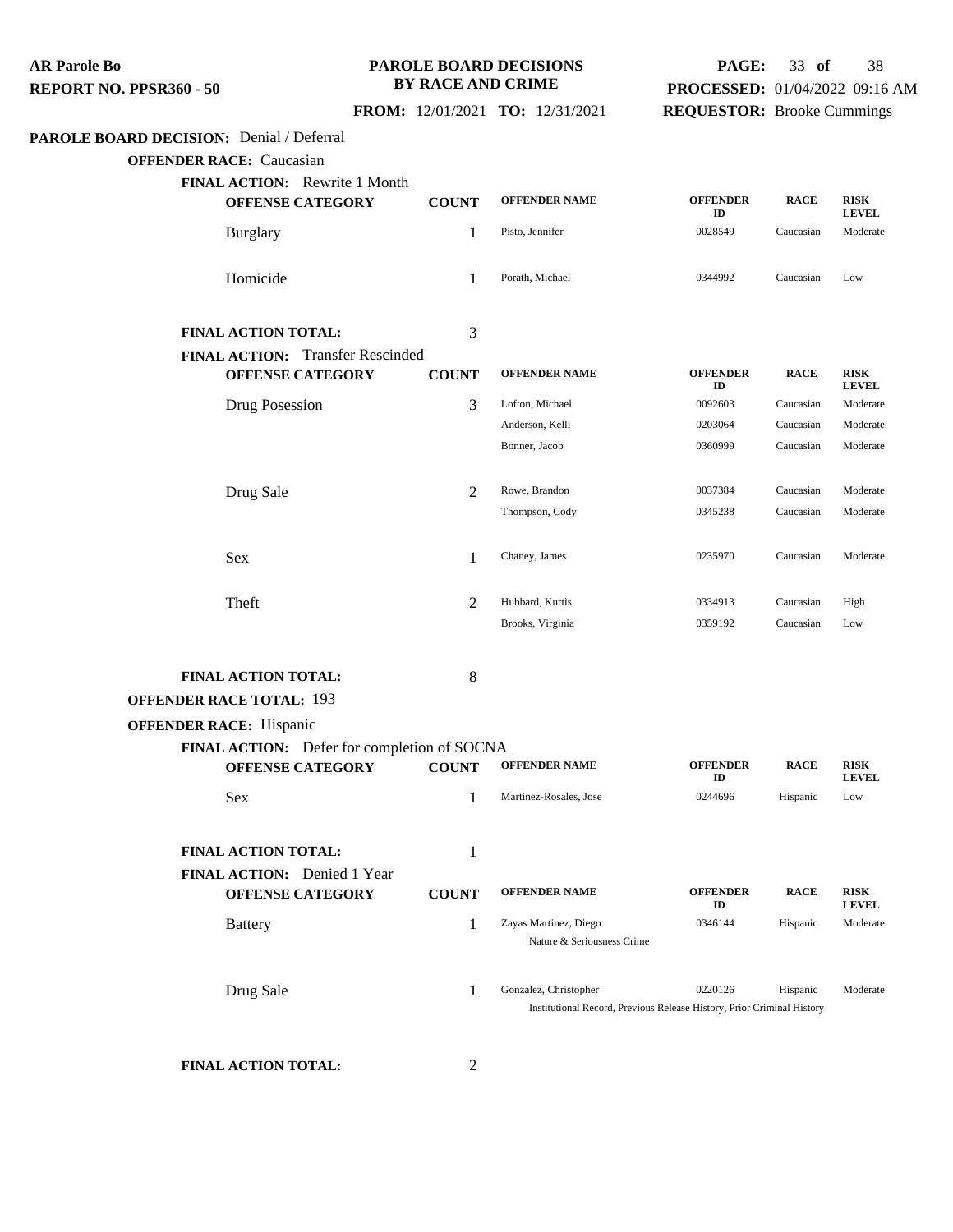| <b>AR Parole Bo</b><br>REPORT NO. PPSR360 - 50                                                                                        | <b>BY RACE AND CRIME</b> | <b>PAROLE BOARD DECISIONS</b>                                 | PAGE:<br>PROCESSED: 01/04/2022 09:16 AM                                                 | $34$ of     | 38                          |
|---------------------------------------------------------------------------------------------------------------------------------------|--------------------------|---------------------------------------------------------------|-----------------------------------------------------------------------------------------|-------------|-----------------------------|
|                                                                                                                                       |                          | FROM: 12/01/2021 TO: 12/31/2021                               | <b>REQUESTOR:</b> Brooke Cummings                                                       |             |                             |
| PAROLE BOARD DECISION: Denial / Deferral<br><b>OFFENDER RACE:</b> Hispanic<br>FINAL ACTION: Denied 2 Years<br><b>OFFENSE CATEGORY</b> | <b>COUNT</b>             | <b>OFFENDER NAME</b>                                          | <b>OFFENDER</b><br>ID                                                                   | <b>RACE</b> | <b>RISK</b><br><b>LEVEL</b> |
| Other Non-Violent                                                                                                                     | $\mathbf{1}$             | Vega, Luis                                                    | 0298843                                                                                 | Hispanic    | High                        |
|                                                                                                                                       |                          | Nature Of Violation, Weapon Involved                          | Nature & Seriousness Crime, New Time, Prior Criminal History, Previous Release History, |             |                             |
| Sex                                                                                                                                   | 1                        | Castanon, Hugo<br>Nature & Seriousness Crime, Multiple Counts | 0101208                                                                                 | Hispanic    | Moderate                    |
| <b>FINAL ACTION TOTAL:</b>                                                                                                            | 2                        |                                                               |                                                                                         |             |                             |
| FINAL ACTION: Pass For More Information<br><b>OFFENSE CATEGORY</b>                                                                    | <b>COUNT</b>             | <b>OFFENDER NAME</b>                                          | <b>OFFENDER</b><br>ID                                                                   | <b>RACE</b> | <b>RISK</b><br><b>LEVEL</b> |
| Sex                                                                                                                                   | 1                        | Almaraz, Roberto                                              | 0295456                                                                                 | Hispanic    | Low                         |
| <b>FINAL ACTION TOTAL:</b><br>FINAL ACTION: Passed Out Of Class                                                                       | 1                        |                                                               |                                                                                         |             |                             |
| <b>OFFENSE CATEGORY</b>                                                                                                               | <b>COUNT</b>             | <b>OFFENDER NAME</b>                                          | <b>OFFENDER</b><br>ID                                                                   | <b>RACE</b> | <b>RISK</b><br><b>LEVEL</b> |
| <b>Burglary</b>                                                                                                                       | 1                        | Munoz, Jonathan                                               | 0297921                                                                                 | Hispanic    | High                        |
| <b>FINAL ACTION TOTAL:</b>                                                                                                            | 1                        |                                                               |                                                                                         |             |                             |
| FINAL ACTION: Prior(Hearing)Action Stands<br><b>OFFENSE CATEGORY</b>                                                                  | <b>COUNT</b>             | <b>OFFENDER NAME</b>                                          | <b>OFFENDER</b><br>ID                                                                   | <b>RACE</b> | <b>RISK</b><br><b>LEVEL</b> |
| Other Non-Violent                                                                                                                     | 1                        | Torres-Cruz, Pedro                                            | 0311612                                                                                 | Hispanic    | Moderate                    |
| <b>FINAL ACTION TOTAL:</b>                                                                                                            | 1                        |                                                               |                                                                                         |             |                             |
| FINAL ACTION: Rewrite 1 Month<br><b>OFFENSE CATEGORY</b>                                                                              | <b>COUNT</b>             | <b>OFFENDER NAME</b>                                          | <b>OFFENDER</b><br>ID                                                                   | <b>RACE</b> | <b>RISK</b><br><b>LEVEL</b> |
| Sex                                                                                                                                   | $\mathbf{1}$             | Platas, Antonio                                               | 0295199                                                                                 | Hispanic    | Low                         |
| <b>FINAL ACTION TOTAL:</b><br><b>OFFENDER RACE TOTAL: 9</b>                                                                           | 1                        |                                                               |                                                                                         |             |                             |

**PAROLE BOARD DECISION TOTAL:** 350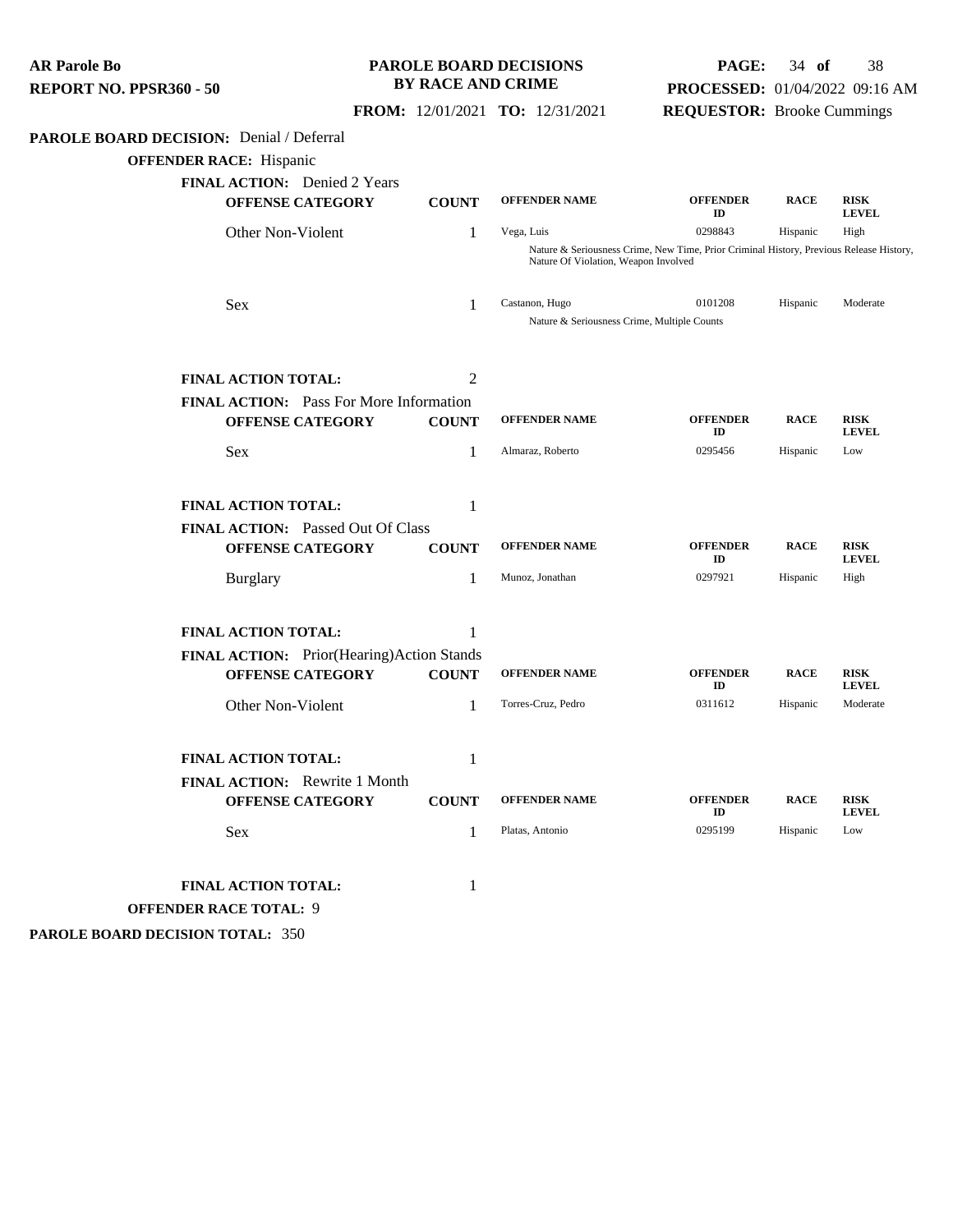#### **PAROLE BOARD DECISIONS BY RACE AND CRIME**

# **PAGE:** 35 **of** 38 **PROCESSED:** 01/04/2022 09:16 AM **REQUESTOR:** Brooke Cummings

## **FROM:** 12/01/2021 **TO:** 12/31/2021

#### **PAROLE BOARD DECISION:** Undetermined - 44

**OFFENDER RACE:** Black

| <b>FINAL ACTION:</b> Hearing Scheduled<br><b>OFFENSE CATEGORY</b> | <b>COUNT</b> | <b>OFFENDER NAME</b> | <b>OFFENDER</b><br>ID | <b>RACE</b> | <b>RISK</b><br><b>LEVEL</b> |
|-------------------------------------------------------------------|--------------|----------------------|-----------------------|-------------|-----------------------------|
| Homicide                                                          |              | Yankaway, Julius     | 0160611               | Black       | Moderate                    |

**FINAL ACTION TOTAL:** 1

**OFFENDER RACE TOTAL:** 1

**PAROLE BOARD DECISION TOTAL:** 1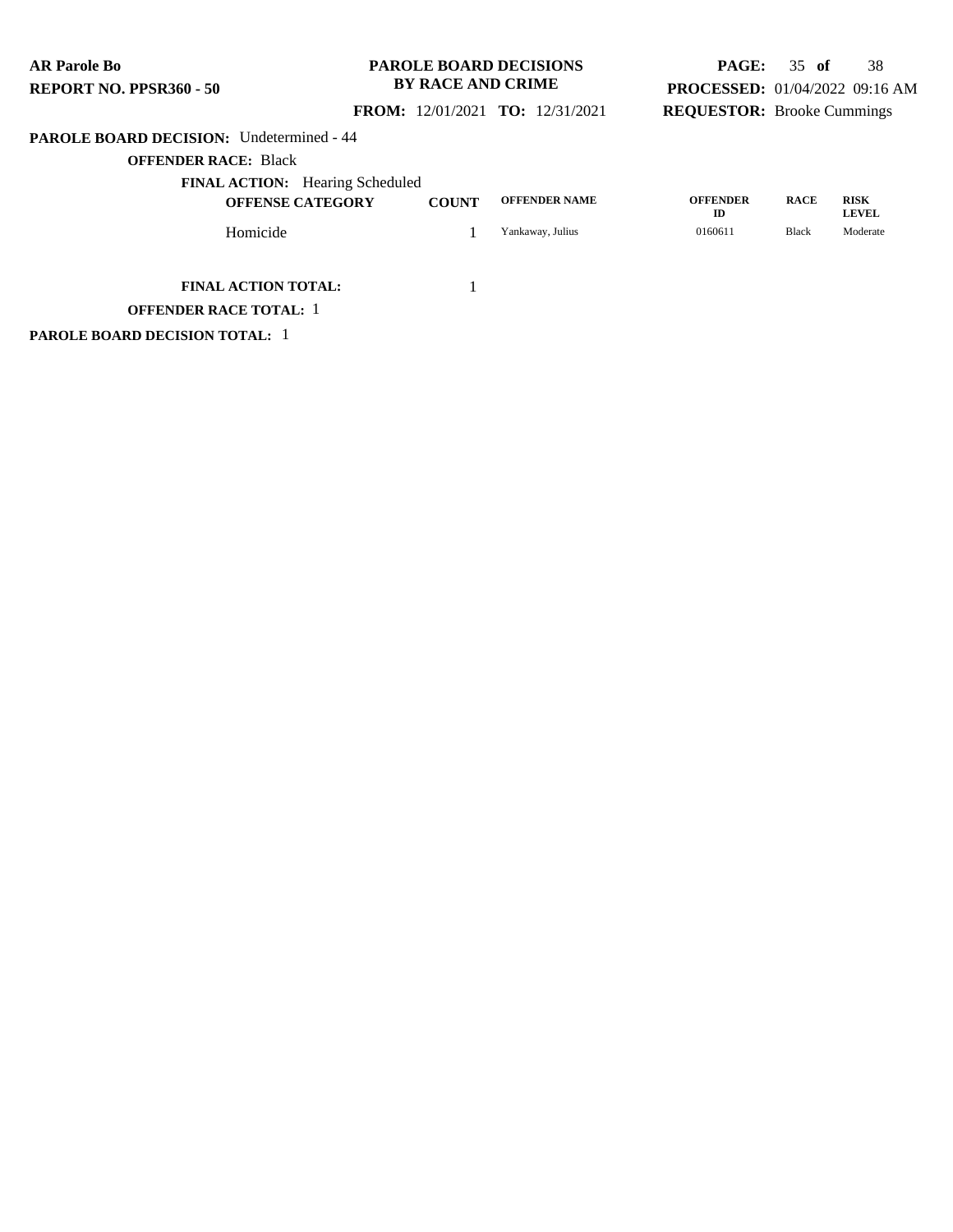#### **PAROLE BOARD DECISIONS BY RACE AND CRIME**

## **PAGE:** 36 **of** 38 **PROCESSED:** 01/04/2022 09:16 AM **REQUESTOR:** Brooke Cummings

#### **FROM:** 12/01/2021 **TO:** 12/31/2021

#### **PAROLE BOARD DECISION:** Undetermined - 73

**OFFENDER RACE:** Black

**FINAL ACTION:** Board w/o Merit - Exec Clem **OFFENSE CATEGORY COUNT OFFENDER NAME OFFENDER ID RACE RISK LEVEL** Battery **2** Coleman, Terry 0085039 Black High Bausley, Charles 0263021 Black Low Burglary 1 Hubbard, Lawrence <sup>0290667</sup> Black Low Drug Posession 1 Vincent, Samuel 0327583 Black Moderate Drug Sale 1 Martin, Royal <sup>0013768</sup> Black Moderate Homicide 4 Bannister, Terance 0145907 Black Low Craig, Brandon 0207403 Black Moderate Randall, Wilbert 1069083 Black Unknown Tarver, Aarry 1114271 Black Unknown Other Non-Violent 1 Carter, Alvin 0222851 Black Moderate Other Violent 2 Turner, Santonio 0023134 Black Moderate Walker, Anthony 0148752 Black High Robbery 3 Polk, Willie 20002342 Black Unknown Gaines, Ryeisha  $0286740$  Black Low Guy/Muhammad, James 1078939 Black Unknown Weapons 1 Ashley, Rickey 0016977 Black High **FINAL ACTION TOTAL:** 16 **OFFENDER RACE TOTAL:** 16 **OFFENDER RACE:** Caucasian

|                   | <b>FINAL ACTION:</b> Board w/o Merit - Exec Clem |                |                      |                       |             |                             |
|-------------------|--------------------------------------------------|----------------|----------------------|-----------------------|-------------|-----------------------------|
|                   | <b>OFFENSE CATEGORY</b>                          | <b>COUNT</b>   | <b>OFFENDER NAME</b> | <b>OFFENDER</b><br>ID | <b>RACE</b> | <b>RISK</b><br><b>LEVEL</b> |
| Drug Sale         |                                                  | 2              | Schniepp, Michael    | 0017144               | Caucasian   | Unknown                     |
|                   |                                                  |                | Lear, Robert         | 0323806               | Caucasian   | Low                         |
|                   |                                                  |                |                      |                       |             |                             |
| Homicide          |                                                  | $\overline{4}$ | Stearns, Melissa     | 0278897               | Caucasian   | Low                         |
|                   |                                                  |                | Richmond, William    | 1086675               | Caucasian   | Unknown                     |
|                   |                                                  |                | Ponder, John         | 1111968               | Caucasian   | Low                         |
|                   |                                                  |                | Keech, Jason         | 1121810               | Caucasian   | Low                         |
|                   |                                                  |                |                      |                       |             |                             |
| Other Non-Violent |                                                  |                | Patrick, Bobby       | 0172110               | Caucasian   | Moderate                    |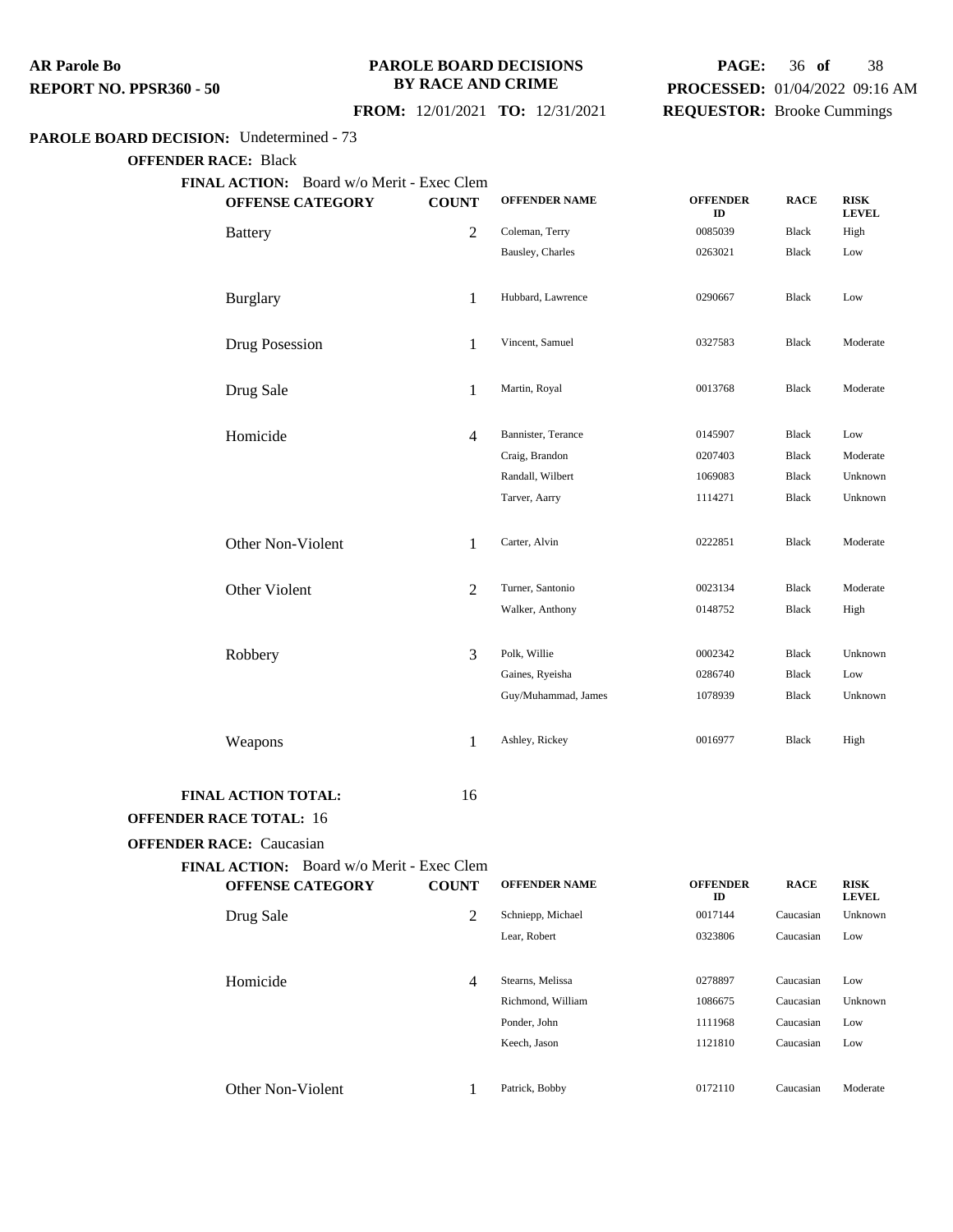#### **PAROLE BOARD DECISIONS BY RACE AND CRIME**

# **PAGE:** 37 **of** 38 **PROCESSED:** 01/04/2022 09:16 AM **REQUESTOR:** Brooke Cummings

## **FROM:** 12/01/2021 **TO:** 12/31/2021

#### **PAROLE BOARD DECISION:** Undetermined - 73

**OFFENDER RACE:** Caucasian

**FINAL ACTION:** Board w/o Merit - Exec Clem

| <b>OFFENSE CATEGORY</b>                                              | <b>COUNT</b>   | <b>OFFENDER NAME</b>              | <b>OFFENDER</b><br>ID | <b>RACE</b> | <b>RISK</b><br><b>LEVEL</b> |
|----------------------------------------------------------------------|----------------|-----------------------------------|-----------------------|-------------|-----------------------------|
| Other Violent                                                        | $\overline{2}$ | King, Clifton                     | 0190084               | Caucasian   | Unknown                     |
|                                                                      |                | Elander, Lawrence                 | 0259698               | Caucasian   | Low                         |
| Robbery                                                              | 1              | Matthews, Terry                   | 0059294               | Caucasian   | Moderate                    |
| Sex                                                                  | 6              | Moone/Kessler/Owens, Elaine/James | 0177667               | Caucasian   | Moderate                    |
|                                                                      |                | Gilbert, James                    | 0245829               | Caucasian   | Low                         |
|                                                                      |                | Bell, Alan                        | 0257271               | Caucasian   | Low                         |
|                                                                      |                | Case, James                       | 0284640               | Caucasian   | Low                         |
|                                                                      |                | Kennedy, Damien                   | 0289349               | Caucasian   | Low                         |
|                                                                      |                | Rickman, Mark                     | 0296604               | Caucasian   | Low                         |
| <b>FINAL ACTION TOTAL:</b><br><b>OFFENDER RACE TOTAL: 16</b>         | 16             |                                   |                       |             |                             |
| <b>OFFENDER RACE:</b> Hispanic                                       |                |                                   |                       |             |                             |
| FINAL ACTION: Board w/o Merit - Exec Clem<br><b>OFFENSE CATEGORY</b> | <b>COUNT</b>   | <b>OFFENDER NAME</b>              | <b>OFFENDER</b><br>ID | <b>RACE</b> | <b>RISK</b><br><b>LEVEL</b> |
| Homicide                                                             | 1              | Montalba, Juan                    | 0274518               | Hispanic    | Low                         |
|                                                                      |                |                                   |                       |             |                             |

Sex 1 Gutierrez, Jose 0308233 Hispanic Low

**FINAL ACTION TOTAL:** 2 **OFFENDER RACE TOTAL:** 2

**PAROLE BOARD DECISION TOTAL:** 34